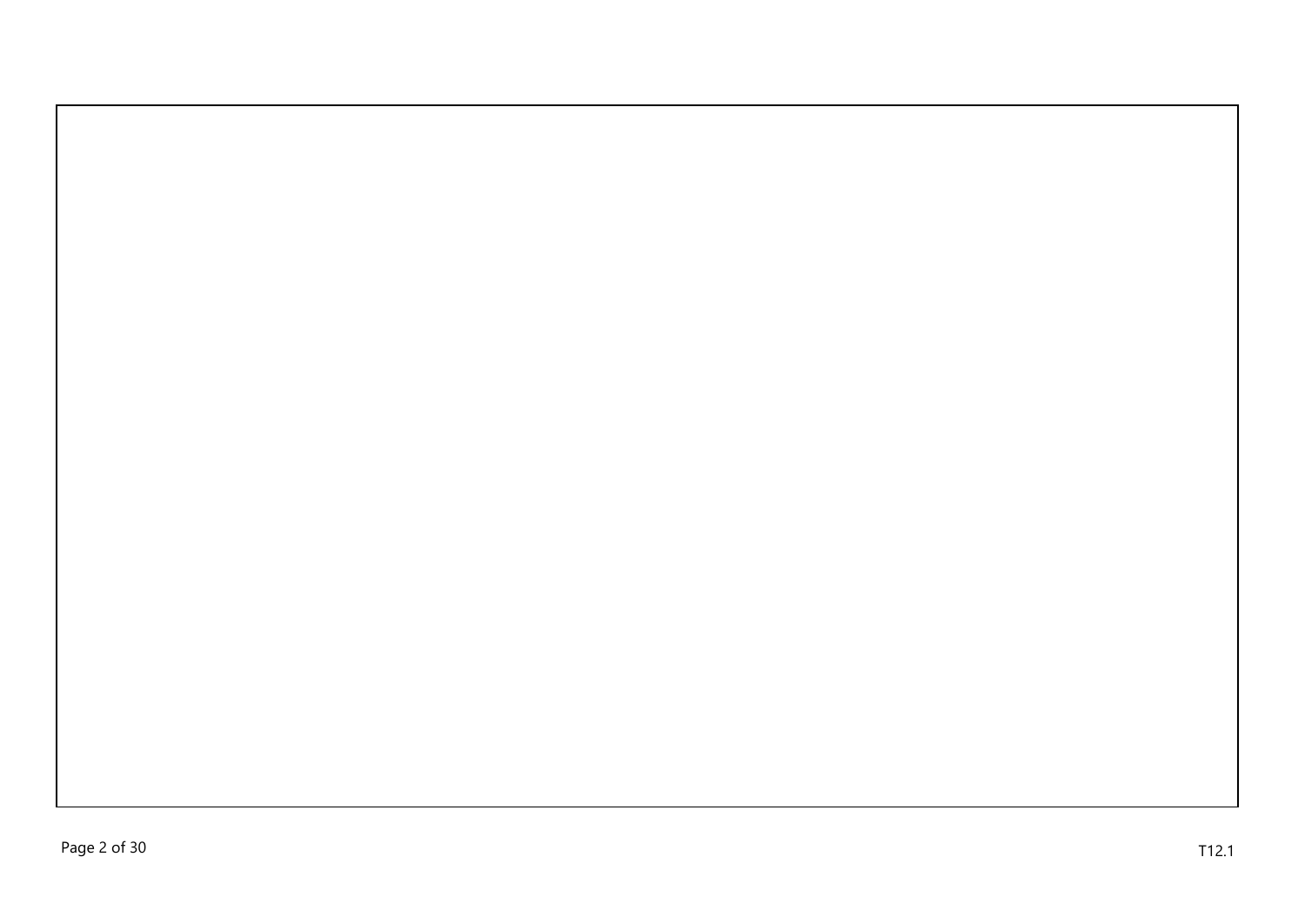| #               | Island | House Name        | Name                    | Sex | <b>National ID</b> | ، ه ، بر <u>م</u>                        | ىئرىتر                                   |
|-----------------|--------|-------------------|-------------------------|-----|--------------------|------------------------------------------|------------------------------------------|
| Male'           |        |                   |                         |     |                    |                                          |                                          |
|                 | Male'  | M. Arabian Villa  | Ismail Shahid           | M   | A141357            | د بمعجمة محيوثر                          | وستوكيو فستكرش                           |
| $\vert$ 2       | Male'  | M. Arabian Villa  | Hussain Shahid          | M   | A323070            | ر <i>، مگره</i> مگره گر                  | برسكور مشرقر                             |
| $\overline{3}$  | Male'  | M. Arabian Villa  | Mariyam Wafa Mohamed    | F   | A342099            | د بمعجمه مشروعٌ                          | נסנס נד כנסנב<br>כמחב פצ במחבת           |
| $\overline{4}$  | Male'  | M. Arabian Villa  | Ali Zaid Mohamed        | M   | A342100            | ر <i>، مگره</i> مگروگر                   | ה הוי הוי הי                             |
| 5               | Male'  | M. Athassaagiri   | Aishath Afeef           | F   | A038574            | - مەمۇرىسى<br>تەشقىدىن                   | أمام يشمش أماريا والمحمد                 |
| $\vert 6 \vert$ | Male'  | M. Athassaagiri   | Ameena Gasim            | F   | A039869            | - ريره په په په په په د                  | ړَ په توَ سرد                            |
| $\overline{7}$  | Male'  | M. Athassaagiri   | Mohamed Afeef           | M   | A047589            | د . د کاره شمېر مو                       | ورەر د دړو                               |
| $\overline{8}$  | Male'  | M. Athassaagiri   | HUSSAIN AFEEF           | M   | A060840            | د . د ده د کشی بر<br>د . د هوار کشی بر   | يزخير شروري                              |
| $ 9\rangle$     | Male'  | M. Athassaagiri   | Ahmed Afeef             | M   | A087747            | $5 - 20 - 7$                             | أرور و أروق                              |
| $ 10\rangle$    | Male'  | M. Athassaagiri   | Hassan Afeef            | M   | A122976            | $75 - 251 - 3$                           | تاسكانلار الأويافى                       |
| 11              | Male'  | M. Athassaagiri   | Mohamed Mabrook Azeez   | M   | A129048            | د . د کاه د شکویمه<br>د . د کاه د شکویم  | כנסגב גסמם ג'ץ ב<br>בג'אבט, כסיגיו ה'קָץ |
| 12              | Male'  | M. Athassaagiri   | Fathimath Sumeyha Afeef | F   | A160000            | د . د ده د کلی بر<br>د . د ور کلی بر     | ژوده خوړته ټړو                           |
| 13              | Male'  | M. Athassaagiri   | Mariyam Malika Azeez    | F   | A328277            | $75 - 251 - 7$                           | במתכ בבי השב                             |
| 14              | Male'  | M. Athassaagiri   | ABDULLA SAROOF AHMED    | M   | A337955            | د . د ده د کشی مر<br>د . د هوار کشی مر   | ره والله سوده بره برد                    |
| 15              | Male'  | M. Athassaagiri   | Aminath Samaha Afeef    | F   | A347894            | د . د ه ه د مشي بر<br>د . د ه ه د مشي بر | גُوسَيْ سَوَيْ دَرِوْ                    |
| 16              | Male'  | M. Bodimaage Aage | Ahmed Hameed            | M   | A058975            | 51555000                                 | أرور والمحافظ                            |
| 17              | Male'  | M. Bodimaage Aage | Mohamed Rameez          | M   | A058976            | 5155500                                  | ورەرو پردو                               |
| 18              | Male'  | M. Bodimaage Aage | Hussain Athif           | M   | A100719            | 5955507                                  | جاسكهر شرقه ومحبور                       |
| 19              | Male'  | M. Bondimaage     | Abdulla Ali             | M   | A025489            | د . ځېږد د ؟                             | پر ۱۳۵۵ پر پر                            |
| 20              | Male'  | M. Bondimaage     | Aishath Ali             | F   | A037066            | د . ځېږد د ؟                             | مەر خىتى كەنچ                            |
| 21              | Male'  | M. Bondimaage     | Fathimath Ali           | F   | A043789            | د په موځ                                 | وٌجوحَ حو<br>ەتىر                        |
| 22              | Male'  | M. Bondimaage     | Jaufar Ali              | M   | A047208            | د . ځېږد د د                             | يے پر تر کر پر کر پر                     |
| 23              | Male'  | M. Bondimaage     | Ibrahim Rashad          | M   | A069117            | د په موځ                                 | رەنزىر ئىشتر                             |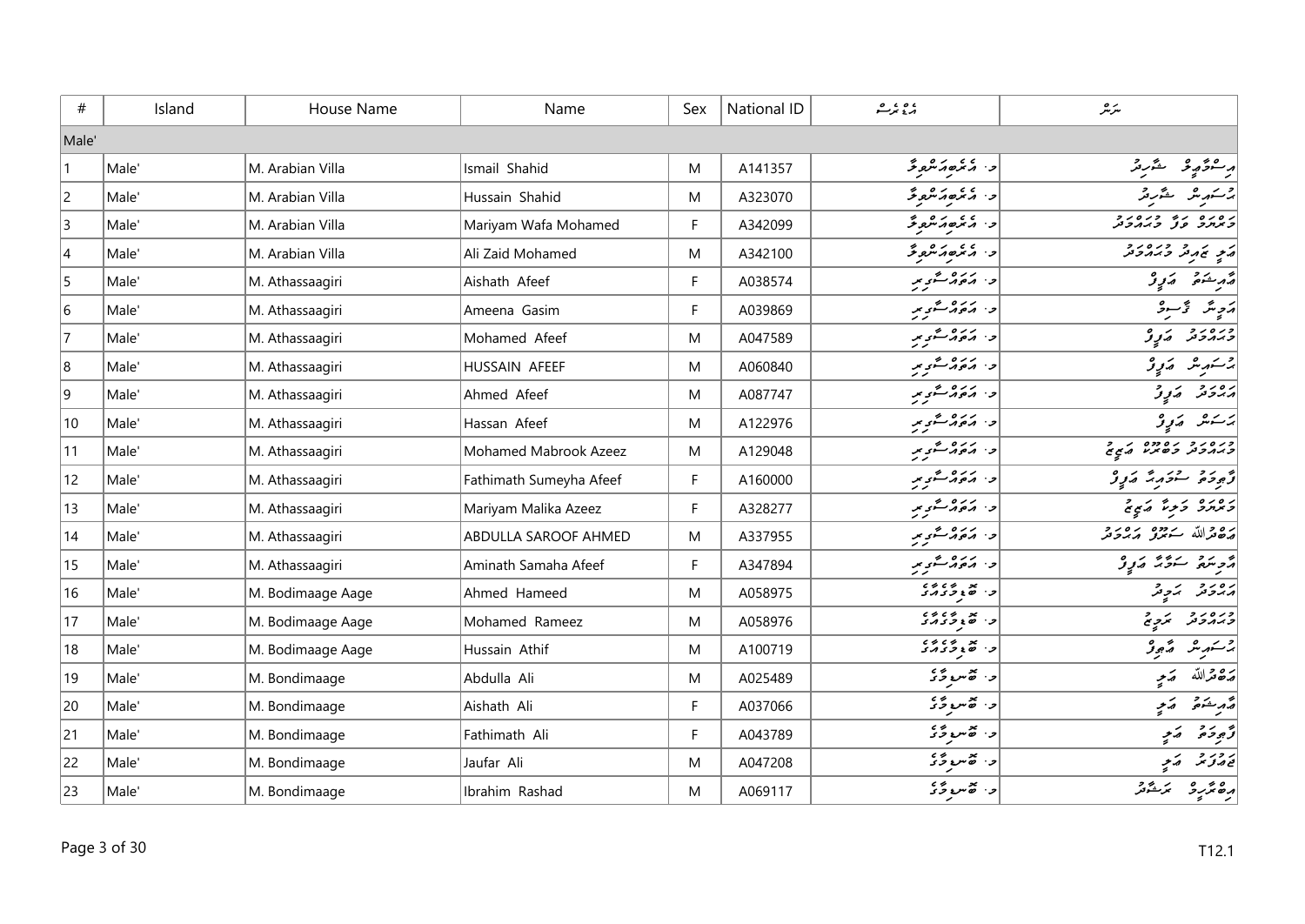| 24 | Male' | M. Bondimaage   | Aiminath Ali           | F | A094087 | ل سي مسمود محمد المسيحة التي تحتي                                                                    | أزوينهم أتذمج                                |
|----|-------|-----------------|------------------------|---|---------|------------------------------------------------------------------------------------------------------|----------------------------------------------|
| 25 | Male' | M. Bondimaage   | Ibrahim Manik          | M | A127911 | بر سمج سره دی.<br>و ۱۰ تقسیم و دی                                                                    | رە ئەر دى ئىرىد<br>بەھ ئەر دى ئىرىد          |
| 26 | Male' | M. Bondimaage   | Zulaikha Moosa         | F | A154056 | ل سي محسوب محمد من المجموعة التي تعليم المجموعة التي تعليم المجموعة التي تعليم التي تعليم المجموعة ا | ڈیورڈ ڈے                                     |
| 27 | Male' | M. Bondimaage   | Mohamed Meekail Jaufar | M | A157790 | وستضمون ومي                                                                                          | כנסנק קווקל שונד                             |
| 28 | Male' | M. Bondimaage   | Aishath Afa            | F | A166919 | د به مهمور <sup>ی</sup>                                                                              | أمار منتوج أمائي                             |
| 29 | Male' | M. Bondimaage   | Ahmed lufaau           | M | A339822 | وسيحسرون                                                                                             | גפני הביב                                    |
| 30 | Male' | M. Civilzation  | Aishath Laila Ahmed    | F | A060049 |                                                                                                      | أقهر ينكفى تحمر قائم والمرد                  |
| 31 | Male' | M. Civilzation  | Fathimath Leela        | F | A063261 |                                                                                                      | وَّجِودَهُ مِيمَّ                            |
| 32 | Male' | M. Civilzation  | Aishath Lilian         | F | A069832 | و· سوە ۋىچ شەشر                                                                                      | ومنعفي وومرش                                 |
| 33 | Male' | M. Civilzation  | Aminath Wilinee        | F | A075292 | <sub>ج</sub> . سوه دمچ شکر مګر<br> - مرکز                                                            | أثرمتم ومرسر                                 |
| 34 | Male' | M. Civilzation  | Surufa Ahmed           | F | A119917 | <sub>ج</sub> . سوە ۋىچ شەمگە<br> - سرىر شىمىسى                                                       | رووه برەرو                                   |
| 35 | Male' | M. Civilzation  | Abdhul Ahadh           | M | A159645 |                                                                                                      | ر ه د ه ر ر د<br>پره تر پر تر                |
| 36 | Male' | M. Civilzation  | Mohamed Lalith         | M | A216158 | ى سوەپچە ئەھەتتە بىر<br>سىرىر                                                                        | ورەر و دۇھ                                   |
| 37 | Male' | M. Civilzation  | Aminath Zeenath        | F | A336651 | لى سوەمىي ئەدەر<br>سىسىرىرى                                                                          | أأرمز المستمر                                |
| 38 | Male' | M. Civilzation  | Mariyam Leena          | F | A345457 | ى سوە ۋە ئەيدۇر.<br>————————————————————                                                             | د ۱۵ د ه<br>  د بر بر د بر بر                |
| 39 | Male' | M. Civilzation  | Sadha Abdulla          | F | A348195 |                                                                                                      | سكقر وكافد الله                              |
| 40 | Male' | M. Civilzation  | Suha Binth Abdulla     | F | A387526 | و· سود دی شرکتر<br> د· سود دی                                                                        | حشر ومقر وكالله                              |
| 41 | Male' | M. Civilzation  | Mohamed Aiman Ali      | M | A394358 | <sub>ج</sub> . سوە ۋىچ شەمگە<br> -                                                                   | בגם גב התבית הב                              |
| 42 | Male' | M. Eastern Star | Ibrahim Shafeeq        | M | A052887 | و. روح مرد و د                                                                                       |                                              |
| 43 | Male' | M. Eastern Star | Ali Ahmed              | M | A065152 | و . پر شو شر شو هم مر                                                                                | أيمو مدونه                                   |
| 44 | Male' | M. Eastern Star | Aminath Saeed          | F | A079976 | و٠ رو دع مرده ع مر                                                                                   | أأزجر سكرور المسكرور                         |
| 45 | Male' | M. Eastern Star | Faisal Shafeeg         | M | A093455 | و٠ ڔ سوءَ مرسوءَ پر                                                                                  | أقارب يحو التكافي في                         |
| 46 | Male' | M. Eastern Star | Ahmed Shafeeg          | M | A096594 | و٠ ، ، ، سوءَ مرت ، ، ، ،                                                                            | پره پر پر ستور پر                            |
| 47 | Male' | M. Eastern Star | Alia Shafeeq           | F | A123728 | ر . پر شوی تر شوی پر                                                                                 | أأروأ التكفي                                 |
| 48 | Male' | M. Eastern Star | Fathmath Saeed         | F | A155642 | و٠ ، ، ، سوءَ مرت ، ، ، ،                                                                            | أو محرم من المحمد وتر                        |
| 49 | Male' | M. Eastern Star | Jameela Mohamed Fulhu  | F | A215966 | ى بەر قەنمى ئەھمىر                                                                                   | ار و در و د و د و د<br>انج و پخ د بر د برو د |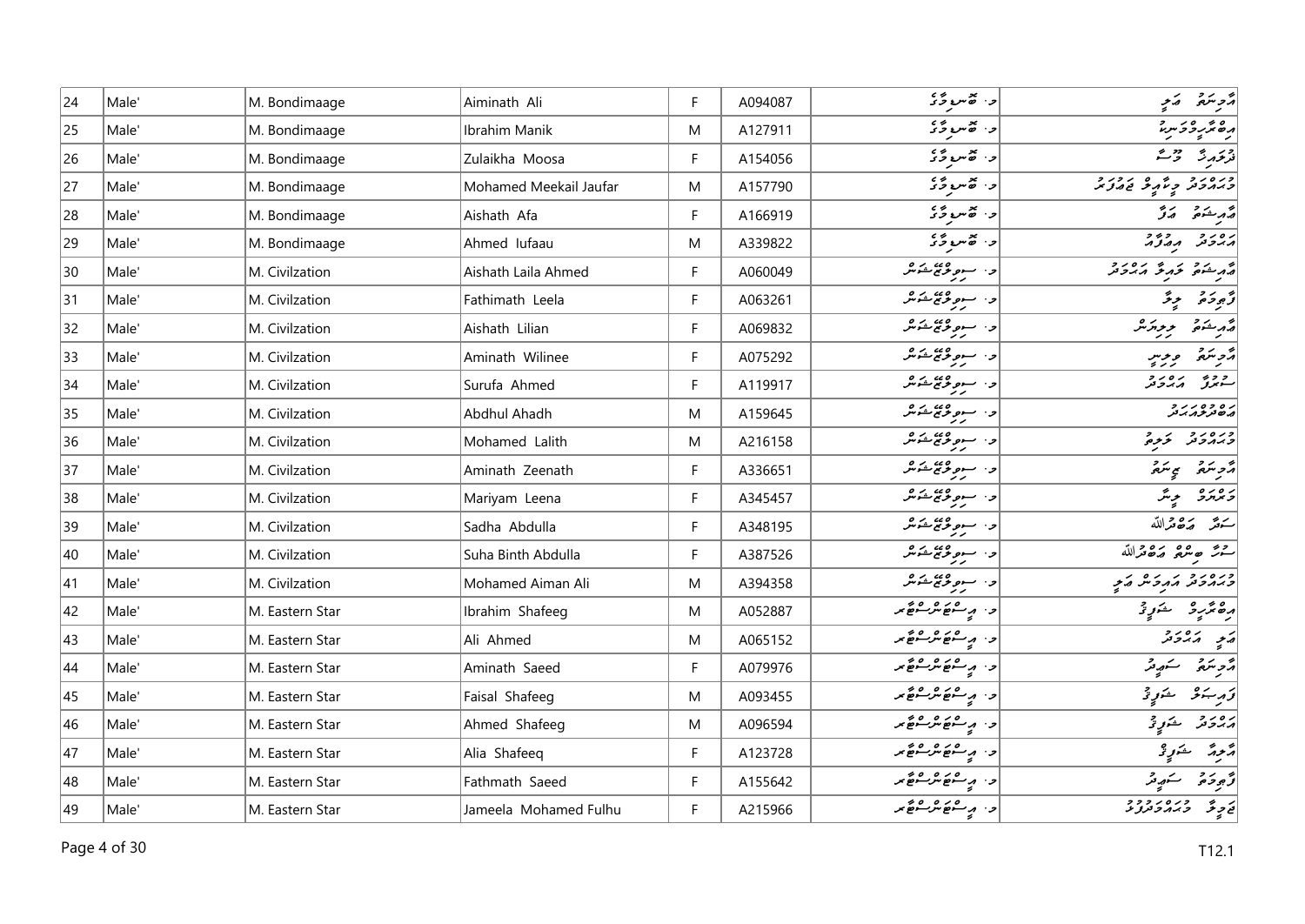| 50 | Male' | M. Eastern Star    | Mohamed Athif               | M           | A335948 | و٠ رو ده و ده و مح                                                                            | وره د و و                                                   |
|----|-------|--------------------|-----------------------------|-------------|---------|-----------------------------------------------------------------------------------------------|-------------------------------------------------------------|
| 51 | Male' | M. Eastern Star    | Ahmed Farish Hussain        | M           | A353672 | ى بەر قەتتىر شەھىر                                                                            | رەرد ۋىرىش رىس ھ                                            |
| 52 | Male' | M. Eastern Star    | Aishath Niam Hussain        | F           | A387875 | و. بر عضم شرح تع<br> و. بر حضم شرح تع                                                         | مەم ئىكى سەك باسكىرىك                                       |
| 53 | Male' | M. Enboomaage      | Ahmed Ali                   | M           | A058805 | י ה"קידי בי                                                                                   | أرور و كم ي                                                 |
| 54 | Male' | M. Enboomaage      | Mohamed Shareef             | M           | A058947 | ם - היידי בי<br>המ"ק היידי בי                                                                 | ورەر د شەرۋ<br><i>פە</i> مەد تەر                            |
| 55 | Male' | M. Enboomaage      | Mohamed Akram Ahmed         | M           | A161442 | ם - היידי בי<br>המ"ק היידי בי                                                                 | כנסג כ גסגם גםגב<br><mark>כ</mark> גמכת משי <i>צ</i> כ מגכת |
| 56 | Male' | M. Enboomaage      | Fathmath Areeka Shareef     | F           | A352650 | ם - היידיש<br>כ- ה"ישיפיב                                                                     | ژوده نېرتا خېر                                              |
| 57 | Male' | M. Enboomaage Aage | Mohamed Ayaazu Hilmy        | M           | A047120 | $\frac{c}{s}$ , $\frac{c}{s}$ , $\frac{c}{s}$ , $\frac{c}{s}$ , $\frac{c}{s}$ , $\frac{c}{s}$ | כנסגב גם הכב                                                |
| 58 | Male' | M. Enboomaage Aage | Sameera Ali                 | F           | A052005 | $\frac{c}{s}$ , $\frac{c}{s}$ , $\frac{c}{s}$ , $\frac{c}{s}$ , $\frac{c}{s}$ , $\frac{c}{s}$ | سنجابتم الأمج                                               |
| 59 | Male' | M. Enboomaage Aage | Fathmath Zoona              | F           | A052023 | ه د ده در ده<br>د ۰ که سره د د د                                                              | و ده ده پ                                                   |
| 60 | Male' | M. Enboomaage Aage | Ashiyath Shamha Hassan      | F           | A114818 | $\frac{c}{s}$ , $\frac{c}{s}$ , $\frac{c}{s}$ , $\frac{c}{s}$                                 | ۇ ھەردە ھەۋە ئەسكىل                                         |
| 61 | Male' | M. Fehivilaage     | Abdul Jaleel Mohamed Didi   | M           | A011294 | ە بۇرەۋۇ                                                                                      |                                                             |
| 62 | Male' | M. Fehivilaage     | Mohamed Jaleel              | M           | A011943 | و· ۇروۋۇ                                                                                      | ورەر ئەرۇ                                                   |
| 63 | Male' | M. Fehivilaage     | Afrah Jaleel                | M           | A092456 | و· ڈروڈڈ                                                                                      | پره پره په پی پر ژ                                          |
| 64 | Male' | M. Fehivilaage     | Shahudhaan Mohamed Jaleel   | M           | A333951 | ه . د کره د د ؟                                                                               | شروره وره رو ته وی                                          |
| 65 | Male' | M. Golden Pearl    | Mohamed Saeed               | M           | A076666 | ە بەھ بەھ بەھ بەھ<br>جەسمى قەسمە تەسمە بىر                                                    | وره رو در د                                                 |
| 66 | Male' | M. Golden Pearl    | Mariyam Hussain             | F           | A120829 | ە دەرە ئەرەپەر<br>جەزىخى: ئىرگەنلەپم                                                          | دەرە ئەسكەش                                                 |
| 67 | Male' | M. Golden Pearl    | <b>Tholal Mohamed Saeed</b> | M           | A166363 | ە دەرە ئەرەپەر<br>جەزىخى: ئىرگەنلەپم                                                          | ر وه دره د د در د<br>جوړه د بروتر سوړتر                     |
| 68 | Male' | M. Golden Pearl    | Hawwa Shana                 | F.          | A340490 | ە دەرەپەرە<br>دې دىمى ئىرگەندى                                                                | برە ئە ئىش                                                  |
| 69 | Male' | M. Golden Pearl    | Fathmath Shiuna             | F           | A340493 | ە بەھ بەھ بەھ<br>جەسمى ئەسمەتى بىرى                                                           | أرتموخو المسرمانير                                          |
| 70 | Male' | M. Golden Pearl    | Aishath Shafa               | F           | A345557 | ە دەرەپەر<br>دې دىمى سرگەيمى                                                                  | و د شو د شوگر                                               |
| 71 | Male' | M. Happy Sun       | Ahmed Latheef               | M           | A048598 | د. ژړينه ش                                                                                    | پروتر توپوژ                                                 |
| 72 | Male' | M. Happy Sun       | Nashidha Ibrahim            | F           | A064212 | و. ژوپر ټر کر                                                                                 | شرشوش وكالمربرة                                             |
| 73 | Male' | M. Happy Sun       | Mariyam Nafiza              | F           | A166926 | <sub>و</sub> . ژ <sub>ب</sub> ویسکنگر                                                         | ر ه ر ه<br><del>و</del> بربرو<br>سٌمَعِ فَدَّ               |
| 74 | Male' | M. Happy Sun       | Aishath Rifga               | $\mathsf F$ | A313308 | <sub>و</sub> . ژ <sub>وپ</sub> ر کر                                                           | د در شکور مرکز د<br>مرد شکور مرکز د                         |
| 75 | Male' | M. Happy Sun       | Mariyam Haifa Latheef       | F           | A313924 | <sub>و</sub> . ژ <sub>وپ</sub> ر کر                                                           | دورو رَرِڙُ نَہوڙ                                           |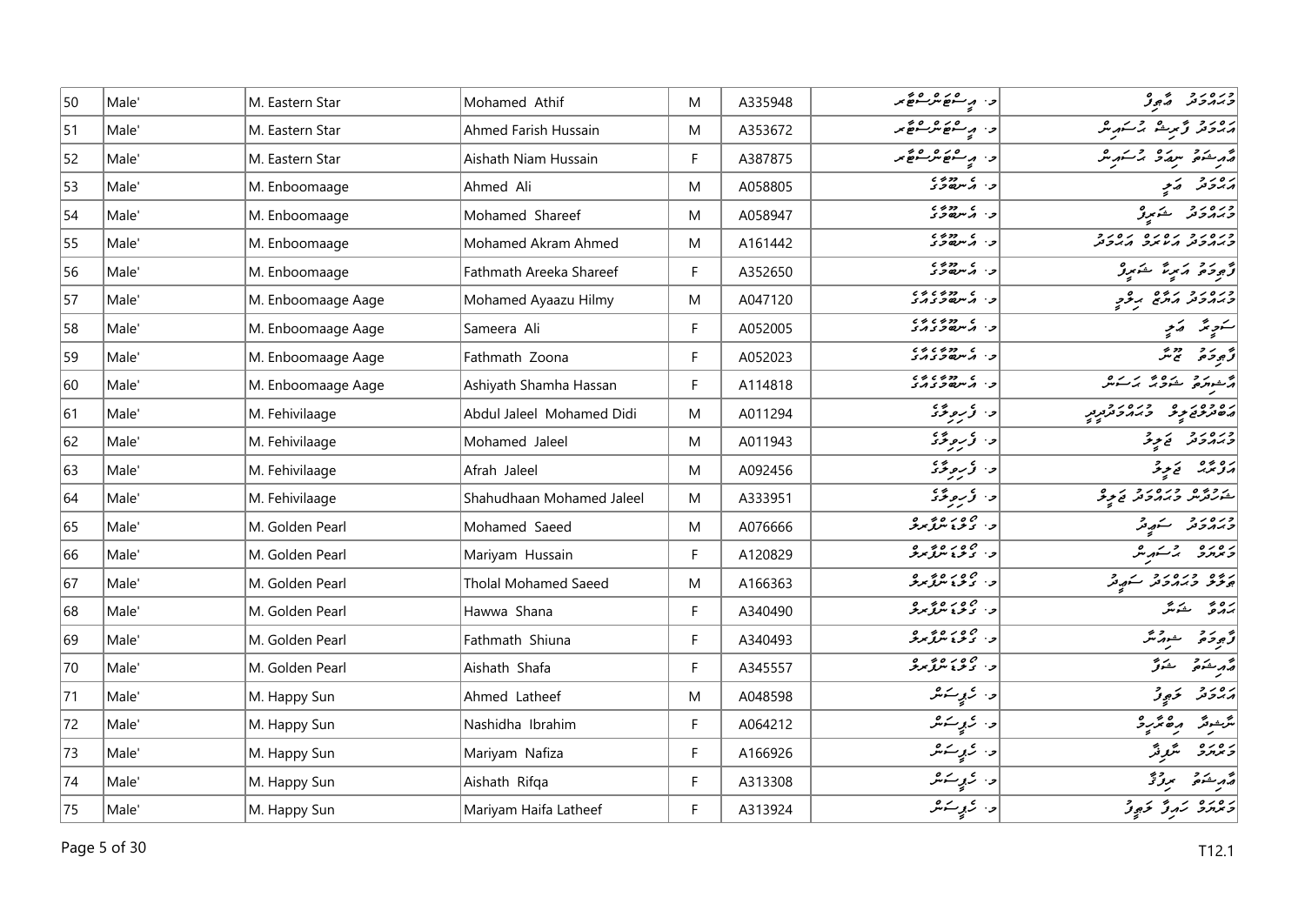| 76  | Male' | M. Happy Sun  | Fathimath Shifnee        | F           | A320903 | د. ژوپسکنگر                                          | و دره<br>گهجرده شوگس                         |
|-----|-------|---------------|--------------------------|-------------|---------|------------------------------------------------------|----------------------------------------------|
| 77  | Male' | M. Happy Sun  | Mohamed Isaam Abdulla    | ${\sf M}$   | A334954 | و. ئەربىكىگە                                         | ورەرو مەدە كەھىراللە                         |
| 78  | Male' | M. Happy Sun  | Aminath Nakhusha Abdulla | F           | A334955 | $\left  \begin{array}{cc} c & c \end{array} \right $ | أُمَّحِ سَمَعَ سَرَبْتُ مَصَّرَّاللَّهُ      |
| 79  | Male' | M. Happy Sun  | Ahmed Nafaah             | M           | A350669 | د. ژوپىدىش                                           | ره رو روه                                    |
| 80  | Male' | M. Happy Sun  | Mohamed Abdul Baasith    | M           | A350671 | و. ژړېندگ                                            | 2000 - 2000 - 2<br>2000 - 2000 - 2000 - 2000 |
| 81  | Male' | M. Happy Sun  | Aminath Hashma           | $\mathsf F$ | A362224 | و. ژوپەتلە                                           | أأوسكم أراء ومح                              |
| 82  | Male' | M. Happy Sun  | Fathimath Hasna Latheef  | F           | A362225 | د. ژوپسکنگر                                          | تو و د د د شر شهر تو و د                     |
| 83  | Male' | M. Happy Sun  | Hassan Irufaan Abdulla   | ${\sf M}$   | A377870 | و. ژوپىكىلە                                          | برسة مر بروم بره قرالله                      |
| 84  | Male' | M. Happy Sun  | Ali Ifham Abdulla        | ${\sf M}$   | A377871 | و. ئەربەتىگە                                         | أرسم وموترد اره فرالله                       |
| 85  | Male' | M. Happy Sun  | Aminath Ulfa Mohamed     | F           | A382682 | د . د <sub>و</sub> ړيده                              | أثر شرو ووه ورورو                            |
| 86  | Male' | M. Hithimaage | Badhurunnisa             | F           | A000167 | ه روژه<br>د روژه                                     | <br>  ئەترىر برىرىسى                         |
| 87  | Male' | M. Hithimaage | Ahmed Hytham             | ${\sf M}$   | A003995 | 5580.5                                               | גפגב גרפ                                     |
| 88  | Male' | M. Hithimaage | Mashan Moosa Didi        | $\mathsf F$ | A003996 | و . ر <sub>یم</sub> وژه<br>ر                         | و شهر در محر شهر مربع<br>محمد محر            |
| 89  | Male' | M. Hithimaage | Fariyad Moosa            | $\mathsf F$ | A003997 | $rac{1}{5550}$                                       | تو پروگر واقع                                |
| 90  | Male' | M. Hithimaage | Samshad Adam             | ${\sf M}$   | A034920 | و .<br>و . ره و د                                    | ے وی پر ور                                   |
| 91  | Male' | M. Hithimaage | Mohamed Shaneez          | ${\sf M}$   | A050349 | و . ر <sub>مو</sub> ود<br>ر                          | ورەرو شەرە                                   |
| 92  | Male' | M. Hithimaage | Ali Zahir                | ${\sf M}$   | A059799 | و٠ روود<br>و٠ روود                                   | أەسم يخ سرچر                                 |
| 93  | Male' | M. Hithimaage | Mohamed Rasheed          | M           | A077307 | ه . ر <sub>وڅ</sub> ن                                |                                              |
| 94  | Male' | M. Hithimaage | Mohamed Samaan           | M           | A098343 | $rac{c}{s}$                                          | ورەرو رەۋە                                   |
| 95  | Male' | M. Hithimaage | Aishath Hidaya           | F           | A098344 | ه . ر <sub>وڅ</sub> ن                                | أقرم شكوته المتفرقر                          |
| 96  | Male' | M. Hithimaage | Fathmath Hanan Moosa     | F           | A098641 | و .<br>و . ره و د د                                  | تو برو برنورو دونو                           |
| 97  | Male' | M. Hithimaage | Nuha Mohamed             | $\mathsf F$ | A120024 | او روده<br>او روده                                   | پژو د دره د د                                |
| 98  | Male' | M. Hithimaage | Nihad Mohamed            | ${\sf M}$   | A132903 | و . ر <sub>و</sub> ود<br>د .                         | سرجو وره دو                                  |
| 99  | Male' | M. Hithimaage | Nasih Mohamed            | M           | A132934 | او، رەدى<br>سىمە                                     | پژسور وره دو                                 |
| 100 | Male' | M. Hithimaage | Ahmed Shanif             | M           | A167060 | و٠ روود.<br>د                                        | رەرو شەر                                     |
| 101 | Male' | M. Hithimaage | Yoosuf Sadhaan           | ${\sf M}$   | A335342 | $rac{1}{5550}$                                       | دو ده سه کندگر مک                            |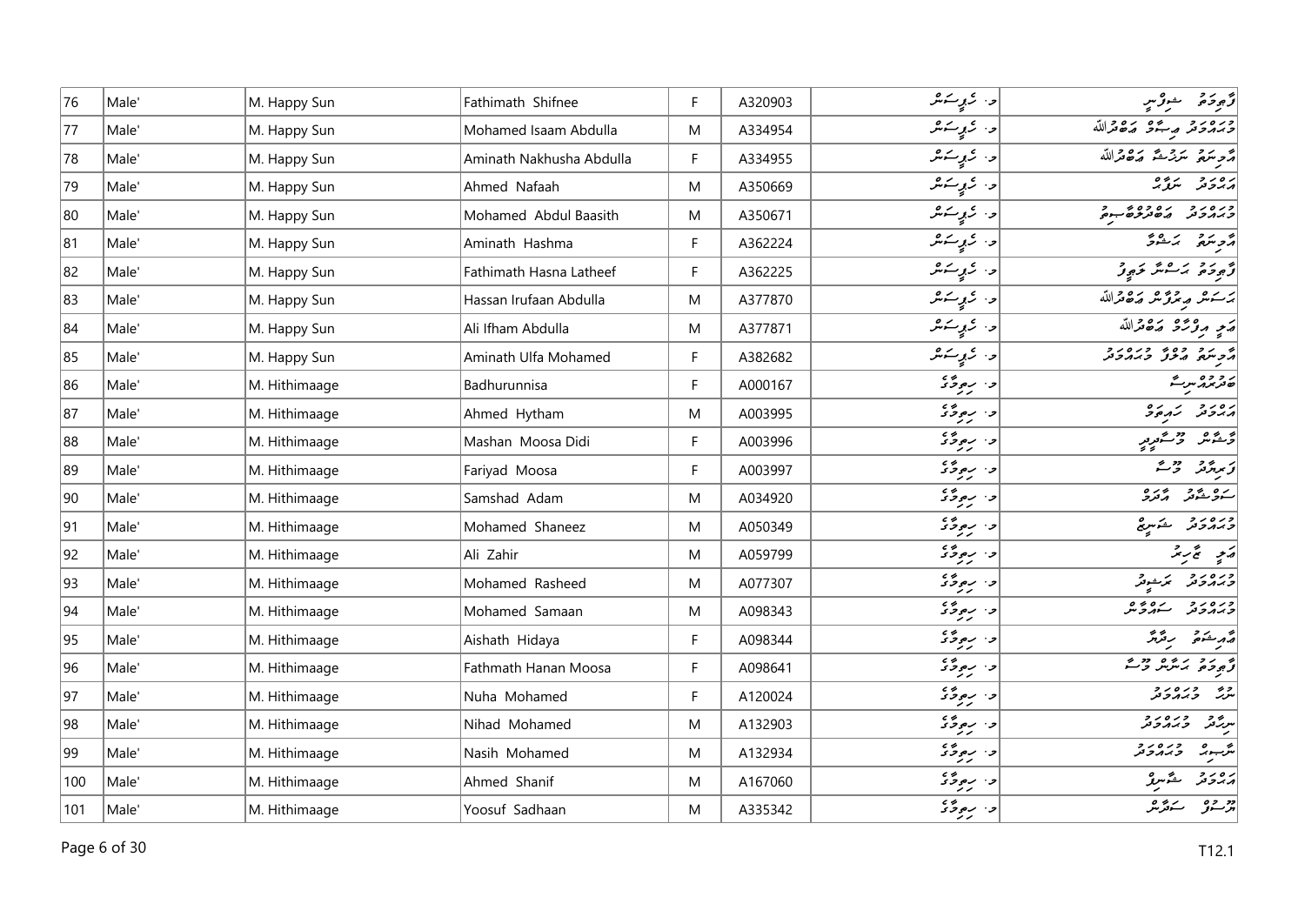| 102 | Male' | M. Hithimaage       | Aishath Faiha        | F  | A341870 | و . ره ود د<br>د . ره ود د                 | أقهر يشتفى توريد                                                                                           |
|-----|-------|---------------------|----------------------|----|---------|--------------------------------------------|------------------------------------------------------------------------------------------------------------|
| 103 | Male' | M. Hithimaage       | Ibrahim Shaaidh      | M  | A344943 | او .<br>او . روود                          | ە ھەترىرى<br>برھ ترىرى                                                                                     |
| 104 | Male' | M. Hudhukaneeruge   | Ibrahim Shareef      | M  | A000945 | د . رژو <i>ړ سربر</i> د                    | ە ھەترىرى<br>برھەترىرى<br>ے موثر                                                                           |
| 105 | Male' | M. Hudhukaneeruge   | Fathimath Shiuna     | F  | A047649 | د به روم سرچري<br>  د به روم سرچري         | ۇ بوزىر<br>$\overline{\mathcal{Z}}_{\mathcal{A}}^{\mathcal{Z}}$                                            |
| 106 | Male' | M. Hudhukaneeruge   | Aishath Shaistha     | F  | A047650 | د . ژو <i>رنامبرچ</i> ر                    | شەھرىسىتىم<br>د مرکز د<br>مرکز مشوی                                                                        |
| 107 | Male' | M. Hudhukaneeruge   | Ali Shafeeu          | M  | A047666 | د ۱۶۶۷ مربردی<br>د کنرما مربرد             | ړې خوږ                                                                                                     |
| 108 | Male' | M. Hudhukaneeruge   | Latheefa Moosa       | F  | A047668 | د . گەنگە ئېرىگە كە                        | دين مشر<br>نز <sub>چو</sub> ڙ                                                                              |
| 109 | Male' | M. Hudhukaneeruge   | Samy Ahmed Shafeeq   | M  | A067021 | د ۱۶۶۶ مریزه<br>د روزنامپر <i>یز</i> ه     | أكسي أوردو المكرافي                                                                                        |
| 110 | Male' | M. Hudhukaneeruge   | Ahmed Shujau         | M  | A069148 | د . رقمه توپردي<br>د . رقمه توپردي         | ره رح در در<br>پرېدر تر شويځ پر                                                                            |
| 111 | Male' | M. Hudhukaneeruge   | Mariyam Shafia       | F  | A069352 | د . ر <i>وړ موبر</i> و .<br>م              | ر ه بر ه<br><del>د</del> بربرگر<br>ستگورگ                                                                  |
| 112 | Male' | M. Hudhukaneeruge   | Aminath Juwaida      | F  | A076532 | د به روز سرچر <sub>و</sub> م               | مەمەمىق يىق مەم                                                                                            |
| 113 | Male' | M. Hudhukaneeruge   | Fathimath Junaina    | F  | A076533 | د . ژو <i>رنامبرچ</i> ر                    | تزودخوا فيتمرش                                                                                             |
| 114 | Male' | M. Hudhukaneeruge   | Mohamed Jihad        | M  | A166696 | د ۱۵۶۷ مربردی<br>د کنرما موبرد             | ورەر د يېگىر                                                                                               |
| 115 | Male' | M. Hudhukaneeruge   | Aishath Suma Mohamed | F  | A329214 | د ۱۶۶۶ مربر د م                            | د دره در در در در در د                                                                                     |
| 116 | Male' | M. Hudhukaneeruge   | Mohamed Zeek Shujau  | M  | A372556 | د ۱ رگ <i>ورهٔ موبرد</i> گی                | ورەرو پە شوق                                                                                               |
| 117 | Male' | M. Hussain Aabaadhu | Hussain Rasheed      | M  | A033258 | و. بر شور مورد کار                         | 2سكىرىش ئىزىسىڭ                                                                                            |
| 118 | Male' | M. Hussain Aabaadhu | Fathimath Rashfa     | F. | A033430 | د . بر مسر مردم در د                       | و المع المحمد المحمد المحمد المحمد المحمد و المحمد المحمد المحمد المحمد المحمد المحمد المحمد المحمد المحمد |
| 119 | Male' | M. Hussain Aabaadhu | Mariyam Rasheedha    | F  | A065375 | د . بر کرم شرکت در<br>م                    | دیرو ترجوتر                                                                                                |
| 120 | Male' | M. Hussain Aabaadhu | Hassan Jalaal        | M  | A138526 | و. بر شور موره تو                          | ىز سەش بۇ ئۇ ئو                                                                                            |
| 121 | Male' | M. Hussain Aabaadhu | Ahmed Visam          | M  | A138527 | و. بر شور مورد در                          | دەرو بەشى                                                                                                  |
| 122 | Male' | M. Hussain Aabaadhu | Juhaina Rashadh      | F  | A138571 | د . بر مسکو شوره تر<br>مسلم مسلم مسلم مسلم | التي <i>تر مر مر ش</i> كر تركيبر<br>التي تركيبر                                                            |
| 123 | Male' | M. Hussain Aabaadhu | Hunaidha Rashad      | F  | A346061 | و بر شور شرم کار                           | رسمونڈ سمشم                                                                                                |
| 124 | Male' | M. Hussain Aabaadhu | Muzaina Rashad       | F  | A346063 | د . بر مسر مردم در د                       | ويجدير بمشعر                                                                                               |
| 125 | Male' | M. Hussain Aabaadhu | Mohamed Hamaad Ali   | M  | A368245 | و بر شهر شرم ده تر                         | وره رو ره دو د کرم                                                                                         |
| 126 | Male' | M. Hussain Aabaadhu | Ahmed Haisham Ali    | M  | A394373 | د . بر کرم شرکت در ا                       | ړه د د که څکو کم                                                                                           |
| 127 | Male' | M. Hussain Aabaadhu | Aishath Hanaan Ali   | F. | A394374 | و. بر شور مورد کار                         | أقهر شوقه برنترنتر المرمج                                                                                  |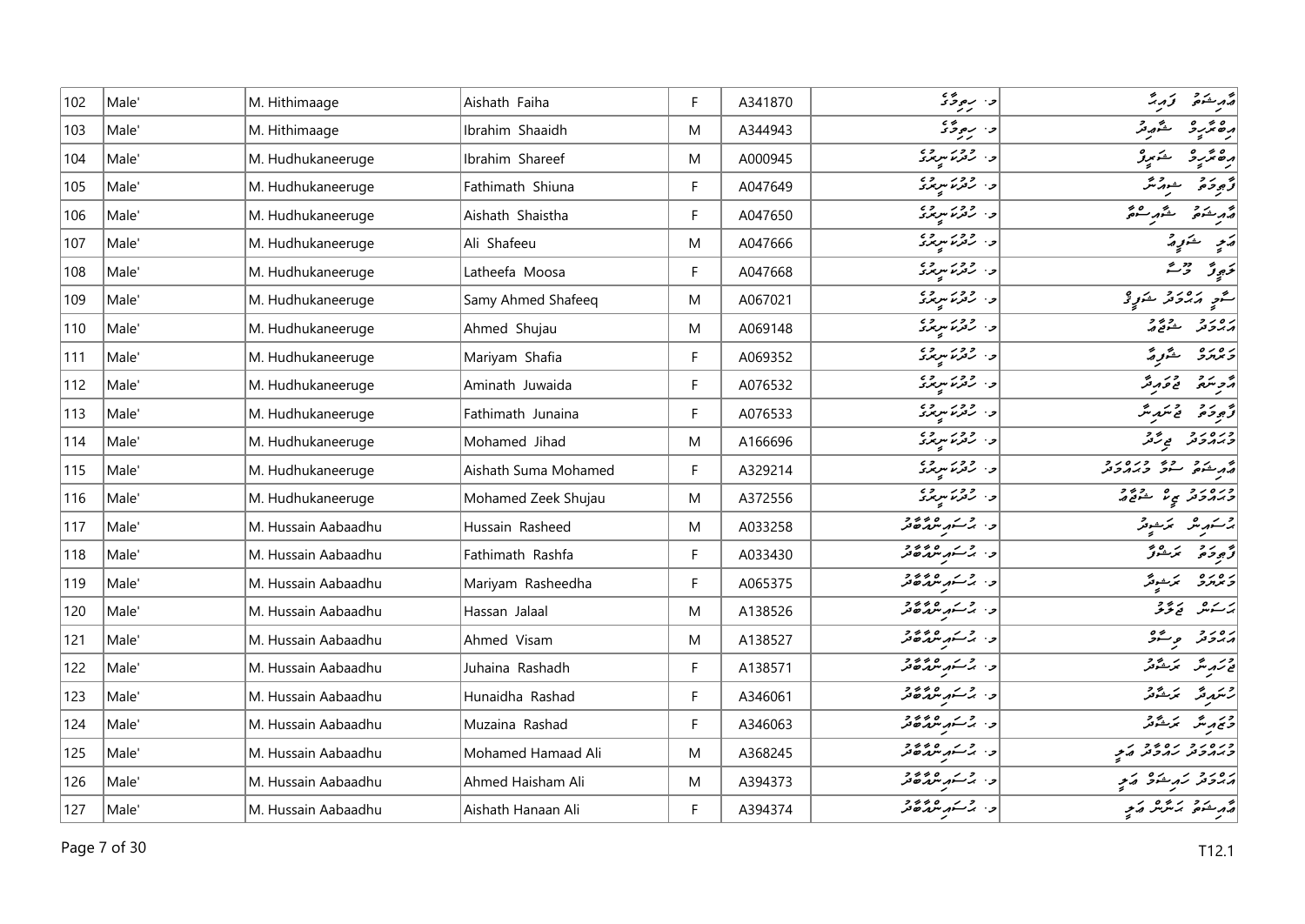| 128 | Male' | M. Ithaamuiyge  | Aminath Yumna           | F  | A076680 |                                | أأدمر ومعتمر                                           |
|-----|-------|-----------------|-------------------------|----|---------|--------------------------------|--------------------------------------------------------|
| 129 | Male' | M. Ithaamuiyge  | Ahmed Aiman             | M  | A103841 | و . مه څوه وي<br>و . مه څوه وي | המכנה התכית                                            |
| 130 | Male' | M. Ithaamuiyge  | Ibrahim Hamdhan         | M  | A126552 | و٠ مۇدە ئ                      | ر ه و تر تر<br>ەھ ئۈر ۋ                                |
| 131 | Male' | M. Ithamuiyge 1 | Ibrahim Hussain         | M  | A001291 | 15000000                       | رەنزىر ئەسىر                                           |
| 132 | Male' | M. Ithamuiyge 1 | Hussain Munad Ibrahim   | M  | A039877 | $15000 - 5$                    | ير شهر شهر ده پر ده و                                  |
| 133 | Male' | M. Ithamuiyge 1 | Aminath Mohamed Jameel  | F  | A391434 | 150000000                      | הכיתם כמחכת בכל                                        |
| 134 | Male' | M. Jaree Villa  | Ali Zahir               | M  | A027948 | و· في مره گ                    | $\begin{bmatrix} 2 & 2 & 2 \\ 2 & 2 & 2 \end{bmatrix}$ |
| 135 | Male' | M. Jaree Villa  | Jameela Mohamed         | F  | A044963 | و· في مره گ                    | تح و حده د د                                           |
| 136 | Male' | M. Jaree Villa  | Mariyam Zahira          | F. | A059440 | و· ق <sub>ے موجو</sub> مگ      | د ۱۵ د مخ رنگ                                          |
| 137 | Male' | M. Jaree Villa  | Mohamed Zahir           | M  | A076736 | و· ق <sub>ے موجو</sub> مگ      | ورەرو ئېرىز                                            |
| 138 | Male' | M. Jaree Villa  | Naufal Mohamed Zahir    | M  | A167046 | وستج موجونژ                    | נכנים כנסנים הבניה                                     |
| 139 | Male' | M. Jaree Villa  | Aminath Nuha            | F  | A167047 | وستج مرٍ موتمّ                 | أأدوسه المراثر                                         |
| 140 | Male' | M. Jaree Villa  | Mohamed Visham Ali      | M  | A350126 | و· في مره و گ                  | ورەرو مەشى كەي                                         |
| 141 | Male' | M. Jaree Villa  | Ahmed Vishal            | M  | A350129 | و· في مره و گ                  | أرەر و مەمۇر                                           |
| 142 | Male' | M. Jaree Villa  | Mohamed Rifau Ali Zahir | M  | A359825 | و· في مره محّ                  | ورەرو برؤة كمي تجربة                                   |
| 143 | Male' | M. Jaree Villa  | Ahmed Shifau Ali Zahir  | M  | A359836 | و· ئ <sub>ے موجو</sub> محہ     | رەرو جوڙھ ھو جريز                                      |
| 144 | Male' | M. Jaree Villa  | Naif Mohamed            | M  | A371644 | و· في مرِهِ مُحْ               | شمرز دره در                                            |
| 145 | Male' | M. Jelly        | Moobeen Jaleel          | M  | A012447 | والمحكم محي                    | وصر في ولا                                             |
| 146 | Male' | M. Jelly        | Ahmed Hamdhoon          | M  | A082246 | والمحكمي                       | رەر دەپىرە<br>مەدىر بەرىرىر                            |
| 147 | Male' | M. Kaamaragage  | Fathimath Azmeela       | F  | A072062 | و . عور در .<br>و . ماونتری ی  | توجوختم المتماحي                                       |
| 148 | Male' | M. Kaamaragage  | Elziya Mohamed          | F  | A078905 | و . عور در .<br>و . ماونتری ی  | 2010 - 2010<br>הב <sub>ו</sub> ת בהחבת                 |
| 149 | Male' | M. Kaamaragage  | Ali Shifau              | M  | A119901 |                                | أوكمني المشوقرة                                        |
| 150 | Male' | M. Kaamaragage  | Ahmed Ashraf            | M  | A121240 | و . شو بر ر ،<br>و . شو برو د  | ره رو بر ۱۵ ره<br>م.پروتر بر شهرتی                     |
| 151 | Male' | M. Kaamaragage  | Shifan Mohamed          | M  | A157664 | و . شو بر ر ،<br>و . شو برو د  | خوتو شهر در در د                                       |
| 152 | Male' | M. Kaamaragage  | Mariyam Waheeda         | F. | A309377 | و . عور در .<br>و . ماونتری ی  | وحدو كالميتر                                           |
| 153 | Male' | M. Kaamaragage  | Aminath Azma            | F  | A309378 |                                | أثرم ترويح                                             |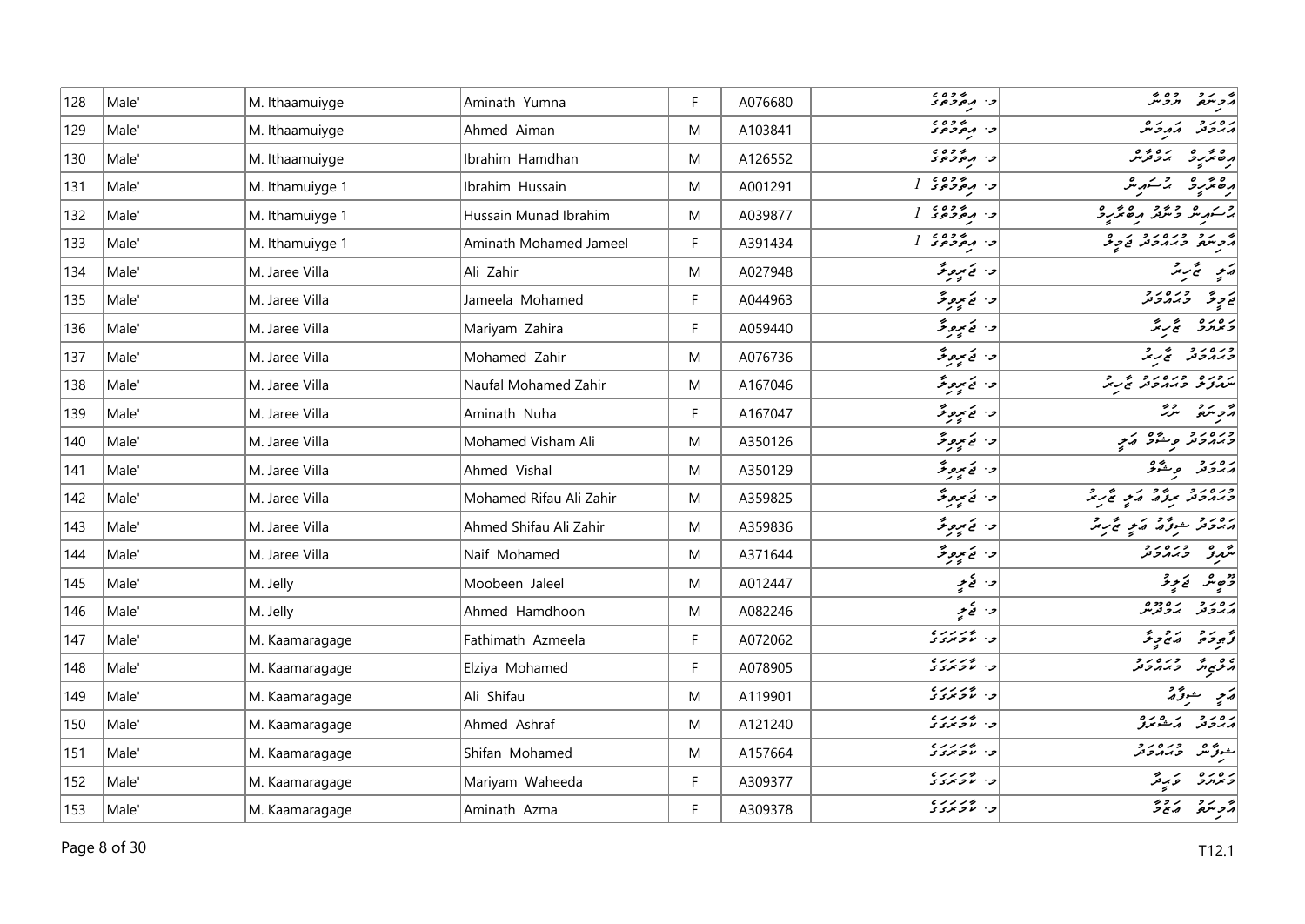| 154 | Male' | M. Kaamaragage | Aishath Mizna           | F | A324535 | و . شو بر بر بر بر<br>و . شو برو بر | ومرشكم وجمد                                     |
|-----|-------|----------------|-------------------------|---|---------|-------------------------------------|-------------------------------------------------|
| 155 | Male' | M. Kaamaragage | Ahmed Shareef Mohamed   | M | A324540 | و . شو بر بر بر بر<br>و . شو برو بر | رور و مشروع وره د و                             |
| 156 | Male' | M. Kaamaragage | Azleena Mohamed         | F | A364537 | و . عور در د<br>و . ماونبری ی       | د ه د په د د د د د                              |
| 157 | Male' | M. Kaamaragage | Aishath Azleema         | F | A364650 | و . شو بر ر ،<br>و . شو برو د       | وأرشكم أكافح وكالمحمج                           |
| 158 | Male' | M. Kaamaragage | Asma Mohamed            | F | A383013 | و . عور در د<br>و . ماونتری ی       | ړه وره دو                                       |
| 159 | Male' | M. Kaamaragage | Ibrahim Shifaz Mohamed  | M | A383043 | و . عور در د<br>و . ماونتری ی       | دە ئەرو شۆي دىرەرد                              |
| 160 | Male' | M. Kaamaragage | Ahmed Naaish            | M | A394145 | و<br>و                              | رەرد شەت                                        |
| 161 | Male' | M. Kelan       | Mohamed Ismail          | M | A032222 | و· ئاقرىش                           | ورەرو برعۇرپى                                   |
| 162 | Male' | M. Kelan       | Ajwad Mohamed Ismail    | M | A032223 | ى ئەبۇبىر                           | ر در د دره رو مشرقه و                           |
| 163 | Male' | M. Kelan       | Sodhaifa Mohamed Ismail | F | A033878 | وسيمخيش                             | بة مركز ورمادة المستوكلة و                      |
| 164 | Male' | M. Kelan       | Amjad Ismail            | M | A033879 | و· ئاقرىش                           | رەرو برے ئەيج                                   |
| 165 | Male' | M. Kelan       | Arushad Mohamed Ismail  | M | A122364 | وسيمخيش                             | ני כי כי כנסיים להפליק.<br>גיע בי המכנת המיכת ב |
| 166 | Male' | M. Kelan       | Aswad Ismail            | M | A127850 | وسيمخيش                             | أرسعونه وسنوريو                                 |
| 167 | Male' | M. Keviaanaa   | Fahd Nazeer             | M | A284328 | د· ئۈەرگەنگە                        | تزاوج الكمني يمر                                |
| 168 | Male' | M. Kirili      | Rameesha Ahmed          | F | A042109 | و- مومومو<br>مرکز ر                 | يرَدِيش كالرومز                                 |
| 169 | Male' | M. Kirili      | Mohamed Nasr            | M | A050625 | و- ما بوبو<br>گردار                 | ورەرو شەھ                                       |
| 170 | Male' | M. Kirili      | Fathmath Rajnee         | F | A055062 | و- ما بوبو<br>مربر                  | أزُّهِ دَدَّ مَدَّةٌ سٍ                         |
| 171 | Male' | M. Kirili      | Ahmed Nihan             | M | A075228 | وسوبونو<br>زرز                      | رەرو سرگامى                                     |
| 172 | Male' | M. Kirili      | Aishath Neela           | F | A089972 | و سومونو<br>مربر بر                 | و مر شو د محمد به دارند.<br>مر<br>سريڅه         |
| 173 | Male' | M. Kirili      | Hawwa Nashfa            | F | A120934 | وسوبرو                              | برە ئەستىدۇ                                     |
| 174 | Male' | M. Kirili      | Aminath Nazma           | F | A151821 | و سما مورمو<br>سر بر بر بر          | أأدبتكم الترويح                                 |
| 175 | Male' | M. Kirili      | Rifqa Nashid            | F | A161166 | وسوبرو                              | مِروْكٌ - مَرْجُومْرٌ                           |
| 176 | Male' | M. Kirili      | Mariyam Nizna           | F | A325186 | و- ما بوبو<br>زرز                   | رەرە سىھىگە                                     |
| 177 | Male' | M. Kirili      | Mohamed Naveen          | M | A327567 | وسوپرو                              | ورەرو شھرىگ                                     |
| 178 | Male' | M. Kirili      | Ibrahim Nasru           | M | A356630 | وس معرض<br>مرس                      | ىئەبىر بور<br>ەر ھەترىر <i>3</i>                |
| 179 | Male' | M. Kirili      | Hussain Nabeeh          | M | A356631 | و- ما بوبو<br>مربر                  | ג׳לות יל יות בי                                 |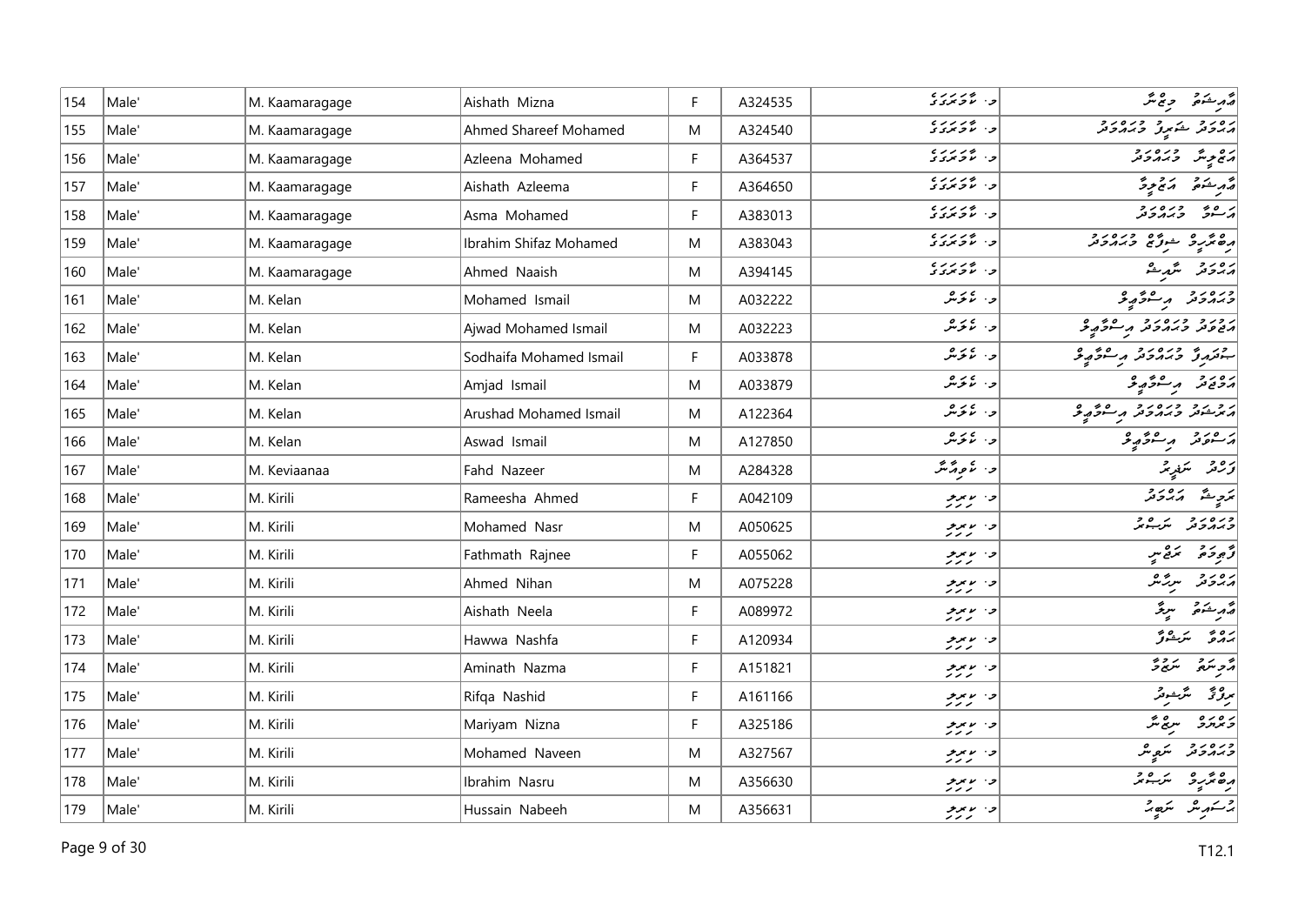| 180 | Male' | M. Kothanmaage           | Hussain Shareef              | M  | A000555 | $\begin{smallmatrix} & 2 & 8 & 9 & 7 & 7 & 8 \\ 7 & 3 & 7 & 8 & 9 & 1 & 7 \end{smallmatrix}$                                                                                                                                     | 2سىمەش ھەمپور                                                                                                  |
|-----|-------|--------------------------|------------------------------|----|---------|----------------------------------------------------------------------------------------------------------------------------------------------------------------------------------------------------------------------------------|----------------------------------------------------------------------------------------------------------------|
| 181 | Male' | M. Kothanmaage           | Mohamed Hussain Shareef      | M  | A000557 | د سره ده د د کا                                                                                                                                                                                                                  |                                                                                                                |
| 182 | Male' | M. Kothanmaage           | Aminath Hussain Shareef      | F  | A000558 | <br> و۰ توم مرد و و                                                                                                                                                                                                              | أأوسم أأكسكر المستمرو                                                                                          |
| 183 | Male' | M. Kothanmaage           | <b>Ahmed Hussain Shareef</b> | M  | A000559 | גי מים מים<br>כי מים ייטב ב                                                                                                                                                                                                      | رەرو رمىر ئەسەر ئىسى                                                                                           |
| 184 | Male' | M. Kudhehige             | Mariyam Shabana              | F  | A044436 | <sub>ح</sub> . ع <sub>قرىر</sub> ى                                                                                                                                                                                               | رەرە شەھىر                                                                                                     |
| 185 | Male' | M. Kudhehige             | Fathimath Fazna              | F  | A054769 | و . روي . کا                                                                                                                                                                                                                     | قهج وتر وتحاشر                                                                                                 |
| 186 | Male' | M. Kudhehige             | Ahmed Ashraf                 | M  | A067535 | د . عقربه تج                                                                                                                                                                                                                     | رەرد كەشىر                                                                                                     |
| 187 | Male' | M. Kudhehige             | FATHIMATH ABDUL RAHMAN       | F  | A070031 | <br> د ، عومرتز                                                                                                                                                                                                                  | و رو ره ده ده وه<br>گرجوحو ماه ترم تر تر تر                                                                    |
| 188 | Male' | M. Kudhehige             | Hussain Athif                | M  | A076727 | د ، غورځ                                                                                                                                                                                                                         | جرستهر شرقه وجمعوفر                                                                                            |
| 189 | Male' | M. Kudhehige             | Mariyam Minhath Hilmy        | F  | A085099 | <br> د ، مافرېږي                                                                                                                                                                                                                 | وبمهزو ومهتم برقوم                                                                                             |
| 190 | Male' | M. Kudhehige             | Aishath Mihfa Hilmy          | F. | A085100 | د . عقربه گی                                                                                                                                                                                                                     | ومنعو وباقر باقوم                                                                                              |
| 191 | Male' | M. Kudhehige             | Ishag                        | M  | A095406 | و. ع <sub>ق</sub> ربری                                                                                                                                                                                                           | برىشىتى                                                                                                        |
| 192 | Male' | M. Kudhehige             | Ali Akram                    | M  | A150091 | و . روي . کا                                                                                                                                                                                                                     | $rac{1}{2}$                                                                                                    |
| 193 | Male' | M. Kudhehige             | Aishath                      | F  | A152997 | د . عقربه تج                                                                                                                                                                                                                     | و گهر شوه <sub>و</sub>                                                                                         |
| 194 | Male' | M. Kudhehige             | Ahmed Saifunnasr Hilmy       | M  | A248378 | د ، غورځ                                                                                                                                                                                                                         | ו פו כ בין כפי פיכ גבב                                                                                         |
| 195 | Male' | M. Kudhehige             | Aminath Shauna               | F  | A302733 | -<br> - مورځ                                                                                                                                                                                                                     | أروستي المشروع                                                                                                 |
| 196 | Male' | M. Kudhehige             | Raniya Ashraf Mohamed Rashad | F  | A344541 | د ، عقربه که                                                                                                                                                                                                                     | محرس المرکب و در در در در در در در در در در در استفاده است کردند کردند کردند کردند کردند کردند کردند کردند کرد |
| 197 | Male' | M. Kudhehige             | Hawwa Nahuza                 | F  | A344631 | وسط قربری                                                                                                                                                                                                                        | ره د سره پر                                                                                                    |
| 198 | Male' | M. Kudhehige             | Hassan Shifaz                | M  | A353604 | <mark>و، غ</mark> ورځ                                                                                                                                                                                                            | ىز سەندىق ھەر <i>ۇچ</i>                                                                                        |
| 199 | Male' | M. Kudhehige             | Nahula Rashaad               | F  | A353605 |                                                                                                                                                                                                                                  | برە ئەستەتر                                                                                                    |
| 200 | Male' | M. Kudhehige             | Mohamed Saifulla Hilmee      | M  | A394351 | د . غ <sup>و</sup> رځ                                                                                                                                                                                                            | دبره دبر سورترالله برقرم                                                                                       |
| 201 | Male' | M. Kudhihithigasdhoshuge | Ahmed Shafee                 | M  | A024184 | و ، گوره د کروه د د<br>و ، گوره د ک                                                                                                                                                                                              | أرور والمتحمي                                                                                                  |
| 202 | Male' | M. Kudhihithigasdhoshuge | Aishath Lizvy Umar           | F  | A024185 | ه ۱۰ متوره و ۲۶ وره<br>۱۰ متوره و مستقرمرو                                                                                                                                                                                       |                                                                                                                |
| 203 | Male' | M. Kudhihithigasdhoshuge | Shafra Zareer                | F  | A035084 | د ، ر توره د مع و د ،<br>  د ، ر توره د مسئور د د                                                                                                                                                                                | شۇرىمى ئەيرىمى                                                                                                 |
| 204 | Male' | M. Kudhihithigasdhoshuge | Fathimath Shifza Zareer      | F  | A035091 | د ، ر هم د ر ه پود و ،<br>  د ، ر هم د سوفرسری                                                                                                                                                                                   | ژوده موژهٔ نمید                                                                                                |
| 205 | Male' | M. Kudhihithigasdhoshuge | Ali Waheed                   | M  | A042683 | ه ۱۰ متوره د کامود د د کامور د کامور د کامور د کامور د کامور د کامور د کامور د کامور د کامور د کامور د کامور ک<br>مورخ کامور کامور کامور کامور کامور کامور کامور کامور کامور کامور کامور کامور کامور کامور کامور کامور کامور کام | أركمت وكريمر                                                                                                   |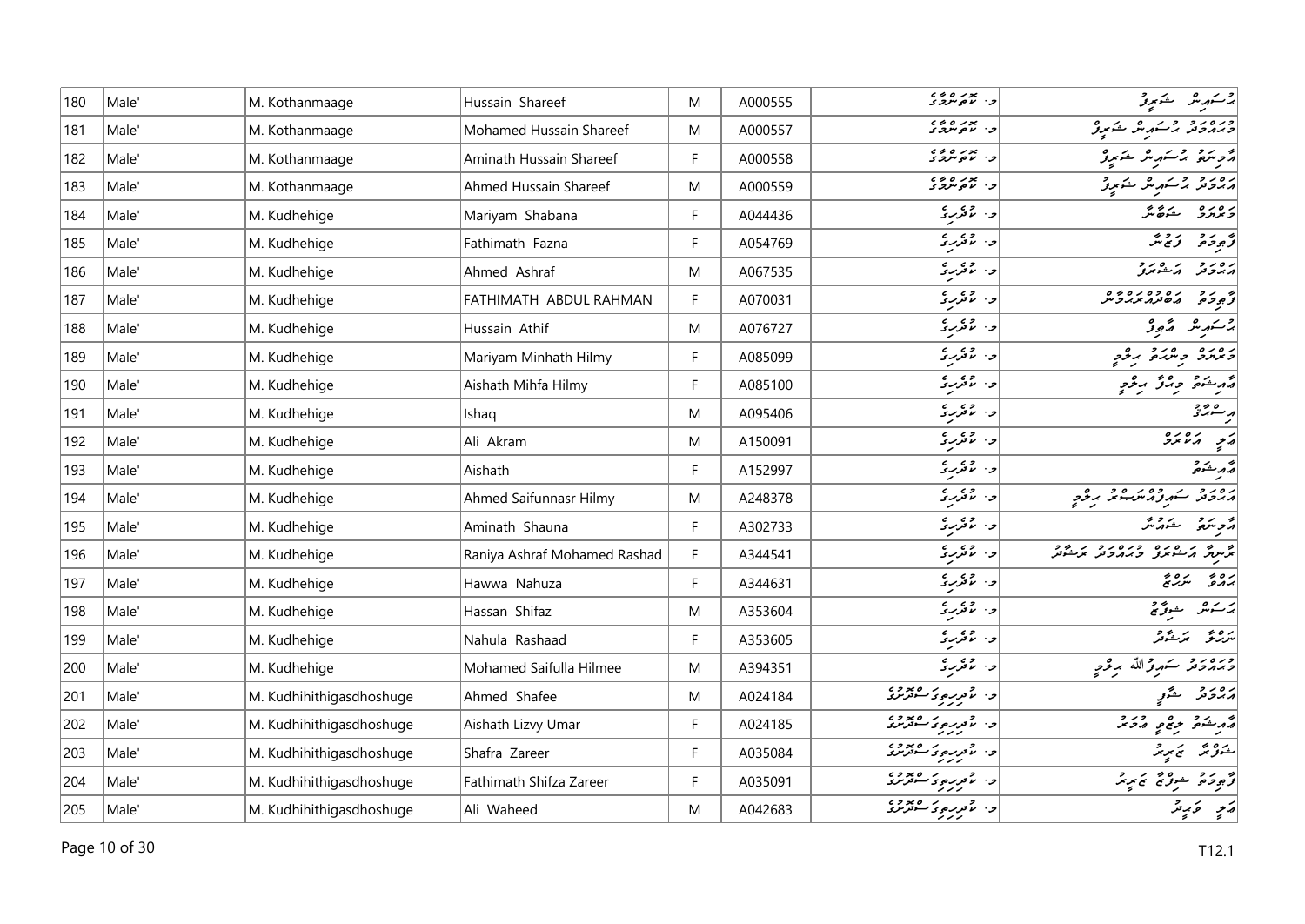| 206 | Male' | M. Kudhihithigasdhoshuge | Fathimath Leena            | F  | A071948 |                                                          | قهوزة ويتر                                                                                                         |
|-----|-------|--------------------------|----------------------------|----|---------|----------------------------------------------------------|--------------------------------------------------------------------------------------------------------------------|
| 207 | Male' | M. Kudhihithigasdhoshuge | Mariyam Waheeda Gasim      | F. | A098407 | د ۱۰ توپره د ۱۰ د و د<br>  د ۱۰ توپره د سوتوپرد          | وبرود ورثه تمسوه                                                                                                   |
| 208 | Male' | M. Kudhihithigasdhoshuge | Mohamed Azim               | M  | A101750 | د ، سی در مرکز ده بود د ،<br>  د ، سی در بر رسود مرکز    | כנסנכ ביכ                                                                                                          |
| 209 | Male' | M. Kudhihithigasdhoshuge | Abida Gasim                | F  | A113231 | ه ۱۰ مهرسه در ۲۶ وروبر<br>۱۰ مهرس مهرس در کاربرد         | ۇ ھۆر ئ <sup>ې</sup> سىرى<br>مەم                                                                                   |
| 210 | Male' | M. Kudhihithigasdhoshuge | Ali Livaz                  | M  | A121063 | و ستموره و ستورو و و و<br>سيد سيد ستوربرو<br>سيد سيد سيد | $\begin{array}{cc} \mathcal{E} & \mathcal{E} & \mathcal{E} \\ \mathcal{E} & \mathcal{E} & \mathcal{E} \end{array}$ |
| 211 | Male' | M. Kudhihithigasdhoshuge | Aminath Livza Umar         | F  | A121745 | و سرگوره و کروه و د<br>و سرگوره و سوگورو                 |                                                                                                                    |
| 212 | Male' | M. Kudhihithigasdhoshuge | Zaha Zareer                | F  | A159758 | و گوره د معروبا<br>و گوره د مستورد                       | يج تمج مريمه                                                                                                       |
| 213 | Male' | M. Kudhihithigasdhoshuge | Zayyan Zareer              | M  | A159759 | و به توره د کشورون<br>د به توره د کشوروز                 | ىرە ئەھ ئىم يى                                                                                                     |
| 214 | Male' | M. Luminous              | Shakeela Adam              | F  | A070275 | د. تۇرىئرىشە                                             | شَرَرٍ قَدْ الْمُرْحَرِ وَ                                                                                         |
| 215 | Male' | M. Madonna               | Mariyam Jaleel             | F  | A000693 | د و؟ مگر                                                 | دەرە ئېچى                                                                                                          |
| 216 | Male' | M. Madonna               | Anoos Jaleel               | M  | A040056 | ە بىر ئەھمە                                              | ردوب ت <sub>ح</sub> وث                                                                                             |
| 217 | Male' | M. Madonna               | Mohamed Nazim Jaleel       | M  | A059827 | د ع؟ مگر                                                 | ورورد شمود تموی                                                                                                    |
| 218 | Male' | M. Madonna               | Athif Jaleel               | M  | A061286 | د دې پر                                                  | ړ په د کام کې د                                                                                                    |
| 219 | Male' | M. Madonna               | Adil Jaleel                | M  | A066143 | د کی مگر                                                 | پروژ نے یویژ                                                                                                       |
| 220 | Male' | M. Madonna               | Fathih Jaleel              | M  | A071732 | د عيم عمر                                                | وَّمِيْنَ نَجْرٍ وَ                                                                                                |
| 221 | Male' | M. Madrit House          | Fathimath Rasheedha Haroon | F  | A060571 |                                                          |                                                                                                                    |
| 222 | Male' | M. Madrit House          | Aishath Rasheeda           | F. | A062196 | و و، وروده                                               | أقهر مشكاة أستمر المرسفية                                                                                          |
| 223 | Male' | M. Madrit House          | Mohamed Rasheed            | M  | A075148 | وسي والمروغ كرمر م                                       | ورەرو كەنبەتر                                                                                                      |
| 224 | Male' | M. Madrit House          | Mohamed Haroon             | M  | A097583 |                                                          | یو دو ه<br>رنجونتر<br>و ره ر و<br><i>و پر</i> و تر                                                                 |
| 225 | Male' | M. Madrit House          | Ahmed Rasheed              | M  | A101170 |                                                          | رەر دىكىنىد                                                                                                        |
| 226 | Male' | M. Madrit House          | Hamida Haroon              | F  | A105000 | وسي وعدوه المرور                                         | أثردتم المتحميش                                                                                                    |
| 227 | Male' | M. Madrit House          | Amir Rasheed               | M  | A105625 | وسي وعرور المستعمر                                       | أرجو بمرتضو تراميهم                                                                                                |
| 228 | Male' | M. Madrit House          | Mohamed Miusam             | M  | A123634 |                                                          | כנים ניבי בה הים                                                                                                   |
| 229 | Male' | M. Madrit House          | Aishath Lujain Mohamed     | F  | A156986 | وسي والمتعاصر والمحمد                                    | ה' אילים בני איל בגובית                                                                                            |
| 230 | Male' | M. Madrit House          | Aminath Dhunya             | F. | A163065 | وسي والمروغ كرمر م                                       | أزمر بنرد<br>ترسرگر                                                                                                |
| 231 | Male' | M. Madrit House          | Fathmath Mizna             | F  | A163066 | وسي والمحر والمحرمة                                      | ژوځو د عا                                                                                                          |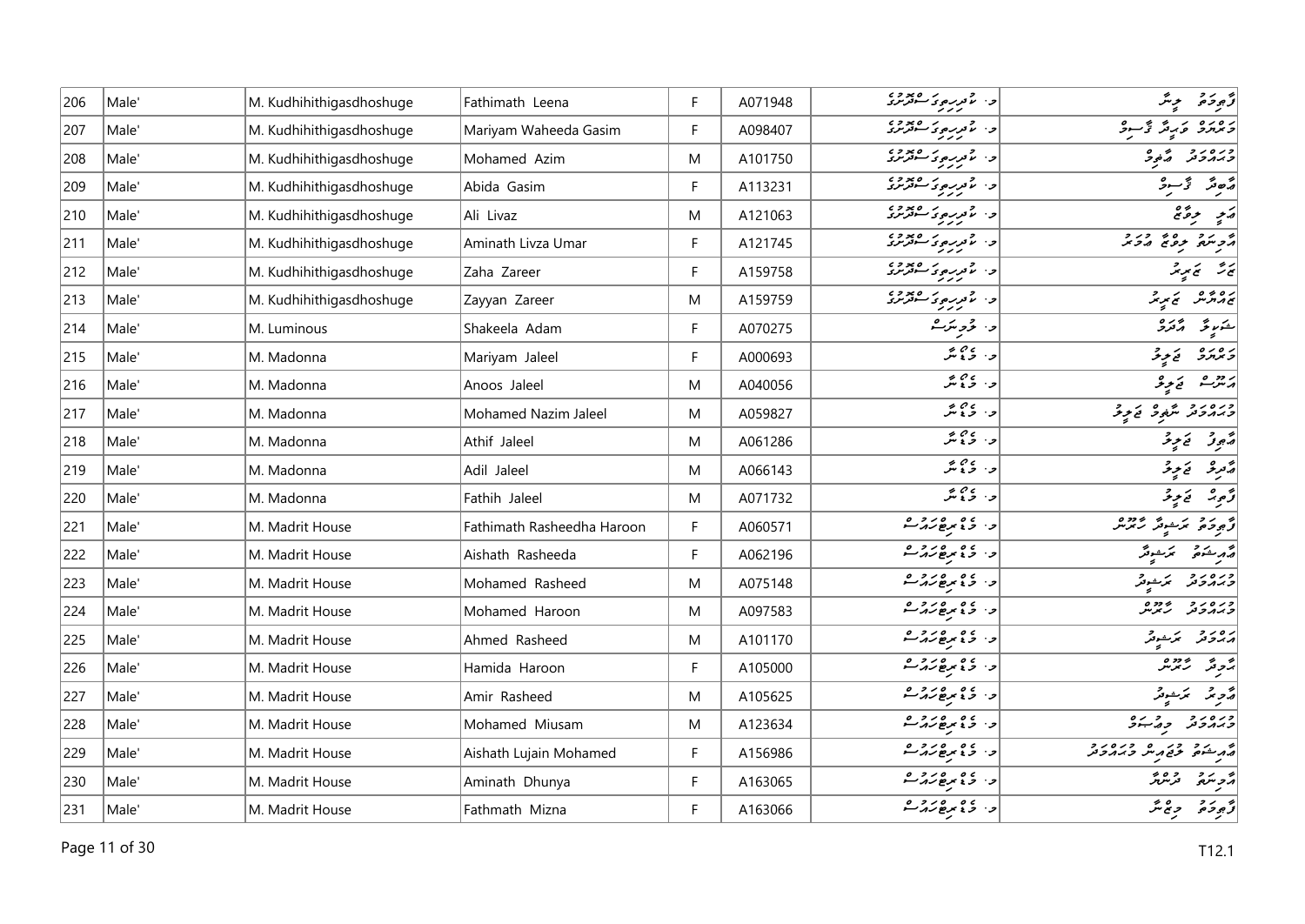| 232 | Male' | M. Madrit House  | Shahidha Haroon             | F         | A216027 | وسي والمحرور المحمد والمحمد  | پر دو ه<br>رنگرس<br>شقىرىتىر<br>ب                              |
|-----|-------|------------------|-----------------------------|-----------|---------|------------------------------|----------------------------------------------------------------|
| 233 | Male' | M. Madrit House  | Arifa Haroon                | F         | A216028 | وسي ويده ورواحد              | ەتىرو<br>بر دو ه<br>رنجو پس                                    |
| 234 | Male' | M. Madrit House  | Zubaidha                    | F         | A216029 | وسي والمحرور المحمد والمحمد  | <br> بم ح <i>اد</i> قر                                         |
| 235 | Male' | M. Madrit House  | Aminath Manaim Ibrahim      | F         | A350824 | وسي والمحارج من المحمد       | أزمتنى وتثمرو رقتررو                                           |
| 236 | Male' | M. Madrit House  | Fathmath Nuzuha Ibrahim     | F         | A364760 | وسي ولا مرضوع كرور محمد      | و مرد دور مره ندره                                             |
| 237 | Male' | M. Madrit House  | Maryam Laisha Mumthaz       | F         | A371250 |                              | وبرود كرمة وه ود                                               |
| 238 | Male' | M. Madrit House  | Mariyam Nazma Rasheed       | F         | A383873 | و وعموه دوره                 | د ۱۵ د د و ۶ کرشونگر                                           |
| 239 | Male' | M. Madrit House  | Fathimath Raufa             | F         | A385910 | وسي والمحرور المحمد والمحمد  | أوجوحه بمدرق                                                   |
| 240 | Male' | M. Madrit House  | Imran Rasheed               | ${\sf M}$ | A395126 | وسي والمحر والمحرمة والمحمد  | پروټر تر ټر په پر                                              |
| 241 | Male' | M. Madrit House  | Aishath Nuha Rasheed        | F         | A395128 | وسي والمحرور المحمد والمحمد  | ائی پر شوی دیگر می شوند<br>ایران شوی می می شوند                |
| 242 | Male' | M. Mekaanoage    | Abdulla Thahmeen            | M         | A012375 | و . و را می                  | أرەقمەللە مىزىرىش                                              |
| 243 | Male' | M. Mekaanoage    | Zulfa Adam                  | F         | A070276 | ه د ۱۶۴۶<br>د ۱۶۳۶ کرد       | وه بو مصر م<br>  بح <del>م</del> رقر مرکز                      |
| 244 | Male' | M. Mekaanoage    | Aminath Zaaina Rafeeu       | F         | A113565 | ه ۱۶۴۶ و.<br>د ۱۶۶۶ مر       | مزوجكم للمرشر للزور                                            |
| 245 | Male' | M. Mekaanoage    | Ahmed Shamil                | M         | A137859 | و . و ۵ پوړ                  | أرەر ئەھمىتى ئىشتى ئىستىلىكى ئىستان ئىشتار ئىشتار ئىشتار ئىشتا |
| 246 | Male' | M. Mekaanoage    | Mohamed Shaheen             | M         | A137860 | ه ۱۶۴۶ و.<br>د ارم شر        | ورەرو شەرش                                                     |
| 247 | Male' | M. Mekaanoage    | Aishath Siuleen             | F         | A137861 | و . و پړه وه                 | ۇرمۇق سورمچىر                                                  |
| 248 | Male' | M. Mekaanoage    | Guraisha Mohamed            | F         | A155953 | ه د وره و.<br>د ۱ و تا مترنگ | ور در در در<br>تح <i>مد شگر حد ح</i> د ح                       |
| 249 | Male' | M. Mimfai        | Fauziyya Mohamed            | F         | A050550 | د· دِوْرٌم <i>ِ</i>          | צ'ות מי כלוסני                                                 |
| 250 | Male' | M. Moogas        | Ahmed Nashid                | M         | A023297 | د . دد پ                     | رەر دېگرىشەتر                                                  |
| 251 | Male' | M. Moogas        | Adhaa Ahmed Nashid          | F         | A158382 | د . دد پ                     | ری رورو گرشوتر                                                 |
| 252 | Male' | M. Moogas        | Ahuzam Ahmed Nashid         | M         | A341116 | د به در ه                    | رەرە رەرد ئريدۇ.<br>م.رىخ م.روىر س                             |
| 253 | Male' | M. Morning House | Fathimath Raheema           | F         | A023161 | و و گورمگرم کرد ه            | قەدىق ئېرىق                                                    |
| 254 | Male' | M. Morning House | Abdul Raheem Hussain        | M         | A038217 | وبالمح مرهندى كالمحمد        | - 2020 كار مى كى كىل بىر بىر                                   |
| 255 | Male' | M. Morning House | Abdulla Waheed              | M         | A060103 | و و کورېږي رو ده             | بره والله كربر و                                               |
| 256 | Male' | M. Morning House | Aminath Rasheeda            | F         | A099730 | و. د سرچری کرد م             | أأروبتكم التمرشوند                                             |
| 257 | Male' | M. Morning House | Mariyam Shahama Abdul Hadee | F         | A341538 | و. گەس سى ئەرقى              | ر ٥ ره د د و د ٥ وه ور                                         |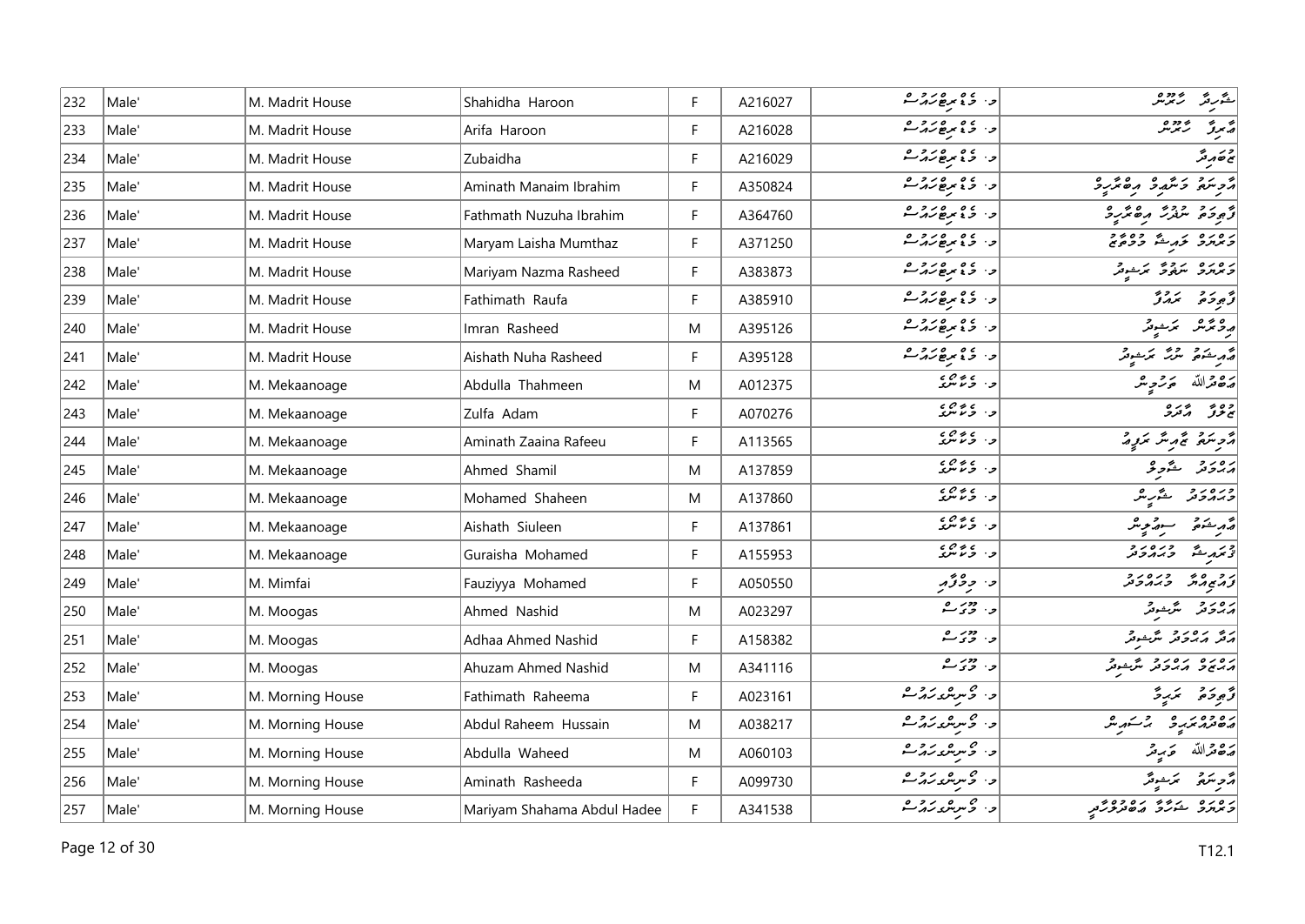| 258 | Male' | M. Morning House | Ibrahim Sharif Abdul Hadee | M  | A341539 | و. گەس مىرىكە ئەرگ                                 | مەھەر ئەھمەر مەدەر ئور                                                                                                                                                                                                          |
|-----|-------|------------------|----------------------------|----|---------|----------------------------------------------------|---------------------------------------------------------------------------------------------------------------------------------------------------------------------------------------------------------------------------------|
| 259 | Male' | M. Morning House | Hassan Shaffan Abdul Hadee | M  | A341542 | <sub>و</sub> . <sub>گ</sub> ىرىئ <sub>ىد</sub> ىگە | ر کره دره وه ده ده وه.<br>پرسوس شوړوس پره ترورتور                                                                                                                                                                               |
| 260 | Male' | M. Morning House | Shafeeu Waheed             | M  | A345417 | د ، د کور مرد د هم د م                             | ڪنوپار آھي آھي آھي آھي                                                                                                                                                                                                          |
| 261 | Male' | M. Mulakuge      | Mohamed Areef              | M  | A062742 | $5 - 2 - 7$                                        | ورەرو كەيرى                                                                                                                                                                                                                     |
| 262 | Male' | M. Mulakuge      | Sofiya Abdul Razzaq        | F  | A158034 | $5 - 2 - 7$                                        | ر ده وه ده وه ده ده.<br>سگرېد ماه مرد مرد من                                                                                                                                                                                    |
| 263 | Male' | M. Mulakuge      | Hussain Areef              | M  | A158035 | و . وو و ،<br>و . و توما ی                         | 2 سەر شەر كەيدۇ.<br>مەسىر                                                                                                                                                                                                       |
| 264 | Male' | M. Oping Sun     | Ali Moosa Manik            | M  | A050269 | ى بىر تەركىنىڭ ئىكەنگە                             | أرشح والمستحر سرح                                                                                                                                                                                                               |
| 265 | Male' | M. Oping Sun     | Aishath Azlifa             | F  | A052390 | <sub>چ</sub> . ئېزىقرى كەنگە                       | أقهر شنقى أتجمع ومحمح                                                                                                                                                                                                           |
| 266 | Male' | M. Oping Sun     | Sanfa Ahmed                | F  | A052391 | چە ئىز بەر ئەسەسىر                                 | ستسمة المرورو                                                                                                                                                                                                                   |
| 267 | Male' | M. Oping Sun     | Aminath Naazlee            | F  | A052408 |                                                    | أزويتم تمستناهم                                                                                                                                                                                                                 |
| 268 | Male' | M. Oping Sun     | Mohamed Nashid             | M  | A058979 | <sub>و</sub> . بروپر <sub>ى</sub> ئەبە             | ورەرو شەر                                                                                                                                                                                                                       |
| 269 | Male' | M. Oping Sun     | Amjad Ali                  | M  | A059365 | <sub>و</sub> . بی <sub>رو</sub> مرد که ک           | رەر دېر                                                                                                                                                                                                                         |
| 270 | Male' | M. Oping Sun     | Nazima Ali                 | F  | A062458 | ح به مجموعه شرکت میکند.<br>ح                       | يترەۋچە كەيچە                                                                                                                                                                                                                   |
| 271 | Male' | M. Oping Sun     | Mariyam Nashidha Ali       | F. | A062459 | ى ئىز بىرى ئەسىر                                   | ويرتزوا الراعونز أأور                                                                                                                                                                                                           |
| 272 | Male' | M. Pearl Green   | Hussain Affan Ahmed        | M  | A022843 | وسرمح يورهر الاستراكير بالكر                       | و کرده ده ده د ده د و<br>پرکستهرس مدوس مدونتر                                                                                                                                                                                   |
| 273 | Male' | M. Pearl Green   | Mohamed Irfan Ahmed        | M  | A022844 | و- برٌ برو دُ برِ بر                               | ورەر د دومۇر رەرد                                                                                                                                                                                                               |
| 274 | Male' | M. Pearl Green   | Aminath Mirfath Ahmed      | F  | A022846 | دا ، ژُمرو دُمِرِسُ                                | أأوشي وبرزه المدون                                                                                                                                                                                                              |
| 275 | Male' | M. Pisthaage     | Musthafa Ibrahim           | M  | A000407 | د . ب <sub>و</sub> ره و ،                          | ومبهوز مصريره                                                                                                                                                                                                                   |
| 276 | Male' | M. Pisthaage     | Hussain Rasheed            | M  | A043938 | اه . و معنی                                        | چرىكىرىكى ئىركىيەتى                                                                                                                                                                                                             |
| 277 | Male' | M. Pisthaage     | Aminath Shadiya            | F. | A043941 | و٠ و ره و ٤                                        | ۇ ئەسكە ھەمەر                                                                                                                                                                                                                   |
| 278 | Male' | M. Pisthaage     | Husna Ibrahim Fulhu        | F  | A043942 | ه . بو عصري                                        | ر مشر میگر در در در در در در برای برای برای در در در دارای در در دارای در دارای در دارای در دارای در دارای دا<br>میباشد به دست در در در در دارای در دارای در دارای در دارای در دارای در دارای در دارای در دارای در دارای در دار |
| 279 | Male' | M. Pisthaage     | Ahmed Ibrahim Fulhu        | M  | A044864 | د . بوسفوی                                         | ره د ده پژره و و د                                                                                                                                                                                                              |
| 280 | Male' | M. Pisthaage     | Shareefa Ibrahim           | F  | A216164 | و. بوسفوی                                          | خورته رەھمىر                                                                                                                                                                                                                    |
| 281 | Male' | M. Pisthaage     | Mohamed Nasih Ahmed        | M  | A259099 | وسيمر ه وي                                         | ورەرو شبەر مەدرو                                                                                                                                                                                                                |
| 282 | Male' | M. Pisthaage     | Ibrahim Nahil Ahmed        | M  | A402297 | و. بوسفۇي                                          | مەھزىرە ئىرگە ئەدەر                                                                                                                                                                                                             |
| 283 | Male' | M. Raiyvina      | Mohamed Shafeeg            | M  | A082858 | ح- ئىق <sub>ۇ</sub> مۇسكە                          | ورەرو شەرق                                                                                                                                                                                                                      |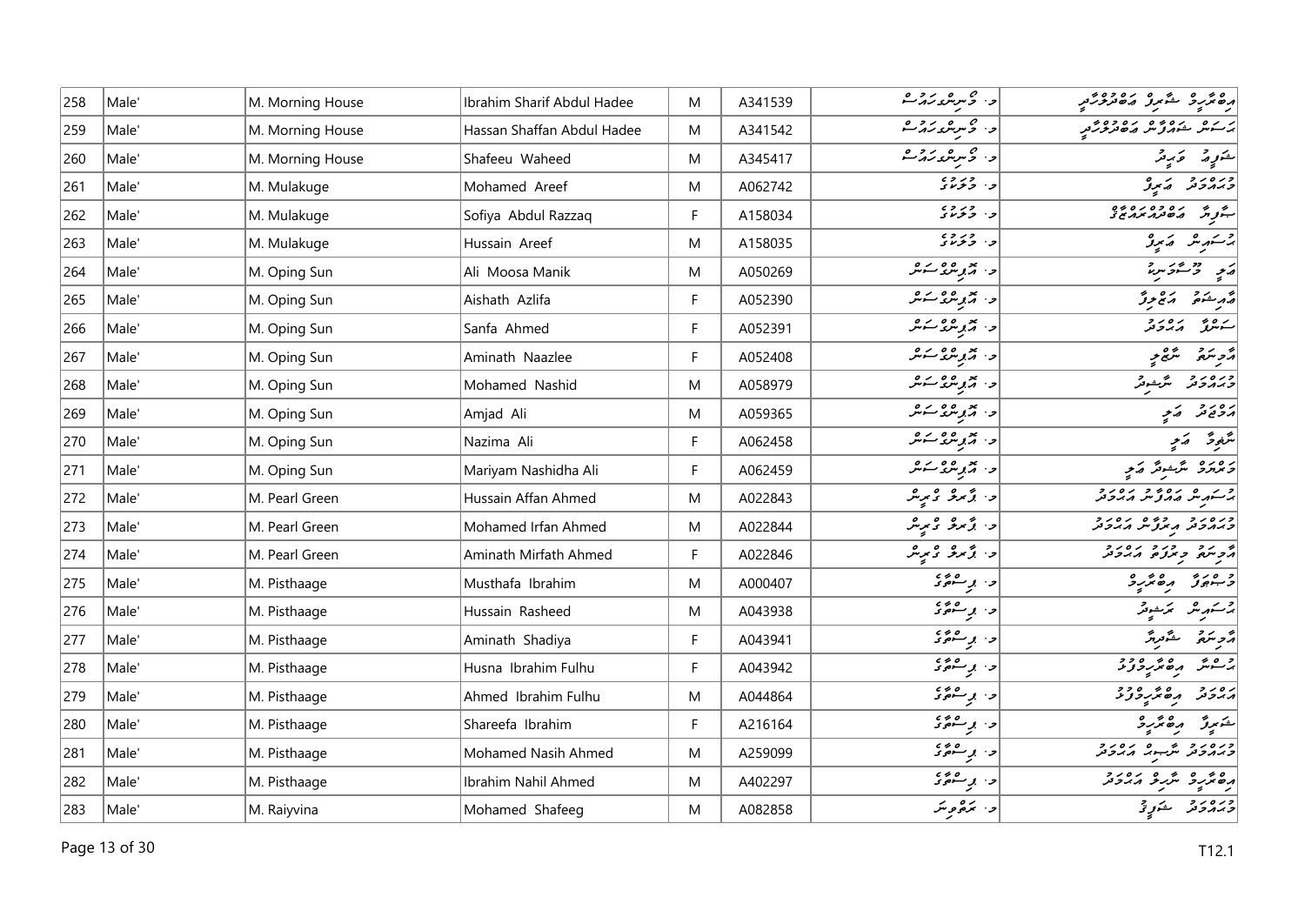| 284 | Male' | M. Raiyvina   | Zareena Moosa           | F  | A084462 | ح <sup>.</sup> ئىۋەپتر                       | وحرثة<br> ئى ئىرىتىر<br>                     |
|-----|-------|---------------|-------------------------|----|---------|----------------------------------------------|----------------------------------------------|
| 285 | Male' | M. Raiyvina   | Fathimath Leena         | F. | A084463 | و· بره و مگر                                 | قەدە دېگە                                    |
| 286 | Male' | M. Raiyvina   | Mahmood Abdulla         | M  | A085011 | ح بم مركز و بكر                              | ره دو ده در الله                             |
| 287 | Male' | M. Raiyvina   | Abdulla Mahmood         | M  | A153750 | —<br> ح• تمگره حرینگه                        | رەمراللە<br>ر ه دو و<br>تربر <del>و</del> ر  |
| 288 | Male' | M. Raiyvina   | Mariyam Mahmood         | F  | A157570 | د· ئرگ <sub>ۇ</sub> مۇسكە                    | ر ه دو و<br>تربر <del>و</del> تر<br>ر ه ر ه  |
| 289 | Male' | M. Raiyvina   | Abdul Azeez             | M  | A157571 | ح بمحره عرضه                                 | ره وه ر<br>مه هو د در سي                     |
| 290 | Male' | M. Raiyvina   | Ahmed Shafeeg           | M  | A357442 | د· ئرگ <sub>ۇ</sub> مەر                      | پره پر په مخکي چی                            |
| 291 | Male' | M. Raiyvina   | Ali Shafeeg             | M  | A357443 | د· ئرگ <sub>ۇ</sub> مەر                      | أَمَرِ جَمَعٍ وَ                             |
| 292 | Male' | M. Raiyvina   | Aishath Sahaya Shafyq   | F  | A398455 | ح <sup>.</sup> ئىرگە <i>ھ</i> ېڭر            | وأربحتم كالأراك بحاورتي                      |
| 293 | Male' | M. Red Flower | Mohamed Jinan           | M  | A011011 | ە 2900 كەرىر<br>جەسىمە بى قرىمى ئىر          | ورەرو يېرىر<br><i>دىد</i> رونر يېرىر         |
| 294 | Male' | M. Red Flower | Aishath Naeem           | F. | A033033 | ر ، ره ه <i>و و د</i> ر<br>د · مگره توڅوکمتر | أمام يشكاه المتماريح                         |
| 295 | Male' | M. Red Stone  | Mohamed Saeed Hussain   | M  | A045437 | و. بره موه مور                               | ورەرو سەرە جىسەر                             |
| 296 | Male' | M. Red Stone  | Ibrahim Mohamed         | M  | A079090 | و. برو موه مر                                | 0 2000 00000                                 |
| 297 | Male' | M. Red Stone  | Ali Rasheed             | M  | A082827 | و. برو وه وه                                 | أركمني المركب وتر                            |
| 298 | Male' | M. Red Stone  | Mohamed Rasheed         | M  | A085016 | د . بره مش <u>رح م</u> ر                     | ورەرو كەنبەتر                                |
| 299 | Male' | M. Red Stone  | Ahmed Rasheed           | M  | A125902 | 90000000000                                  | أرەر ئەسىر                                   |
| 300 | Male' | M. Red Stone  | Hussain Abdulla Ahmed   | M  | A148821 | د . بره وه وه مر                             | ج سومر مرده قرالله بره برد                   |
| 301 | Male' | M. Red Stone  | Hassan Asadulla Ahmed   | M  | A148824 | وسيمع سوم مر                                 | برےمگر مرتبطرالله مربرصر                     |
| 302 | Male' | M. Red Stone  | Hassan Rasheed          | M  | A152244 | 90000000000                                  | <br>  يركسكر   مركسونر                       |
| 303 | Male' | M. Red Stone  | Aminath Mohamed         | F  | A163022 | و. برو موه مر                                | ב תב כנסיב                                   |
| 304 | Male' | M. Red Stone  | Aishath Hudha           | F  | A211628 | ى بى مەھر                                    |                                              |
| 305 | Male' | M. Red Stone  | Zahiyya Mohamed Rasheed | F  | A262335 | و. برو موه مر                                | ג פו כנפיכ גבוב                              |
| 306 | Male' | M. Red Stone  | Ismail Rasheed          | M  | A305037 | د . بره وه وه مر                             | ر جۇرپۇ - ئەجەم                              |
| 307 | Male' | M. Red Stone  | Moosa Ameenulla Ahmed   | M  | A408178 | د . بره وه وه مر                             | قرع <sub>م</sub> حو بترالله م <i>زج</i> و تر |
| 308 | Male' | M. Reef Villa | Mohamed Junaid          | M  | A025966 | و· مرو <sub>گ</sub> ورگ                      | כגם גב ביתגב                                 |
| 309 | Male' | M. Reef Villa | Rishma Rasheed          | F  | A269357 | د· برِرْوِرْ                                 | برنقومي المرتفويل                            |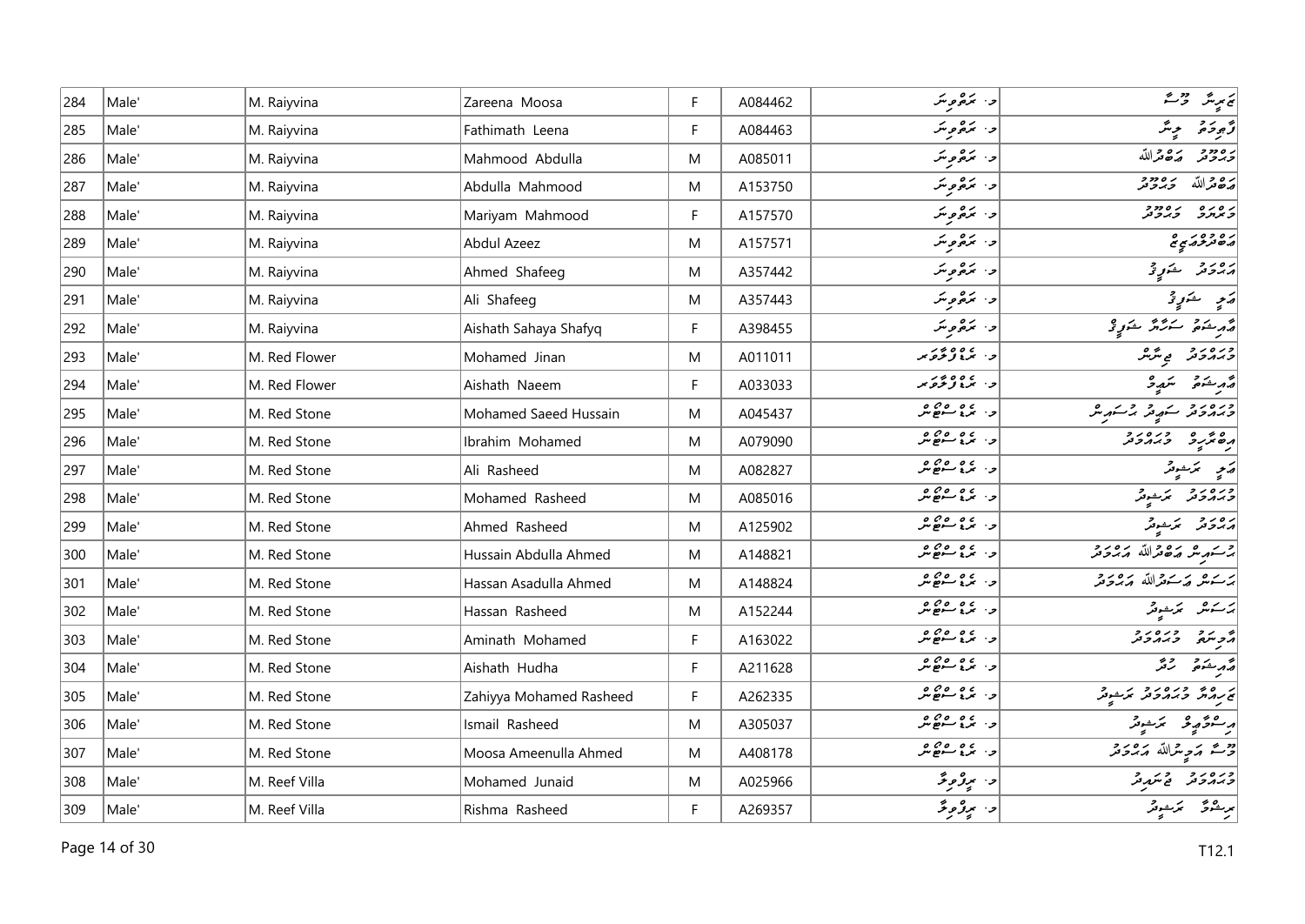| 310 | Male' | M. Reef Villa    | Abdulla Anoof Junaid  | M  | A336875 | د· مرِرْورِدَّ                                        | أرە داللە مەندو قاسمەت                                 |
|-----|-------|------------------|-----------------------|----|---------|-------------------------------------------------------|--------------------------------------------------------|
| 311 | Male' | M. Riveli Villa  | Mohamed Ali           | M  | A044871 | -<br> د· برهٔ دِهِ دُ                                 | ورەرو كەي                                              |
| 312 | Male' | M. Riveli Villa  | Aminath Umniyya       | F. | A079428 | ر. برة ووردً                                          |                                                        |
| 313 | Male' | M. Riveli Villa  | Ahmed Afzal           | M  | A124605 | - برۂ دِه دُّ                                         | د ه د و ده ده و                                        |
| 314 | Male' | M. Riveli Villa  | Ismail Afzal          | M  | A340602 | -<br> - بره دود                                       | ر عۇرپۇ بەر ئىك                                        |
| 315 | Male' | M. Riveli Villa  | Ali Afzal             | M  | A354516 | -<br> و· بره ووځ                                      | أەير مۇشكى                                             |
| 316 | Male' | M. Riveli Villa  | Yoosuf Afzal          | M  | A370454 | -<br> و· برهٔ دِهِ دُ                                 | دو ده دو بره ده                                        |
| 317 | Male' | M. Riveli Villa  | Ibrahim Afzal         | M  | A370455 | ر· برة دورة                                           | رەنزىر رۇت                                             |
| 318 | Male' | M. Rivelige      | Aishath Shaffa        | F  | A026205 | و· برؤودگی                                            |                                                        |
| 319 | Male' | M. Rivelige      | Hassan Ali            | M  | A034251 | و· برؤودگی                                            | يزكتش كمزمج                                            |
| 320 | Male' | M. Rivelige      | Mohamed Shafau Hassan | M  | A063611 | د· برځ ی <sub>و</sub> ځ                               | ورەرو بەدە بەلەر                                       |
| 321 | Male' | M. Rivelige      | Ali Shafau Hassan     | M  | A076478 | د· برځ ی <sub>و</sub> ځ                               | ړې خرگه ټرخه                                           |
| 322 | Male' | M. Rivelige      | Mariyam Rana Hassan   | F  | A081054 | و· برؤودگی                                            | دەرە بەش ئەسەس                                         |
| 323 | Male' | M. Rivelige      | Hawwa Sana            | F  | A132108 | د· برځ ی <sub>و</sub> ځ                               | برە ئەستەر                                             |
| 324 | Male' | M. Rivelige      | AMINATH SHA'ATH       | F  | A132110 | د· برځ ی <sub>و</sub> ځ                               | أمر مترة الشورة                                        |
| 325 | Male' | M. Rivelige      | Ahmed Safau           | M  | A160620 | د· برځ ی <sub>و</sub> ځ                               | ره رو درود                                             |
| 326 | Male' | M. Rivelige      | Hussain Shafau        | M  | A341134 | د· برځ ی <sub>و</sub> ځ                               | ير سەر شەرقەر                                          |
| 327 | Male' | M. Rivelige      | Ibrahim Shaffaf       | M  | A353537 | د· برځ ی <sub>و</sub> ځ                               | رەپرىر شەرىرە                                          |
| 328 | Male' | M. Riznee Manzil | Mohamed Riza          | M  | A000423 | <sub>و: بر</sub> چمبر ډَمر <sub>ْم</sub> و            | ورەرو برگ                                              |
| 329 | Male' | M. Riznee Manzil | Ali Manik             | M  | A048553 | د· برجمبرٍ وَسْمَبِرْ وَ                              | ە ئېرىر ئىرىد                                          |
| 330 | Male' | M. Riznee Manzil | Aishath Subha Ali     | F  | A369399 | د· برجمبرِ وَسْمَبِرْ وْ                              |                                                        |
| 331 | Male' | M. Roselin       | Aishath Shimaz        | F  | A037784 | -<br> د· ئرگىموشر                                     | و د کرد د ده ده<br>د کرد کار در                        |
| 332 | Male' | M. Roselin       | Mariyam Sidhmeen      | F  | A037785 | د. ئۇسۇمۇمىر                                          | رەرە سور <sub>و</sub> ر                                |
| 333 | Male' | M. Roselin       | Aminath Shizleen      | F  | A037816 | ر موسفوی <sub>ن</sub> گر<br>اح <sup>.</sup> موسفوینگر | <sub>شو</sub> چ <sub>مح</sub> ٍیثر<br>ړځ سرچ           |
| 334 | Male' | M. Roselin       | Mohamed Shizan        | M  | A037817 | -<br> د· مرگ موشر                                     | و ره ر د<br><i>د ب</i> رگر تر<br><sub>ىشو</sub> يۇ بىر |
| 335 | Male' | M. Roselin       | Yoosuf Ali            | M  | A042240 | د. نۇسىموسۇ                                           | دو ده<br>افر سور همنو                                  |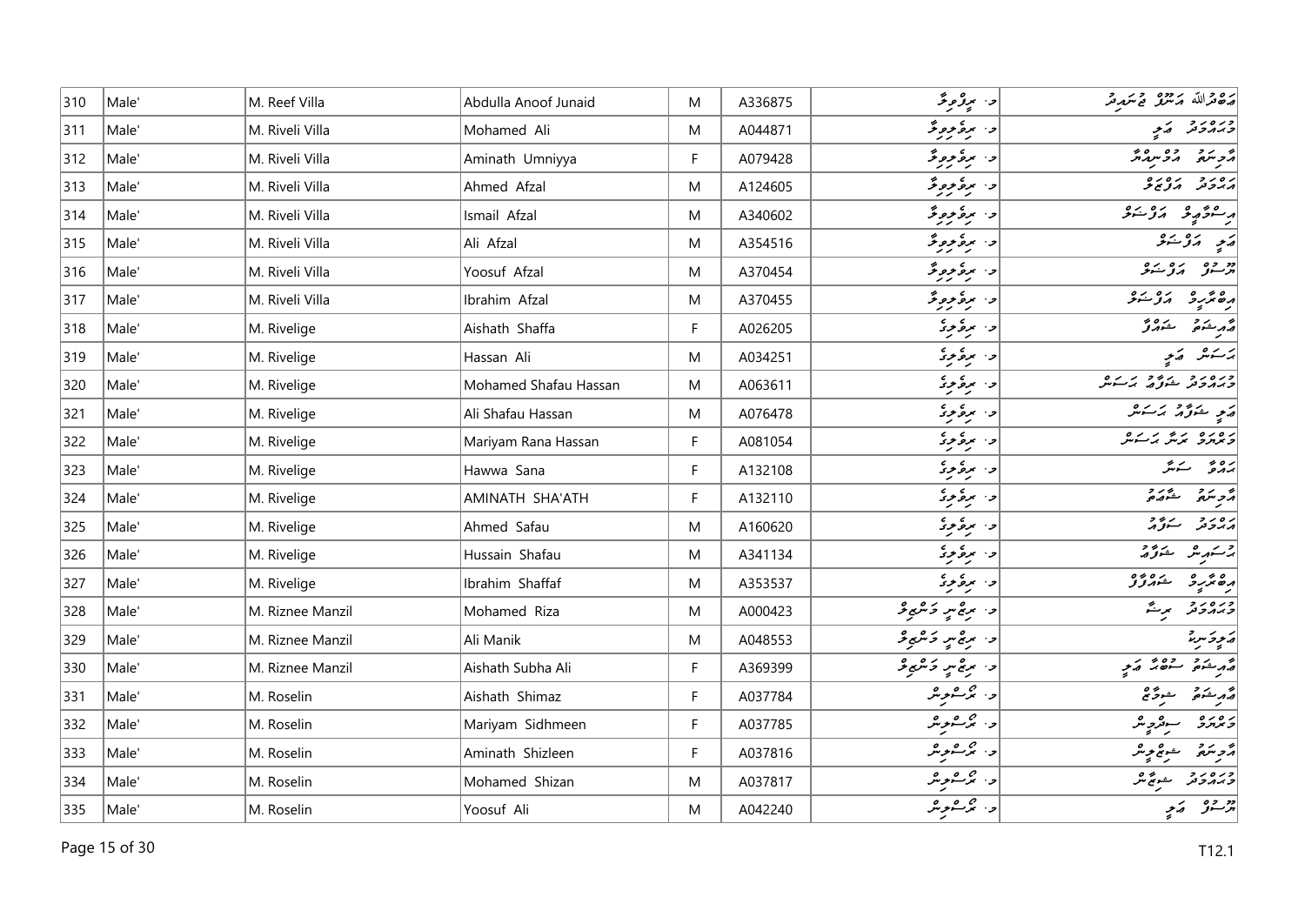| 336 | Male' | M. Sameydhaan   | Ahmed Usamath            | M           | A058834 | ى سىۋىترىش                                                                                                                          | גם גב ביניבי                                                                                                   |
|-----|-------|-----------------|--------------------------|-------------|---------|-------------------------------------------------------------------------------------------------------------------------------------|----------------------------------------------------------------------------------------------------------------|
| 337 | Male' | M. Sameydhaan   | Mohamed Thowfeeq Abdulla | M           | A065246 | <sub>ج</sub> . سے دوگرمنز                                                                                                           | ورەرو روپر مەھرللە                                                                                             |
| 338 | Male' | M. Sameydhaan   | Aminath Rasheeda         | F           | A065878 | و. سەھ تەش                                                                                                                          | أزويتكم تمتشوش                                                                                                 |
| 339 | Male' | M. Sameydhaan   | Bassam Thoufeeg          | M           | A065880 | ى سى <i>ۋەت</i> رى <i>ش</i>                                                                                                         |                                                                                                                |
| 340 | Male' | M. Sameydhaan   | Asima Thowfeeq           | $\mathsf F$ | A065883 | و. سەۋەترىر                                                                                                                         | و المسرد المعروفية المستخدم المستخدم المستخدم المستخدم المستخدم المستخدم المستخدم المستخدم المستخدم المستخدم ا |
| 341 | Male' | M. Sameydhaan   | Abdul Basith Thowfeeq    | M           | A100811 | و. سەۋەترىش                                                                                                                         |                                                                                                                |
| 342 | Male' | M. Shuaau       | Moosa Naeem              | M           | A034248 | و. شەھەر                                                                                                                            | ر په سمبرو                                                                                                     |
| 343 | Male' | M. Shuaau       | Salma Yoosuf             | F           | A045826 | و شمارد<br>و شمار                                                                                                                   | پەرەپە دەر دەر                                                                                                 |
| 344 | Male' | M. Shuaau       | Ahmed Vikash             | M           | A050685 | و. شەھەر                                                                                                                            | أرەر و ئىش                                                                                                     |
| 345 | Male' | M. Shuaau       | Abdul Razzag             | M           | A057004 | و. شەھەر                                                                                                                            | ر ٥ ر ٥ ر ٥ ر و <del>۶</del><br>۵ ه تو ۸ بر ۸ س                                                                |
| 346 | Male' | M. Shuaau       | Hamid Yoosuf             | M           | A078959 | و. شەھەر                                                                                                                            | پر دی در ده                                                                                                    |
| 347 | Male' | M. Shuaau       | Mohamed Arushad          | M           | A100025 | و. شەھەر                                                                                                                            | ورەرو رورو                                                                                                     |
| 348 | Male' | M. Shuaau       | Aminath Shifana          | $\mathsf F$ | A148390 | و، شەھەر                                                                                                                            | ۇ ئەھر ھۆر ئىگە                                                                                                |
| 349 | Male' | M. Shuaau       | Hussain Athif            | M           | A167446 | و. شەھەر                                                                                                                            | جە سەر شىم ئەھجىر ئى                                                                                           |
| 350 | Male' | M. Silver Pearl | Ibrahim Mohamed          | M           | A001400 | <mark>وسوءَ پر گريز</mark>                                                                                                          | ە 2007 - 2007 كىلىرى بىر<br>مەھمىر 2007 كىلىر                                                                  |
| 351 | Male' | M. Silver Pearl | Ismail Nujaimi Ibrahim   | M           | A077928 | وسودة كالمراكز برد                                                                                                                  |                                                                                                                |
| 352 | Male' | M. Silver Pearl | Mariyam Nakhath Ibrahim  | F           | A333843 | وسووة بر ومرو                                                                                                                       | נ סנס נסנד פינים                                                                                               |
| 353 | Male' | M. Silver Pearl | Ibrahim Nahvi Ibrahim    | M           | A333845 | $\left  \begin{array}{ccc} \text{S.} & \text{S.} & \text{S.} & \text{S.} \ & \text{S.} & \text{S.} & \text{S.} \end{array} \right $ | معتبرة سكو معتبرة                                                                                              |
| 354 | Male' | M. Sun Reef     | Ahmed Imthiyaz           | M           | A042723 | د. سەھرىپۇ                                                                                                                          | המכנה הפתחת                                                                                                    |
| 355 | Male' | M. Sun Reef     | Mohamed Imthiyaz         | M           | A042762 | د. سەھرىپۇ                                                                                                                          | כממכני תכתחת                                                                                                   |
| 356 | Male' | M. Sun Reef     | Fathimath Fazna          | $\mathsf F$ | A043541 | <sub>چ</sub> . سەنگەرۇ                                                                                                              | ژ <sub>بوخو</sub> زینگ                                                                                         |
| 357 | Male' | M. Sun Reef     | Aishath Fazeela          | F           | A043606 | د. سەھرىپەرۋ                                                                                                                        | لأرشكم وكسوقر                                                                                                  |
| 358 | Male' | M. Sun Reef     | Mohamed Munawwar Luthfee | M           | A064813 | د. سەنگەرىۋ                                                                                                                         | ورەر د درەر د دور                                                                                              |
| 359 | Male' | M. Sun Reef     | Adam Haleem              | M           | A074165 | د. سەھ بىر بۇ                                                                                                                       | ړ ترو پر دو                                                                                                    |
| 360 | Male' | M. Sun Reef     | Abdulla Fazeen           | M           | A077905 | [ <sub>ح</sub> . سەھ <sub>ىبى</sub> دۇ                                                                                              | مَدْهِ مِّرْ اللَّهُ مَى سَبِيْر                                                                               |
| 361 | Male' | M. Sun Reef     | Hussain Fazeel           | M           | A141835 | د. سەشرىرۇ                                                                                                                          | برسكهرش كالمنيوش                                                                                               |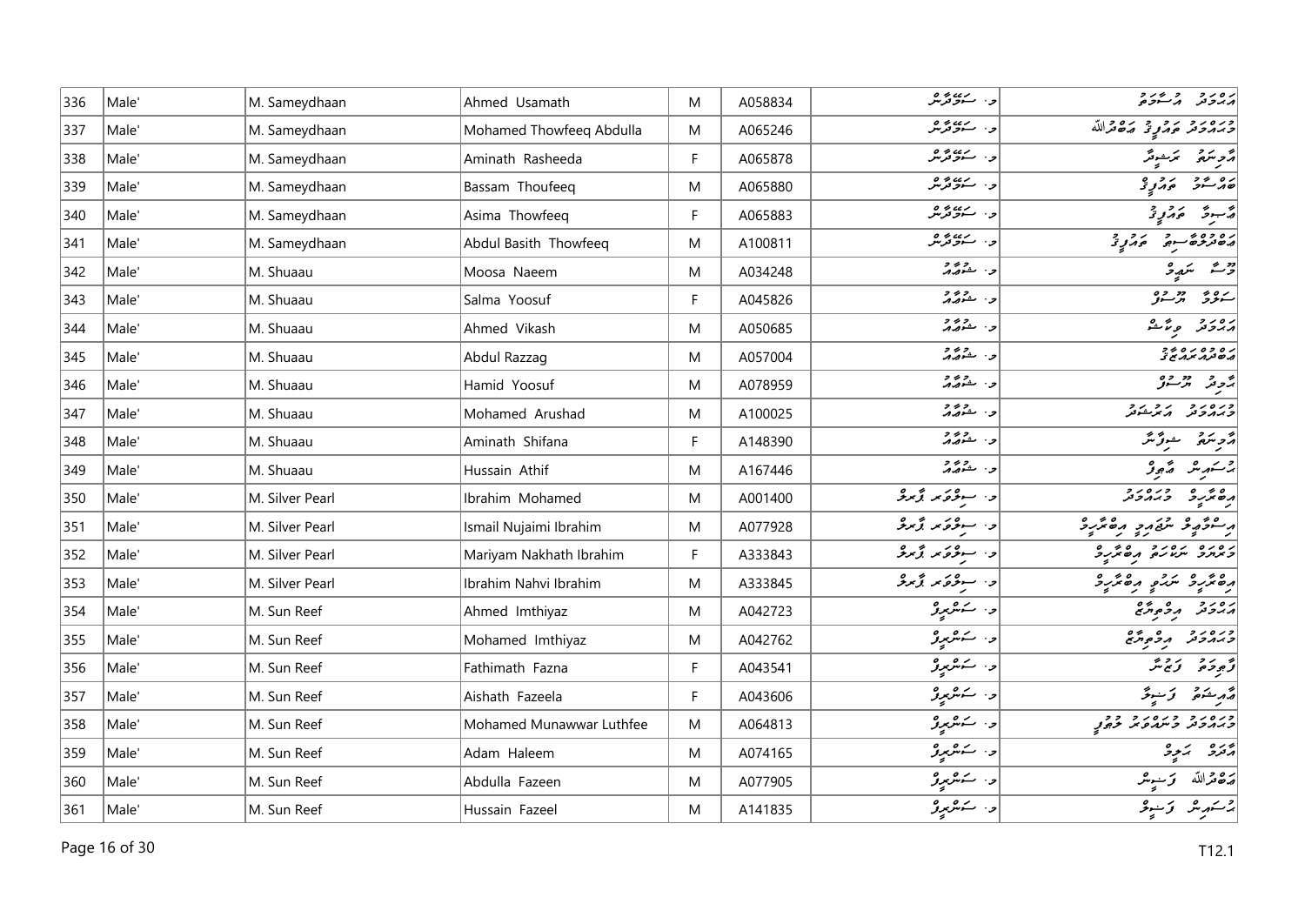| 362 | Male' | M. Sun Reef     | Aishath Yoohaa Imthiyaz   | F  | A346873 | ى سەھ <sub>ىبو</sub> ۋ                           | הת בים חג תכם תם                                                                                                                                                                       |
|-----|-------|-----------------|---------------------------|----|---------|--------------------------------------------------|----------------------------------------------------------------------------------------------------------------------------------------------------------------------------------------|
| 363 | Male' | M. Sun Reef     | Mariyam Maahaa Imthiyaz   | F. | A346875 | ە سەھىرۇ                                         | ן פיני כל נכתחת                                                                                                                                                                        |
| 364 | Male' | M. Thilahaa     | Fathimath Ali             | F. | A050316 | اه . موځرڅ<br>__                                 | توجوجو المامي                                                                                                                                                                          |
| 365 | Male' | M. Thilahaa     | Anas Nasheed              | M  | A124966 | و٠ موقررٌ                                        | كەنىرك ئىكرىكىچە كىر                                                                                                                                                                   |
| 366 | Male' | M. Thilahaa     | Sama Nasheed              | F  | A139069 | و- موتزرٌ                                        | أسكافي المترتقيون                                                                                                                                                                      |
| 367 | Male' | M. Thilahaa     | Yanis Nasheed             | M  | A339477 | و· موقرگ                                         | گرسرے سرجاوتر                                                                                                                                                                          |
| 368 | Male' | M. Thulit       | Kuda Mariyam Fulhu        | F  | A040291 | والمحموظ                                         |                                                                                                                                                                                        |
| 369 | Male' | M. Thulit       | Aishath Rizveena          | F  | A045292 | و· قوموهي                                        | أقهر يشكونه ويحموننكر                                                                                                                                                                  |
| 370 | Male' | M. Thulit       | Aishath Shaufa            | F  | A107853 | و· قوموهي                                        | وكرم شكوم الشورمي                                                                                                                                                                      |
| 371 | Male' | M. Thulit       | Fathmath Nasama           | F. | A120162 | و· قوموظ                                         | أوجوده المراشوة                                                                                                                                                                        |
| 372 | Male' | M. Thulit       | Abdulla Irufaan Shareef   | M  | A157100 | وستمجرهج                                         | أرەقراللە مەترۇش خەمرو                                                                                                                                                                 |
| 373 | Male' | M. Two Friends  | Aminath Shukree           | F. | A000888 | و. حوز برس م                                     | أثرجر سترتمني                                                                                                                                                                          |
| 374 | Male' | M. Two Friends  | Ahmed Nawwaf Ismail       | M  | A072012 | و. جوړ سره مه په                                 | رەر دەر دەر دەر 2000.<br>مەدور شمەن مەستۇم 2                                                                                                                                           |
| 375 | Male' | M. Two Friends  | Fathimath Sundhus Ismail  | F  | A072013 | د. مور ده ه ه ه م                                | و ده ده ده د مشور و                                                                                                                                                                    |
| 376 | Male' | M. Vaadhee Rose | Mohamed Ahmed Didi        | M  | A034858 | <sub>و</sub> .   وٌم <sub>و</sub> يرے            |                                                                                                                                                                                        |
| 377 | Male' | M. Vaadhee Rose | Shabana Mohamed Didi      | F. | A040039 |                                                  | دره بر ۲۵٫۶ ورورو<br>شوه ش وبر دو در در                                                                                                                                                |
| 378 | Male' | M. Vaadhee Rose | SHAZEENA MOHAMED DIDI     | F  | A040051 |                                                  | شَرِ مِنَّرٌ و به دو ترترِ بِرِ ر                                                                                                                                                      |
| 379 | Male' | M. Vaadhee Rose | SHIFANA MOHAMED DIDI      | F. | A040052 | ر <sub>،</sub> گەرچرىشە                          | ر و دره در در در در در در در بازدار بازدار بازدار بازدار بازدار بازد.<br>بازگرایش بازدار بازدار بازدار بازدار بازدار بازدار بازدار بازدار بازدار بازدار بازدار بازدار بازدار بازدار با |
| 380 | Male' | M. Vaadhee Rose | Ahmed Nishan Mohamed Didi | M  | A041466 | و· قُرُمٍرُ مِّ                                  | ره رو سرشگر و در و در و                                                                                                                                                                |
| 381 | Male' | M. Vaadhee Rose | Nishana Mohamed Didi      | F. | A057145 |                                                  | سرشگس وره دورور<br>در استانگر و برابر و توربر                                                                                                                                          |
| 382 | Male' | M. Vaadhee Rose | Ali Nishaz Mohamed Didi   | M  | A158363 |                                                  | د و سرشگاه ورور و در د                                                                                                                                                                 |
| 383 | Male' | M. Vaadhee Rose | Aishath Insha Husham      | F  | A323942 | <sub>د ۱</sub> ءٌ <sub>مو</sub> ير م2            | مەرشەق مەس ئىش ئىشى                                                                                                                                                                    |
| 384 | Male' | M. Vaaruluge    | Aishath Rasheeda          | F  | A001004 | و ۱ نورو دی<br>و انتخابی                         | أقرم يشوقر المرشوقر                                                                                                                                                                    |
| 385 | Male' | M. Vaaruluge    | Shaufa Mohamed Saeed      | F  | A080016 | و . نو و و <b>ه</b><br>و . نو <del>ب</del> رنو ی | أشهرتى وره دو كهرتر                                                                                                                                                                    |
| 386 | Male' | M. Vaaruluge    | Sofwa Mohamed Saeed       | F. | A080960 | و ۱ نوم و د و د<br>و ۱ نوم توموی                 | ب ده په دره د ده سوړينه                                                                                                                                                                |
| 387 | Male' | M. Vaaruluge    | Shazra Mohamed Saeed      | F  | A080970 | و . نو و د .<br>و . نو بونو ت                    | ره ۶ وره دو کرد.<br>شنترنر وبردونر کرد                                                                                                                                                 |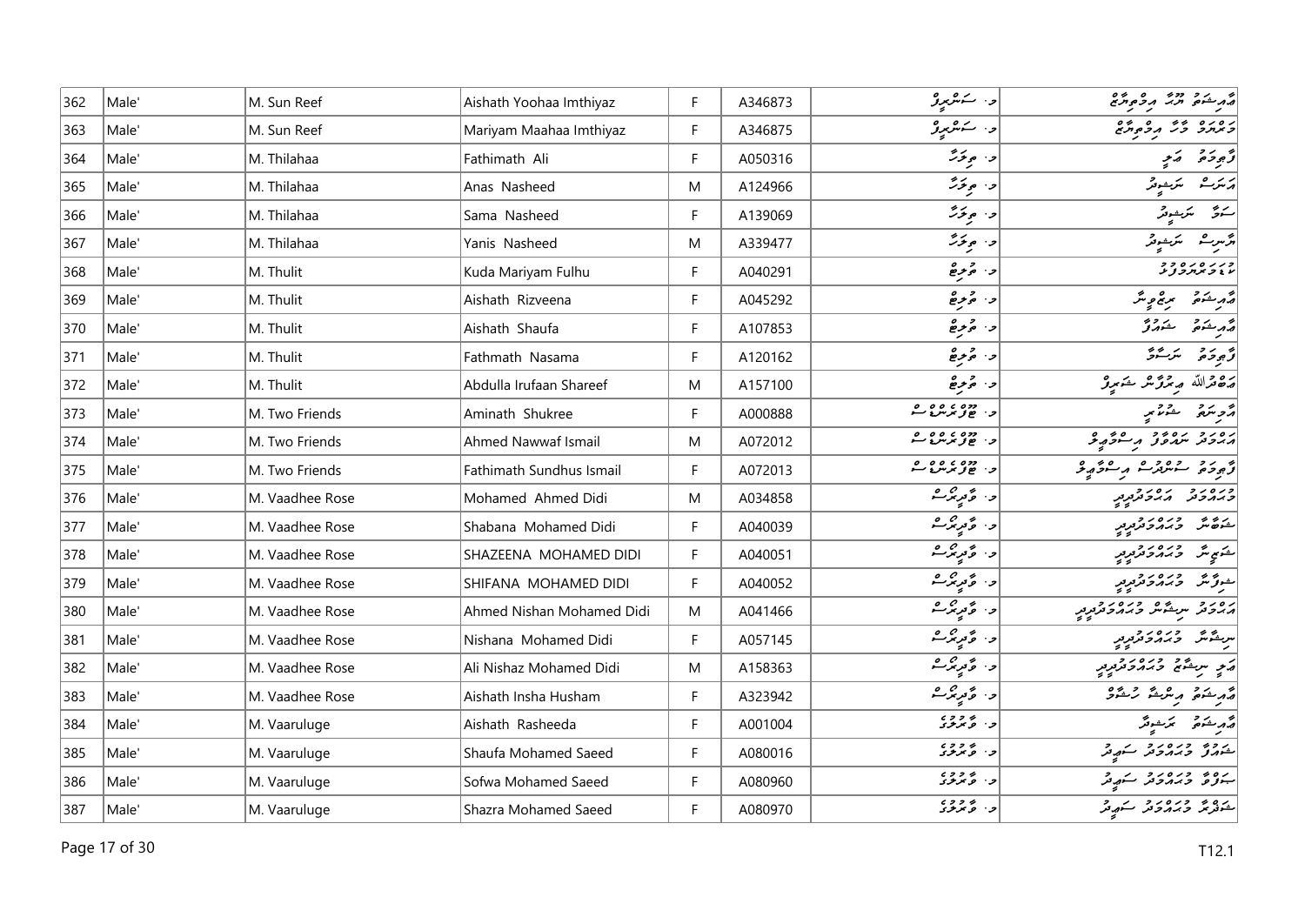| 388 | Male' | M. Vaaruluge     | Dr. Ahmed Mohamed Saeed     | M           | A099170 | و، ځه تروه                                          | بده بر برورد ورورد و کردگر                                                                    |
|-----|-------|------------------|-----------------------------|-------------|---------|-----------------------------------------------------|-----------------------------------------------------------------------------------------------|
| 389 | Male' | M. Vaaruluge     | <b>Shifa Mohamed Saeed</b>  | F           | A099171 | و به ووه<br>و گلمونوی                               | شوتو وره رو در کرده.<br>اسوتو وبرود کرده                                                      |
| 390 | Male' | M. Vaaruluge     | Ali Niyaz                   | M           | A103722 | و به ووه<br>و گامونوی                               | $rac{2}{5}$ $rac{1}{5}$                                                                       |
| 391 | Male' | M. Vanolhu       | Aishath Fazna               | F           | A000625 | و ، کویوو                                           | ە ئەستىق ئەتق                                                                                 |
| 392 | Male' | M. Vanolhu       | Adnan Yoosuf                | M           | A001513 | و . کو پیوو                                         | ן פישים ומפיק<br>הבתייתיות ותיי-ת                                                             |
| 393 | Male' | M. Vanolhu       | Mohamed Riyaz               | M           | A001753 | ر بر پرو<br>و ۱ توسرل                               | ورەرو بەرگە                                                                                   |
| 394 | Male' | M. Vanolhu       | Maryam Fainaaz              | F.          | A039900 | و . کو پیوو                                         | ومره ورشي                                                                                     |
| 395 | Male' | M. Vanolhu       | Ahmed Fayaz                 | M           | A039905 | و . کو پیوو                                         | رەرد رېژے                                                                                     |
| 396 | Male' | M. Vanolhu       | Ameena Moosa                | F           | A039923 | و . کو پیوو                                         | أرَوِيثر المحرْث                                                                              |
| 397 | Male' | M. Vanolhu       | Fathmath Zunaira            | F           | A051407 | و . کو پیوو                                         | وتجوحتم تمسكر                                                                                 |
| 398 | Male' | M. Vanolhu       | Hawwa Fazeena               | F           | A086385 | و . که پیوو                                         | رەم <sub>قە</sub> پر                                                                          |
| 399 | Male' | M. Vanolhu       | Mohamed Aleef Ahmed         | M           | A340779 | وسي مريوح                                           | ورەر دېر دېرد.<br>دېرماد مېږد مهادېر                                                          |
| 400 | Male' | M. Villa De Rose | Dhunya Jaleel               | F           | A146880 | ر· <sub>عر</sub> محْدِ بْرْ <sup>مْ</sup>           | ترىر پر سىم ئەرگ                                                                              |
| 401 | Male' | M. Villa De Rose | Aishath Naufa               | F           | A167141 | د· وِدُّوِيْرِ م                                    | أأمر يشكم المستمرقر                                                                           |
| 402 | Male' | M. Yellow Flower | Aishath Waheeda Abdul Gadir | F           | A000628 | و . گ <i>وه و و د</i> ر                             | <i>مگر ڪرم آهي آهي آهي ٿي ٿي.</i><br>1974ع جي سي آهي آهي آهي آهي.<br>1974ع جي سي آهي آهي آهي. |
| 403 | Male' | M. Yellow Flower | Hussain Rasheed             | M           | A040706 | و . گوه و د د کار<br>و . گرو توگو تو                |                                                                                               |
| 404 | Male' | M. Yellow Flower | Amira Rasheed               | F           | A045956 | ر ، موثوقر<br>د <i>. مرفوتوقر پ</i> ر               | د د مگر مگر شوند.<br>امرو مگر مگر مگر مگر                                                     |
| 405 | Male' | M. Yellow Flower | Afiya Rasheed               | F           | A052793 | ە بەرە <i>بەرى</i><br>د بىر قرقرىمى                 | د<br>م <i>گر مگر مگر مگر مگر</i>                                                              |
| 406 | Male' | M. Yellow Flower | Athifa Rasheed              | F           | A053051 | و . گەن <i>ەھەر</i>                                 | د د و مخ مورد.<br>م                                                                           |
| 407 | Male' | M. Yellow Flower | Athif Rasheed               | M           | A060765 | ر ، ۵۵۰ ور<br>د <i>. مروو وگ</i> ونر                | ر<br>مگهونی مرکبومر                                                                           |
| 408 | Male' | M. Yellow Flower | Asima Rasheed               | $\mathsf F$ | A071692 | ە 2000 كەرىر<br>تەسىر تۈگۈنى كىل                    | ۇجۇ ئەشەر                                                                                     |
| 409 | Male' | M. Yellow Flower | Agisa Rasheed               | F           | A141315 | ە ??? <i>ەر.</i><br>5 <sup>.</sup> م <i>ۈنۈ</i> تۈر | ە ئەيزىقىتى<br>مەنبەر<br>بمرشوقر                                                              |
| 410 | Male' | M. Yellow Flower | Firushan                    | M           | A217849 | و . گوه و د د کار<br>و . گرفرنوگونمو                | ې <sub>ر م</sub> ر <sub>م</sub> ثر مر                                                         |
| 411 | Male' | M. Yellow Flower | Ibrahim Latheef             | M           | A330163 | ە بەھ <i>ۋە ئەر</i>                                 | وه پر د ځور                                                                                   |
| 412 | Male' | M. Zamla Flats   | Ahmed Salih                 | M           | A027105 | ر ، ووه وه و ه                                      |                                                                                               |
| 413 | Male' | Ma. Alhifashuvi  | Aishath Muna                | E           | A059436 | در ۱۰ مروز تره                                      | أمار ويمرد والمحمد                                                                            |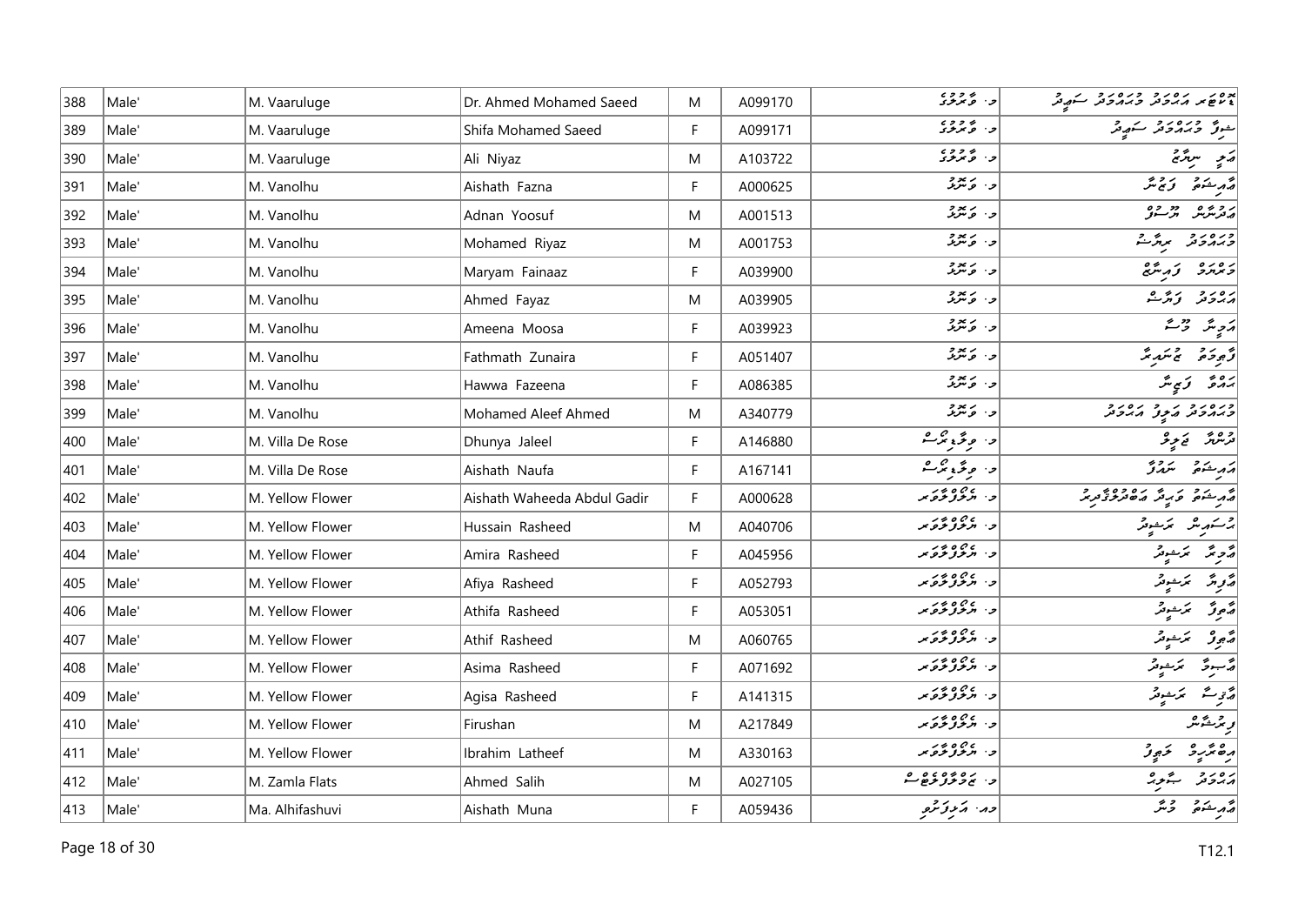| 414 | Male' | Ma. Alhifashuvige      | Hussain Hameem Malik     | M         | A144111 | وړ٠ مرّعرو ترو د                        | رجستهر بمريدة ومحورة                |
|-----|-------|------------------------|--------------------------|-----------|---------|-----------------------------------------|-------------------------------------|
| 415 | Male' | Ma. Alhifashuvige      | karam Hassan Ali         | M         | A166335 | وە بە ئوتۇنزە ئ                         | برره برسه و و                       |
| 416 | Male' | Ma. Chaandhanee Flower | Mohamed Jameel Ali Fulhu | ${\sf M}$ | A010332 | رە. ئۇشترىبرو <i>ۋە ب</i> ر             | ورەرو رو گەردۇ                      |
| 417 | Male' | Ma. Chaandhanee Flower | Hassan Afraadh           | M         | A051626 | دە. ئۇس ئىرىر بوگە ئە                   | برسەش ئەۋىترىتر                     |
| 418 | Male' | Ma. Chaandhanee Flower | Khadeeja Abdulla         | F         | A051942 | وە. ئۇس <i>قىرسو</i> ئۇتەبر             | تتعيق ضصمرالله                      |
| 419 | Male' | Ma. Chaandhanee Flower | Mariyam Azma Jameel      | F         | A130690 | دە. ئۇستىرسو ئەر                        | ג 200 גדור בקיב                     |
| 420 | Male' | Ma. Chaandhanee Flower | Aminath Mizna Jameel     | F         | A130691 | رە. ئۇش <i>كىرىنى ۋە ئ</i>              | أأوسكم وبالأباء والمحافية           |
| 421 | Male' | Ma. Chaandhanee Flower | Aishath Milna Jameel     | F         | A130692 | وە. ئۇس <i>قىرىنى</i> ئۇ <i>قە</i> بر   | أقهر خنفي وإقراق في وإقرا           |
| 422 | Male' | Ma. Chaandhanee Flower | Hussain Haisam           | M         | A141430 | دە. ئۇش <i>كىرىنى ۋە ئ</i> ە            | ج سەر شەر ئەر ئۇچ                   |
| 423 | Male' | Ma. Chaandhanee Flower | Ahmed Faisal Mohamed     | M         | A141431 | <i>دە. ئۇ</i> مۇترىيرۇ <i>ۋە ب</i> ر    | גם ג'ב צ'ק היה בג' ביביר ב          |
| 424 | Male' | Ma. Chaandhanee House  | Ali Shafeeg              | M         | A083037 | دە. ئۇشترىترىيرىدە م                    | أتكمح المشكورة                      |
| 425 | Male' | Ma. Chaandhanee House  | Aishath Mohamed          | F         | A130434 | در گا گار تر سر در د                    | و دره دره در در<br>در شومی در در در |
| 426 | Male' | Ma. Chaandhanee House  | Aishath Shafeeq          | F         | A148333 | ور به گور سرز د ه                       | وكركو كوتي                          |
| 427 | Male' | Ma. Chaandhanee House  | Aminath Shafeega         | F         | A218461 | ور گ <sup>ر</sup> گردگر سرگرفت          |                                     |
| 428 | Male' | Ma. Chaandhanee House  | Moosa Ahmed Shafeeg      | M         | A345540 | ور به گرمز مرکز در م                    | و مع برور و مندر و                  |
| 429 | Male' | Ma. Chaandhanee House  | Hawwa Ahmed Shafeeg      | F         | A345541 | <i>دە. ئۇ</i> مرىر <i>كىرىدى</i>        |                                     |
| 430 | Male' | Ma. Chaandhanee House  | Fathmath Shafeeg         | F         | A345542 | <i>دە. ئۇ</i> مكرىگرىيەركە <sup>م</sup> | ژَّڄِ دَمَ صَنَّ رِجْ               |
| 431 | Male' | Ma. Dhoogas            | Mohamed Shareef          | M         | A010787 | ود تری ک                                | ورەرو شىرو                          |
| 432 | Male' | Ma. Dhoogas            | ISMAIL SHAREEF           | M         | A037161 | وړ تري ک                                | بر شۇ يۇ ھەمبۇ                      |
| 433 | Male' | Ma. Dhoogas            | Fathimath Shareef        | F         | A044834 | وە بور ھ                                | ۇپ <sub>و</sub> دۇ خېرۇ             |
| 434 | Male' | Ma. Dhoogas            | Mariyam Shareef          | F         | A056277 | وړ ودر ه                                | رەرە شەرۋ                           |
| 435 | Male' | Ma. Dhoogas            | Fareeda Mohamed          | F         | A062691 | ود. تور م                               | توميتر ورودو                        |
| 436 | Male' | Ma. Dhoogas            | Mohamed Miyaamin Abbas   | M         | A064558 | وړ تري ک                                | כממכת כתבית גם בים                  |
| 437 | Male' | Ma. Dhoogas            | Ahmed Aiman Abbas        | M         | A064667 | وە بەدىر ھ                              | גם גב ג גם גם גם ב                  |
| 438 | Male' | Ma. Dhoogas            | Ibrahim Yaamin Abbas     | M         | A064668 | وړ ودر ه                                |                                     |
| 439 | Male' | Ma. Dhoogas            | Hassan Eeman Abbas       | ${\sf M}$ | A067602 | وړ ودر ه                                | بر بره روم بره می م                 |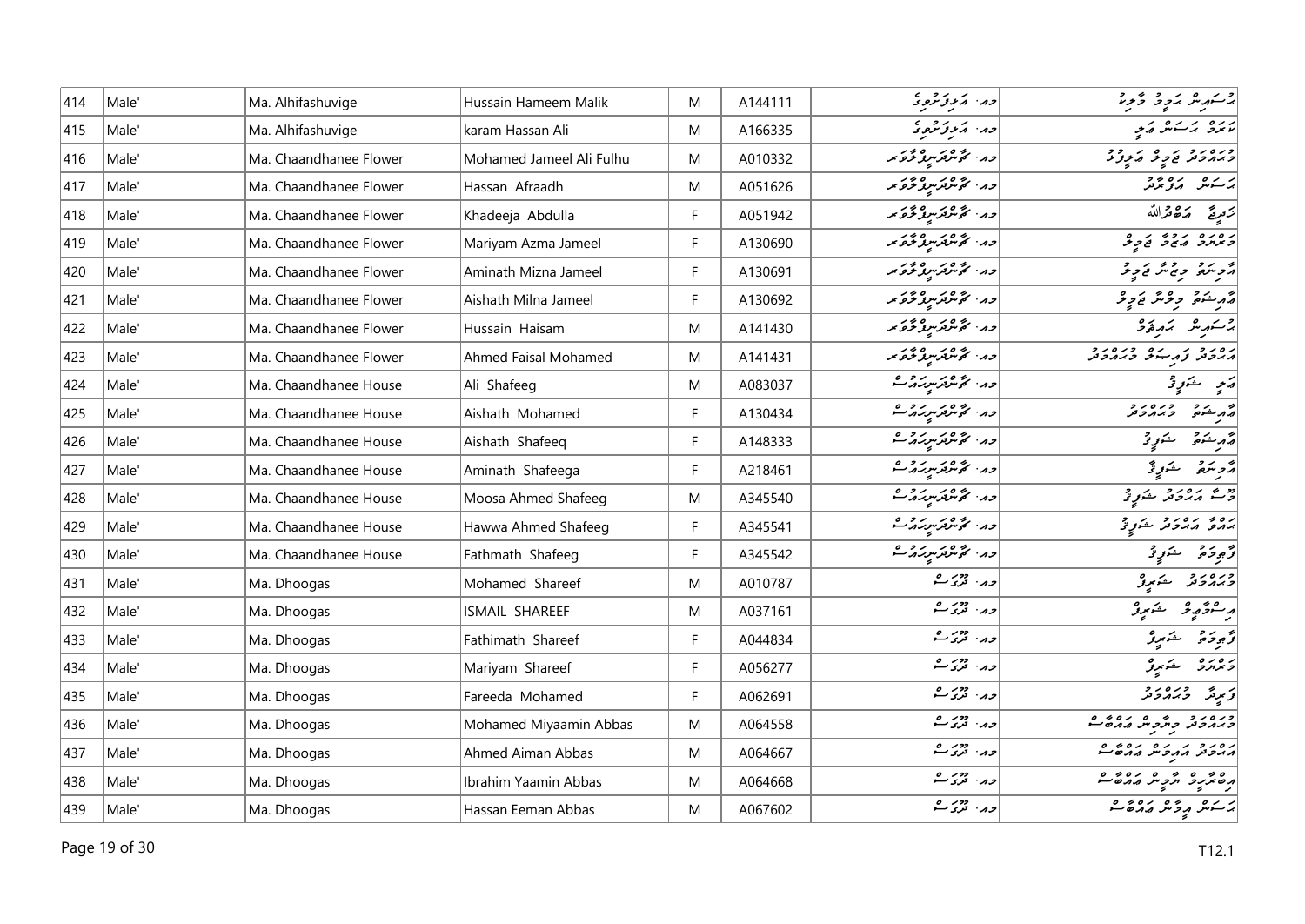| 440 | Male' | Ma. Dhoogas      | <b>IBRAHIM AMNU MOHAMED</b> | M         | A077082 | وە بەدىر ھ                                | ם מים מסיים מסיים<br>מסמקים מכית כממכת              |
|-----|-------|------------------|-----------------------------|-----------|---------|-------------------------------------------|-----------------------------------------------------|
| 441 | Male' | Ma. Dhoogas      | Fathimath Ubasha Ahmed      | F         | A081460 | وە بەدىر ھ                                | قرود ده شه ره د د                                   |
| 442 | Male' | Ma. Dhoogas      | Ahmed Shareef               | ${\sf M}$ | A138945 | وړ ودر ه                                  | پرورو شمیرو                                         |
| 443 | Male' | Ma. Dhoogas      | Hawwa Shuha Umar            | F         | A314357 | وە بور ھ                                  | رەم ئەر در د                                        |
| 444 | Male' | Ma. Dhoogas      | Ibrahim Jailam              | ${\sf M}$ | A361997 | وە بەدىر ھ                                | رە ئرىر ئىمرىز                                      |
| 445 | Male' | Ma. Dhoogas      | Mariyam Lubna Ismail        | F         | A404009 | وړ ودر ه                                  | رەرە دەپر مەدەپ                                     |
| 446 | Male' | Ma. Fulooniya    | Mohamed Muhaaz Hameed       | M         | A046888 | ور. وتوسیر                                | وره رو و و و مرد و                                  |
| 447 | Male' | Ma. Fulooniya    | Aminath Sheroza Hameed      | F         | A051188 | وړ ولوسو                                  | أأدوسها مشمر المستحيض                               |
| 448 | Male' | Ma. Fulooniya    | Aishath Rauza Hameed        | F         | A051189 | ور. وح <sup>و</sup> سر گر                 | م مشور برده برد و                                   |
| 449 | Male' | Ma. Fulooniya    | Khadeeja Mohamed            | F         | A098841 | وړ وتوسر                                  | ژمریځ وبره د و                                      |
| 450 | Male' | Ma. Fulooniya    | Fathmath Mafaza Hameed      | F         | A099189 | وړ ويوسر                                  | وٌ ووحد ووٌ يَا يَا يَا لِهِ مِنْ                   |
| 451 | Male' | Ma. Fulooniya    | Mariyam Imaza Hameed        | F         | A137812 | ورس ودوسر                                 | د ورو روځ ټروتر                                     |
| 452 | Male' | Ma. Fulooniya    | Ismail Aaiz Hameed          | M         | A305154 | בו. ציבייטק                               | ر عۇرپۇ شەرىج شوپۇ                                  |
| 453 | Male' | Ma. Fulooniyaage | Ahmed Nashid                | ${\sf M}$ | A051209 | כני "צ"כ ביי<br>כני "צ"כ בייט <i>יב</i> ב | رەرد شەر<br>مەردىر شەر                              |
| 454 | Male' | Ma. Fulooniyaage | Mohamed Gaish Nashid        | M         | A121098 | כני ציבייט <i>ב</i> י                     | ورەرو يېرىش ئىرىدىر                                 |
| 455 | Male' | Ma. Fulooniyaage | Aishath Yalma Nashid        | F         | A334527 | בו ציבייט <i>ב</i> י                      | د د شکاه اندازه از میشوند<br>انگار شکاه اندازه انگر |
| 456 | Male' | Ma. Grey Wool    | Fathimath Nasira            | F         | A032641 | ם המחכם<br>כחי "ז"אפי <del>ל</del>        | أرموخاه الترسونة                                    |
| 457 | Male' | Ma. Grey Wool    | Ahmed Nadheem               | ${\sf M}$ | A045700 | ם ג'ובדים<br>כחי "ז' ז'יפיב               | بر ه بر د<br>م <i>ر</i> بر <del>د</del> تر<br>سردرو |
| 458 | Male' | Ma. Grey Wool    | Ibrahim Nisham              | M         | A046657 | ם המככם<br>כחי "ז מפיכ                    | ەرھەترىر <sup>ى</sup><br>سريشگر                     |
| 459 | Male' | Ma. Grey Wool    | Mariyam Nadheema            | F         | A047679 | ם שמכרים<br>כחי "ז מפיצי                  | ر ه ر ه<br><del>ر</del> بربر د<br>سكيرو             |
| 460 | Male' | Ma. Grey Wool    | Aminath Naeema              | F         | A088467 | ם המככם<br>כנמו - ז' מפיידים              | سكەپە ق<br>ړ په سرچ                                 |
| 461 | Male' | Ma. Grey Wool    | Aishath Uraiba Asif         | F         | A337995 | ם המככם<br>כחי "ז מפיכ                    | התשים התתם היינ                                     |
| 462 | Male' | Ma. Gulbakaage   | Ibrahim Adam Fulhu          | M         | A045891 | c s v o s<br>s v o s s · n s              | دە ئ <sup>ۆرۈ</sup><br>پر ده و و<br>پر تر پر تر     |
| 463 | Male' | Ma. Gulbakaage   | Hassan Zinah                | M         | A075354 | כו - 2005<br>הרי גיש מיצ                  | برسەنقلار سې ئىگەنلە                                |
| 464 | Male' | Ma. Gulbakaage   | Mohamed Aqleem              | M         | A075652 | כו - 2005<br>2005 - 20                    | و ر ه ر د<br>تر پر ژ تر<br>برجوجر                   |
| 465 | Male' | Ma. Gulbakaage   | Aminath Zidna               | F         | A081271 | כו - 2005<br>הרי הבסטיב                   | أثرجر ستعجم بمحر يتمر                               |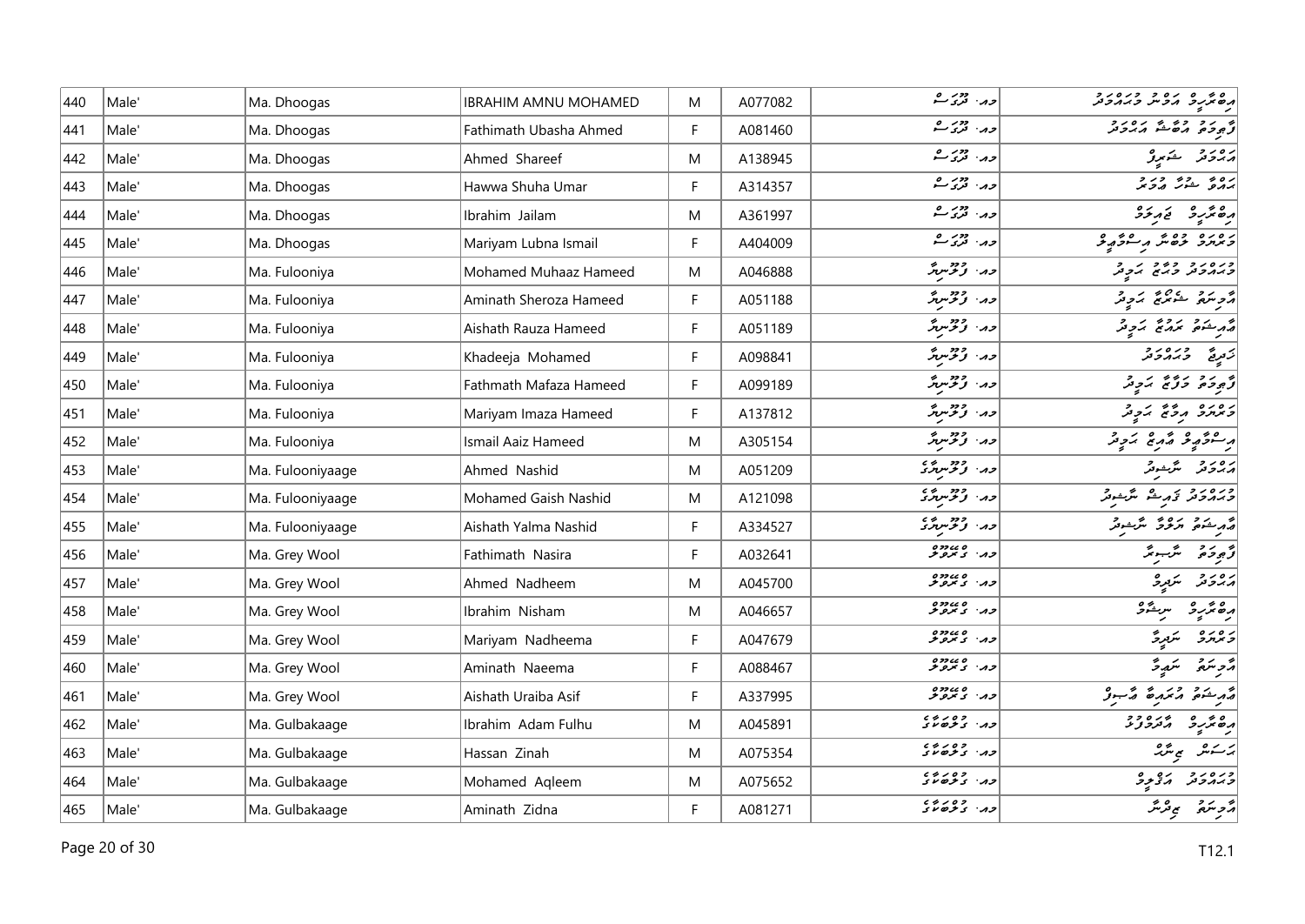| 466 | Male' | Ma. Gulbakaage   | Sofoora Abdullah              | F           | A113397 | $50000 - 1000$                | جة ديم وه ترالله                                                   |
|-----|-------|------------------|-------------------------------|-------------|---------|-------------------------------|--------------------------------------------------------------------|
| 467 | Male' | Ma. Gulbakaage   | Mohamed Ziyad                 | M           | A156476 | כו - 2005 בי<br>הרי גיד שיצ   | و ر ه ر و<br>تر بر بر تر<br>سم پڑوڑ                                |
| 468 | Male' | Ma. Gulbakaage   | Rugiyya Naazima               | $\mathsf F$ | A166773 | כו בסקים<br>כו ב <b>ב</b> סטב | سَّرْمُ رَّ<br>  تر تو مر مر<br>  تر تو مر مر                      |
| 469 | Male' | Ma. Gulbakaage   | Hussain Sabah                 | M           | A166774 | $50000 - 1000$                | جر شهر شهر بروه به                                                 |
| 470 | Male' | Ma. Gulbakaage   | Moosa Sobah                   | M           | A378722 | כני ציפטילי<br>כני ציבים מיצ  | در شه به ده بر                                                     |
| 471 | Male' | Ma. Gulbakaage   | Ali Sobah                     | M           | A378730 | $50000 - 1000$                |                                                                    |
| 472 | Male' | Ma. Gulbakaage   | Yoosuf Sobah                  | M           | A392615 | כו - 2005<br>הרי גיש מיצ      | بەھ<br>دد و ه<br>در سور                                            |
| 473 | Male' | Ma. Leaves       | Ameena Ali Fulhu              | $\mathsf F$ | A043104 | ادر. موه ه<br>——              | أرْجِسٌ أَرْجَزُ وَ                                                |
| 474 | Male' | Ma. Leaves       | Aishath Huzna                 | F           | A070929 | دە. بېۋىشە                    | ۇرمىنى ئىق ئى                                                      |
| 475 | Male' | Ma. Leaves       | Aishath Sajiyaan Abdul Sattar | F           | A344758 | دە. بېۋىشە                    |                                                                    |
| 476 | Male' | Ma. Leaves       | Mariyam Sajiyath Abdul Sattar | F           | A344798 | ادر دومة                      | ג סגם ניי ג כ גם כם גם זיכי.<br>בינות כ - היפותם ומסינות - יותם זו |
| 477 | Male' | Ma. Leaves       | Fathmath Ifa Athif            | F           | A350597 | در د ده ش                     | وجوده مرو مجوو                                                     |
| 478 | Male' | Ma. Manaage      | Ali Faiz                      | M           | A027474 | وړ کري                        | أتذبح وتحرج                                                        |
| 479 | Male' | Ma. Manaage      | Mohamed Faiz                  | M           | A032914 | وړ کرمړي                      | وره رو و و                                                         |
| 480 | Male' | Ma. Manaage      | Aishath Faiz                  | F           | A032928 | وړ کريږي                      | أشهر مشتمر وتحرم                                                   |
| 481 | Male' | Ma. Manaage      | Fathimath Faiz                | F           | A036192 | وړ کري                        | وٌوده وٌدع                                                         |
| 482 | Male' | Ma. Manaage      | Shareefa Mohamed              | F           | A056092 | وړ کري                        | و ره ر و<br><i>و ټ</i> رو تر<br> شەمرۇ                             |
| 483 | Male' | Ma. Manaage      | Aminath Faiz                  | F           | A056507 | وړ کرندی                      | ومحر سنتمر ومحرم                                                   |
| 484 | Male' | Ma. Manaage      | MARIYAM FAIZ                  | F           | A057080 | وړ کري                        | ر ه ر ه<br><del>ر</del> بربرگ<br>ترٌمِ ج                           |
| 485 | Male' | Ma. Manaage      | Aishath Zarina                | $\mathsf F$ | A093586 | وړ کري                        | ۇرمۇق تمېرىگ                                                       |
| 486 | Male' | Ma. Manaage      | Easa Zuhair                   | M           | A165992 | وړ کري                        | ر شهر محمد ترکم میکر                                               |
| 487 | Male' | Ma. Manaage      | Aminath Rifga Faizal          | $\mathsf F$ | A338578 | وړ کر ش                       | أدوسم برؤد ورباد                                                   |
| 488 | Male' | Ma. Manaage 10-B | Mohamed Fazeel                | M           | A059159 | حەر، ئەنگە 10-ھ               | ورەرو تەسو                                                         |
| 489 | Male' | Ma. Montreel     | Sobira Ibrahim                | F           | A001040 | ر<br>در وسرچ پرېژ             | $\frac{1}{2}$                                                      |
| 490 | Male' | Ma. Montreel     | Mohamed Mihad                 | M           | A051958 | ٦٦٠ - جرموم برو               | ورەر د دېر                                                         |
| 491 | Male' | Ma. Montreel     | Fathimath Suma Mohamed        | F           | A057863 | ور. بره وه برو                | و د د د دره در د                                                   |
|     |       |                  |                               |             |         |                               |                                                                    |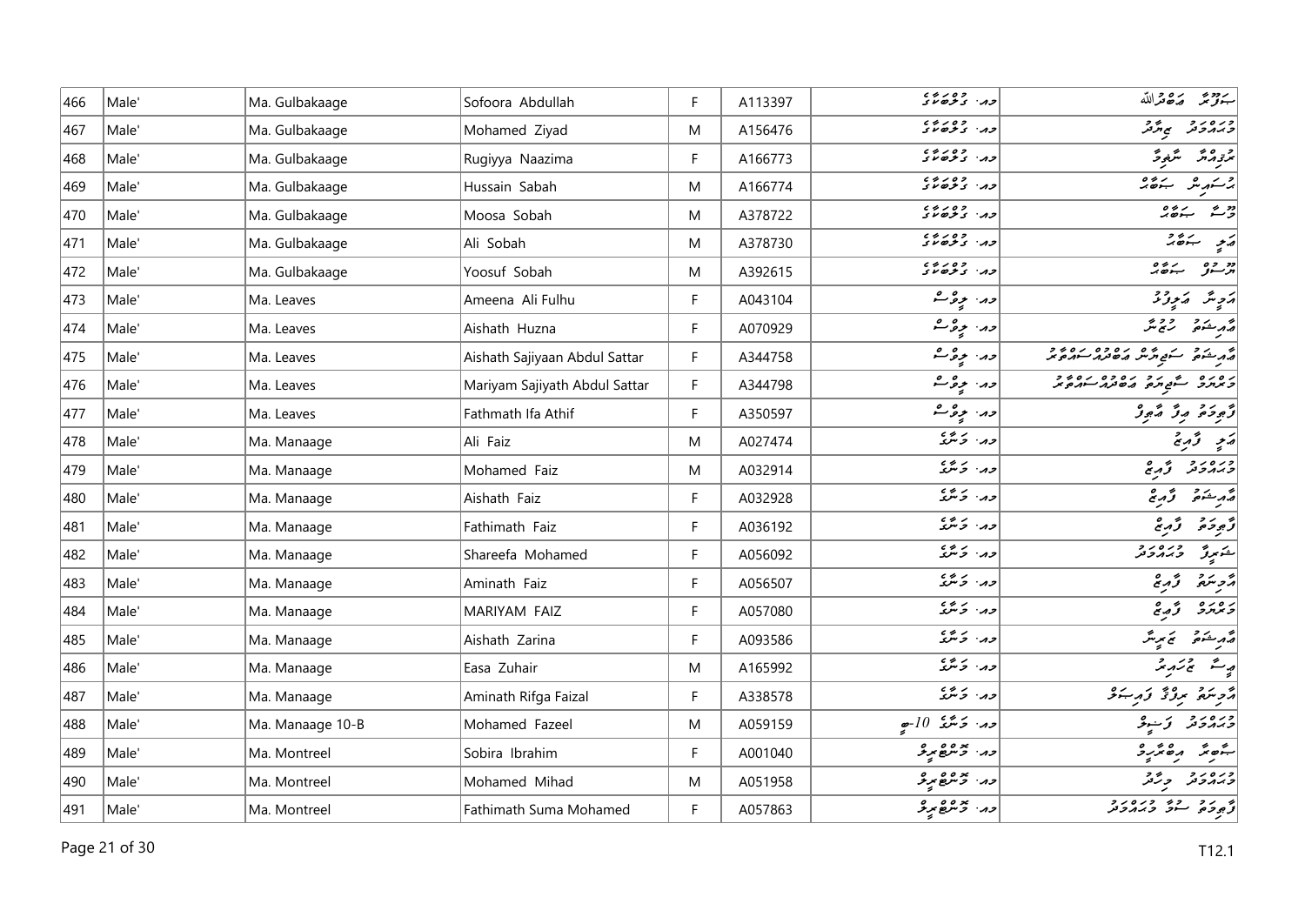| 492 | Male' | Ma. Montrovia   | Fathimath Ibrahim                   | F         | A038441 | בגי ביתפית בי           | أوجوحه مصريره                                                   |
|-----|-------|-----------------|-------------------------------------|-----------|---------|-------------------------|-----------------------------------------------------------------|
| 493 | Male' | Ma. Montrovia   | Jameela Ali Didi                    | F         | A071117 | בגי ביתפיתפה            | تح ورقت الكامونونور                                             |
| 494 | Male' | Ma. Naariguge   | Aishath Ibrahim Manik               | F         | A053652 | وړ٠ سربرو د             | התשים תשתיים ביתי                                               |
| 495 | Male' | Ma. Naariguge   | Musthafa Ibrahim Manik              | M         | A054083 | وړ٠ سرگرو د             | د په پروګر<br>د سرچونو<br>ە ھەترىر 25 مىرىد <sup>ە</sup>        |
| 496 | Male' | Ma. Naariguge   | Zainab Ibrahim Manik                | F         | A058192 | وړ٠ سرچري               | ם מי מי פי יידיע<br>מים מאמר ב<br>تأمر سكرة                     |
| 497 | Male' | Ma. Naariguge   | Aishath Huda                        | F         | A066817 | در شهره                 | رژگر<br>ومرمضتمو                                                |
| 498 | Male' | Ma. Naariguge   | Aminath Sofura                      | F         | A073600 | وړ٠ سر <sub>مرۍ د</sub> | سە قرىتىر<br>أرمر برد                                           |
| 499 | Male' | Ma. Naariguge   | Fathimath Ibrahim Manik             | F         | A073601 | ور گروه                 | ە ھەمئە يەدىرىدە<br>م<br>و څو څه د                              |
| 500 | Male' | Ma. Naariguge   | Zulaikha Ibrahim Manik              | F         | A074000 | در سمبرده               | ە ھەترىر 3 كەرر<br>رەھ تەرىخ 2 كىرىنا<br>چ ئۇ م <sup>ەش</sup> ر |
| 501 | Male' | Ma. Naariguge   | Aishath Samahath Ibrahim            | F         | A121101 | دە. ئېرىدى              |                                                                 |
| 502 | Male' | Ma. Naariguge   | Fathmath Shafa-ath Ibrahim<br>Nasih | F         | A149630 | دە. ئېرىدى              | وجوده بادرد ره در شهرد                                          |
| 503 | Male' | Ma. Naariguge   | Ibrahim Mauman Musthafa             | M         | A371252 | دە. ئېرىدى              |                                                                 |
| 504 | Male' | Ma. Silver Daaz | Mohamed Rameez                      | M         | A058559 | حەر، سوۋە ئەنگى         | ورورو تردح                                                      |
| 505 | Male' | Ma. Silver Daaz | Mariyam Ramiza                      | F         | A064693 | ادر سوء مديح            | ر ه ر ه<br><del>ر</del> بربر ژ<br>پر د <sup>ي</sup>             |
| 506 | Male' | Ma. Silver Daaz | Fathimath Ramiza                    | F         | A066014 |                         | ۇ بوخ تو<br>برٌّريٌّ                                            |
| 507 | Male' | Ma. Silver Daaz | Aminath Rishtha                     | F         | A071760 |                         | و سره مرشوم                                                     |
| 508 | Male' | Ma. Silver Daaz | Aishath Risala Amjad                | F         | A154638 | دە سوۋە ئەققى           | ەر ئىكىمى ئىمرىكى ئىلىمى ھەر ج                                  |
| 509 | Male' | Ma. Silver Daaz | Aishath Ramiza                      | F         | A218471 | در. سرگرو برگام<br>م    | أقدم يترويح                                                     |
| 510 | Male' | Ma. Silver Daaz | Fathimath Suha Ahmed                | F         | A243126 | ور. سرقره برومچ         | و دو دو ده دود                                                  |
| 511 | Male' | Ma. Silver Daaz | Aishath Rumaiza Rameez              | F         | A342240 | <i>دە. سوۋى</i> رۇم     | وكرمشو بردرة بردع                                               |
| 512 | Male' | Ma. Silver Daaz | Ahmed Rajuwan Amjad                 | ${\sf M}$ | A356223 | ور. سوۋە ئەنگى          |                                                                 |
| 513 | Male' | Ma. Silver Daaz | Mariyam Dheena Ahmed                | F         | A387609 | ور. سوؤوسونامج          | د وړه وړش ټره د د                                               |
| 514 | Male' | Ma. Silver Daaz | Fathimath Ruwaidha Rameez           | F         | A397952 | ور. سوۋە ئەنى           | أزموده مرعد ترديح                                               |
| 515 | Male' | Ma. Throaliya   | Mohamed Azim                        | M         | A010858 | בו כל הקה               | وره رو و و                                                      |
| 516 | Male' | Ma. Throaliya   | Salina Azim                         | F         | A153877 | ادر وحمور               | سەمەتىر ەئىمۇق                                                  |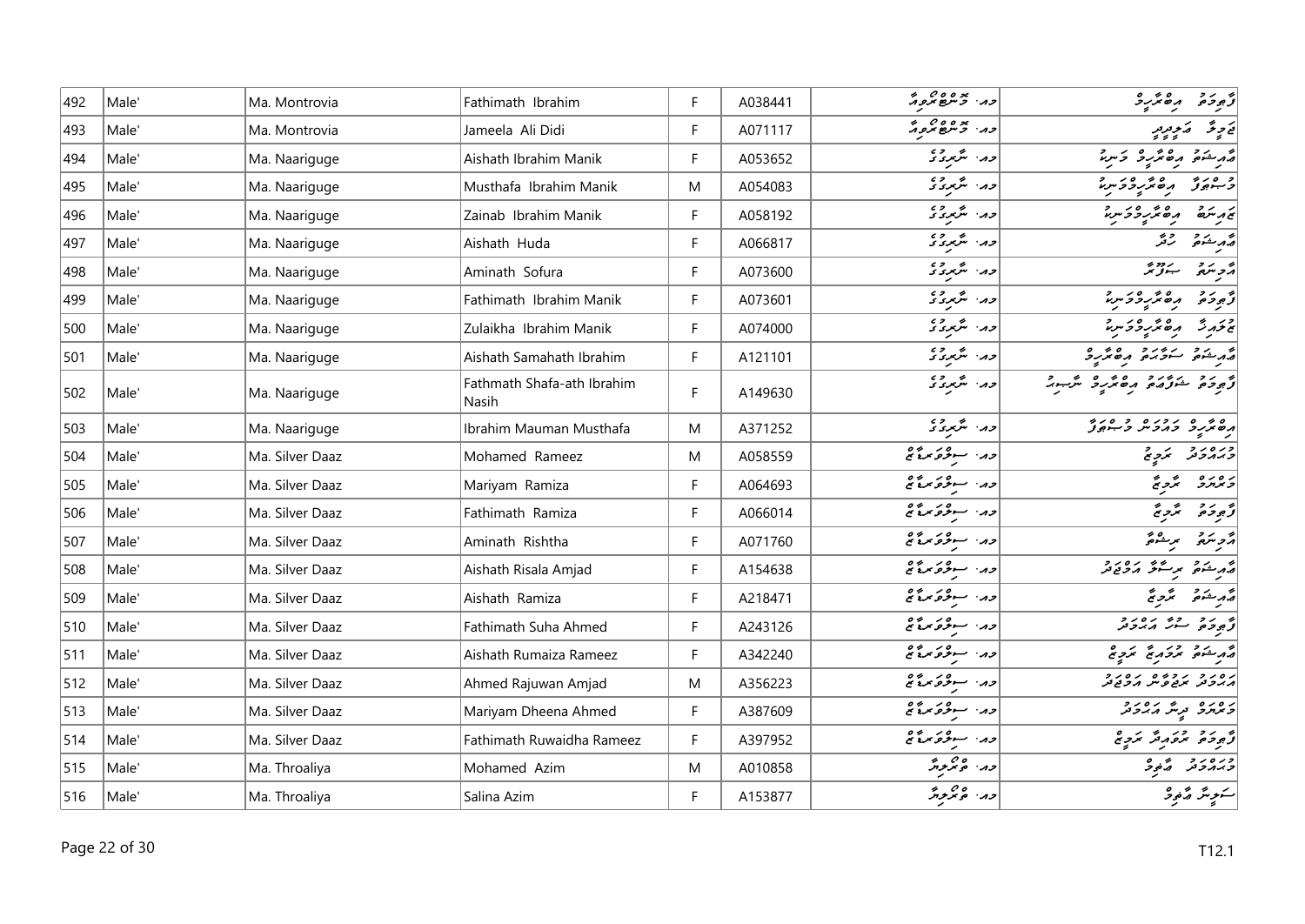| 517 | Male'        | Ma. Throaliya | Rayan Azim          | M | A153936 | در. ویمورگر    | پر پر می شرق و                                                                                                                                                                                                                                                                                                              |
|-----|--------------|---------------|---------------------|---|---------|----------------|-----------------------------------------------------------------------------------------------------------------------------------------------------------------------------------------------------------------------------------------------------------------------------------------------------------------------------|
| 518 | Male'        | Ma. Throaliya | Omar Azim           | M | A336742 | در ومردر       | $\begin{vmatrix} 0 & 0 & 0 & 0 & 0 \\ 0 & 0 & 0 & 0 & 0 \\ 0 & 0 & 0 & 0 & 0 \\ 0 & 0 & 0 & 0 & 0 \\ 0 & 0 & 0 & 0 & 0 \\ 0 & 0 & 0 & 0 & 0 \\ 0 & 0 & 0 & 0 & 0 \\ 0 & 0 & 0 & 0 & 0 \\ 0 & 0 & 0 & 0 & 0 \\ 0 & 0 & 0 & 0 & 0 \\ 0 & 0 & 0 & 0 & 0 & 0 \\ 0 & 0 & 0 & 0 & 0 & 0 \\ 0 & 0 & 0 & 0 & 0 & 0 \\ 0 & 0 & 0 & $ |
| 519 | Male'        | Ma. Ulhandhu  | Fathmath Saushan    |   | A001044 | כו. הציעה      | ق دو سکره شکس                                                                                                                                                                                                                                                                                                               |
| 520 | Male'        | Ma. Ulhandhu  | Aminath Sheeneez    |   | A001045 | وړ . مرکز سرچر | أزجر سكرة مستشفين                                                                                                                                                                                                                                                                                                           |
| 521 | Male'        | Ma. Ulhandhu  | lAishath Sathuna    |   | A001046 | وړ . مرکز سرچر | لەر ئىسكە ئەسكە ئىس                                                                                                                                                                                                                                                                                                         |
| 522 | Male'        | Ma. Ulhandhu  | Adila Areef         |   | A001047 | כו. הציעה      | ە تىرقى كەيدى                                                                                                                                                                                                                                                                                                               |
| 523 | Male'        | Ma. Ulhandhu  | Mohamed Samah       | M | A066263 | وړ . مرکز سرچر | ورەرو بەرە                                                                                                                                                                                                                                                                                                                  |
| 524 | Male'        | Ma. Zemaa     | Ahmed Azim          | M | A010753 | وړ ځو          | دەرو ھەر                                                                                                                                                                                                                                                                                                                    |
| 525 | <i>Male'</i> | Ma. Zemaa     | Ilbrahim Zimam Azim | M | A166075 | وړ ځو          | أرە ئەرە ئەردى ئەرە                                                                                                                                                                                                                                                                                                         |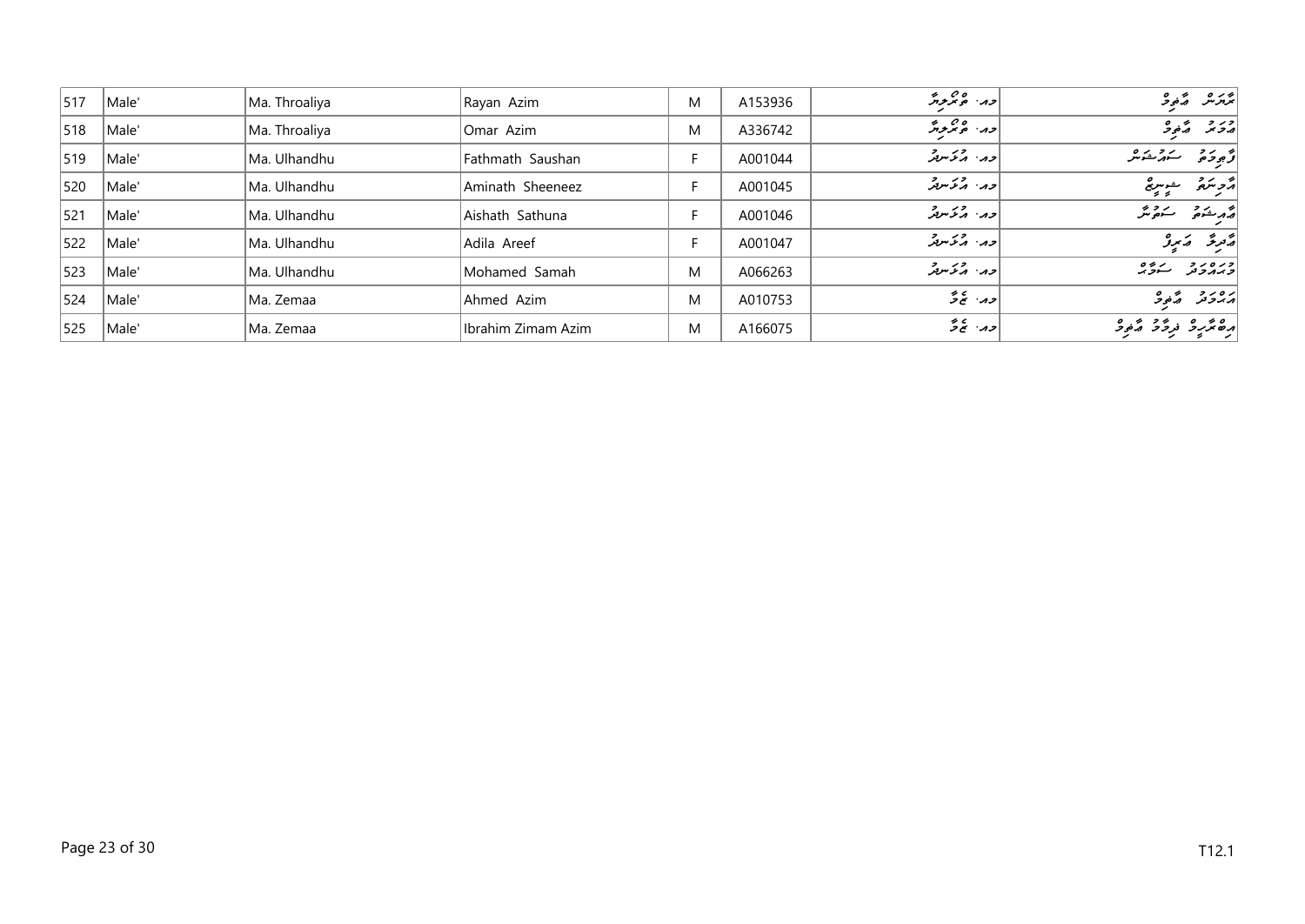## *w7qAn8m? sCw7mRo>u; wEw7mRw;sBo<*

| ' مرمر | 'يئرىثر: |
|--------|----------|
|        |          |
|        |          |
|        |          |

## *w7q9r@w7m> sCw7qHtFoFw7s; mAm=q7 w7qHtFoFw7s;*

| يئرمىش: | $^{\circ}$<br>. سر سر<br>$\cdot$ | $\circ$ $\sim$<br>-- | يئرمثر |
|---------|----------------------------------|----------------------|--------|
|         |                                  |                      |        |
|         |                                  |                      |        |
|         |                                  |                      |        |

| $\frac{2}{n}$ | $\overline{\phantom{a}}$ | اير هنه. | $\mathcal{O} \times$<br>سرسر |
|---------------|--------------------------|----------|------------------------------|
|               |                          |          |                              |
|               |                          |          |                              |
|               |                          |          |                              |

| ىرتىر: | 。<br>سر سر | .,<br>مرسر |
|--------|------------|------------|
|        |            |            |
|        |            |            |
|        |            |            |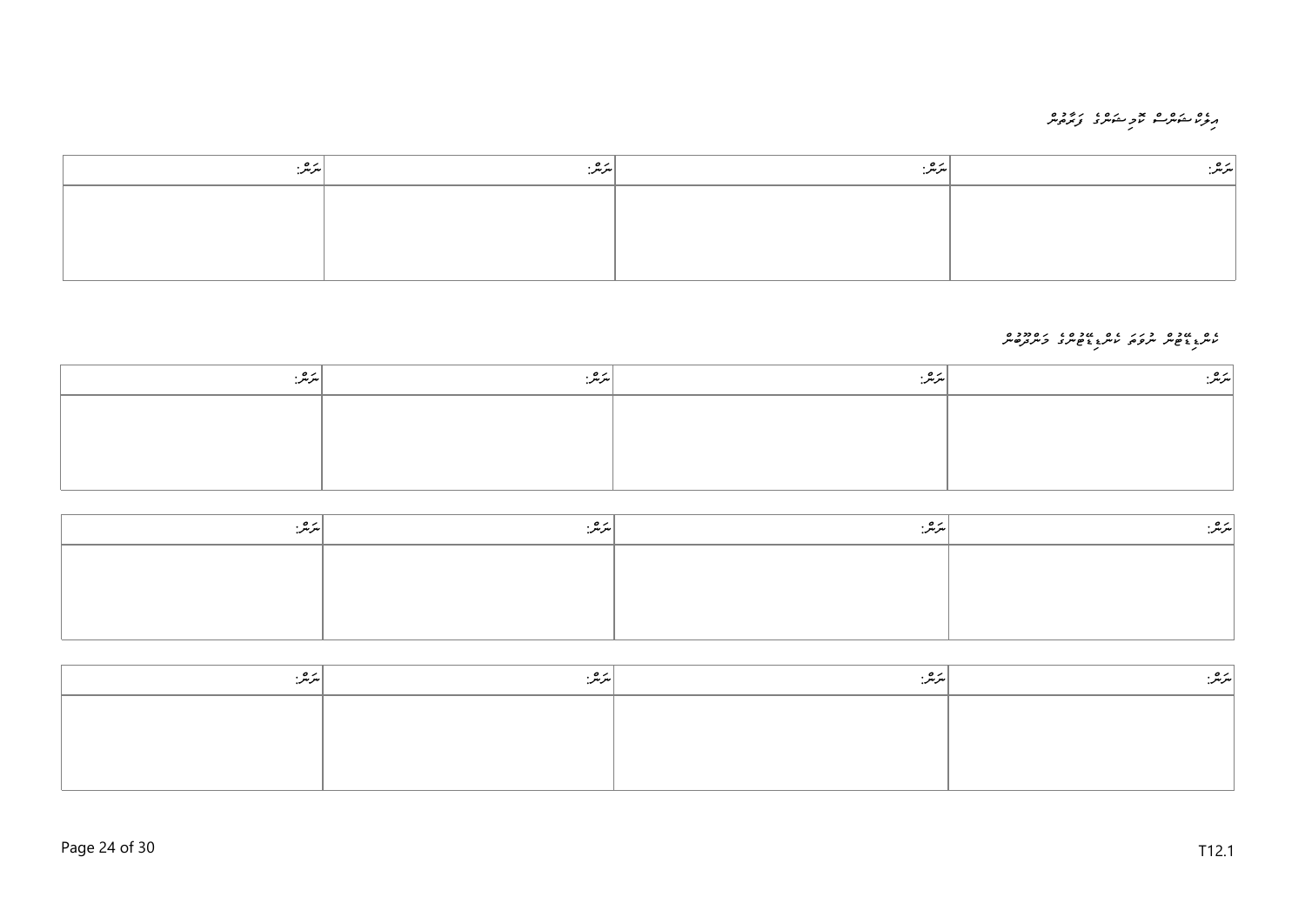| يزهر | $^{\circ}$ | ىئرىتر: |  |
|------|------------|---------|--|
|      |            |         |  |
|      |            |         |  |
|      |            |         |  |

| <sup>.</sup> سرسر. |  |
|--------------------|--|
|                    |  |
|                    |  |
|                    |  |

| ىرتىر: | $\sim$ | ا بر هه. | لىرىش |
|--------|--------|----------|-------|
|        |        |          |       |
|        |        |          |       |
|        |        |          |       |

| 。<br>مرس. | $\overline{\phantom{a}}$<br>مر سر | يتريثر |
|-----------|-----------------------------------|--------|
|           |                                   |        |
|           |                                   |        |
|           |                                   |        |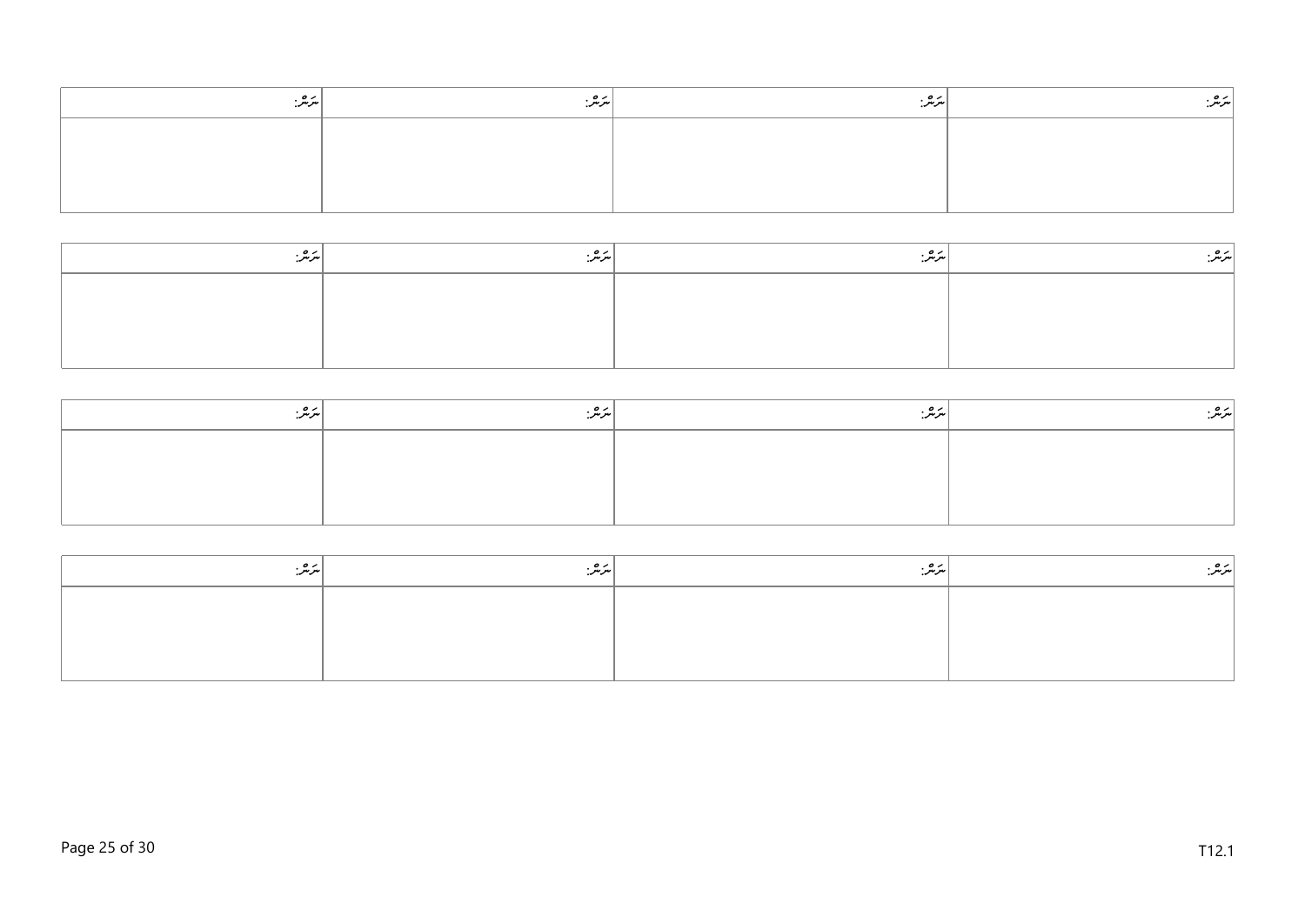| ير هو . | $\overline{\phantom{a}}$ | يرمر | اير هنه. |
|---------|--------------------------|------|----------|
|         |                          |      |          |
|         |                          |      |          |
|         |                          |      |          |

| ىر تىر: | $\circ$ $\sim$<br>" سرسر . | يبرحه | o . |
|---------|----------------------------|-------|-----|
|         |                            |       |     |
|         |                            |       |     |
|         |                            |       |     |

| كترنثر: | 。 | 。<br>سرسر. | o <i>~</i> |
|---------|---|------------|------------|
|         |   |            |            |
|         |   |            |            |
|         |   |            |            |

|  | . ه |
|--|-----|
|  |     |
|  |     |
|  |     |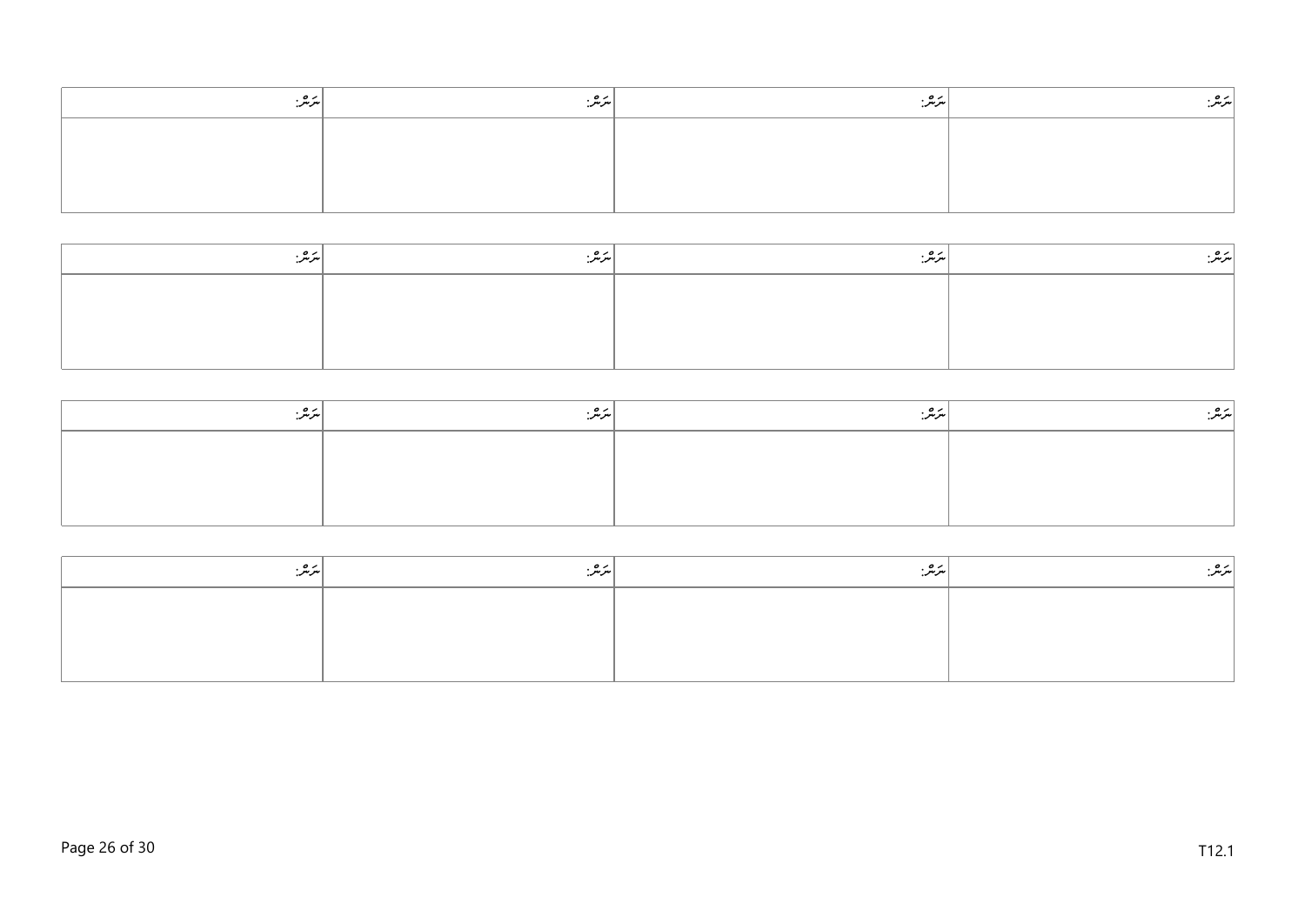| ير هو . | $\overline{\phantom{a}}$ | يرمر | اير هنه. |
|---------|--------------------------|------|----------|
|         |                          |      |          |
|         |                          |      |          |
|         |                          |      |          |

| ئىرتىر: | $\sim$<br>ا سرسر . | يئرمثر | o . |
|---------|--------------------|--------|-----|
|         |                    |        |     |
|         |                    |        |     |
|         |                    |        |     |

| كترنثر: | 。 | 。<br>سرسر. | o <i>~</i> |
|---------|---|------------|------------|
|         |   |            |            |
|         |   |            |            |
|         |   |            |            |

|  | . ه |
|--|-----|
|  |     |
|  |     |
|  |     |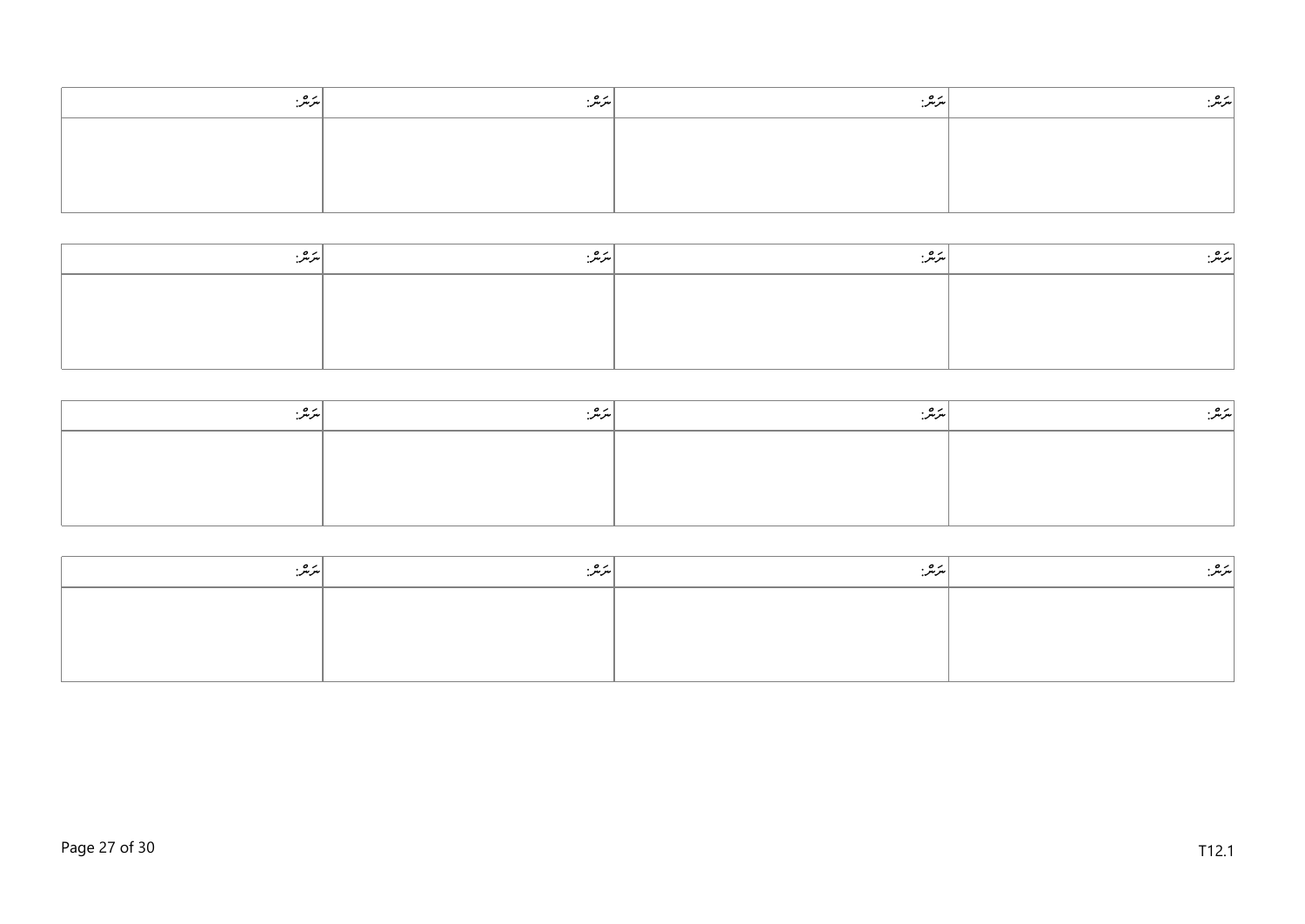| $\cdot$ | ο. | $\frac{\circ}{\cdot}$ | $\sim$<br>سرسر |
|---------|----|-----------------------|----------------|
|         |    |                       |                |
|         |    |                       |                |
|         |    |                       |                |

| يريثن | ' سرسر . |  |
|-------|----------|--|
|       |          |  |
|       |          |  |
|       |          |  |

| بر ه | 。 | $\sim$<br>َ سومس |  |
|------|---|------------------|--|
|      |   |                  |  |
|      |   |                  |  |
|      |   |                  |  |

| 。<br>. س | ىرىىر |  |
|----------|-------|--|
|          |       |  |
|          |       |  |
|          |       |  |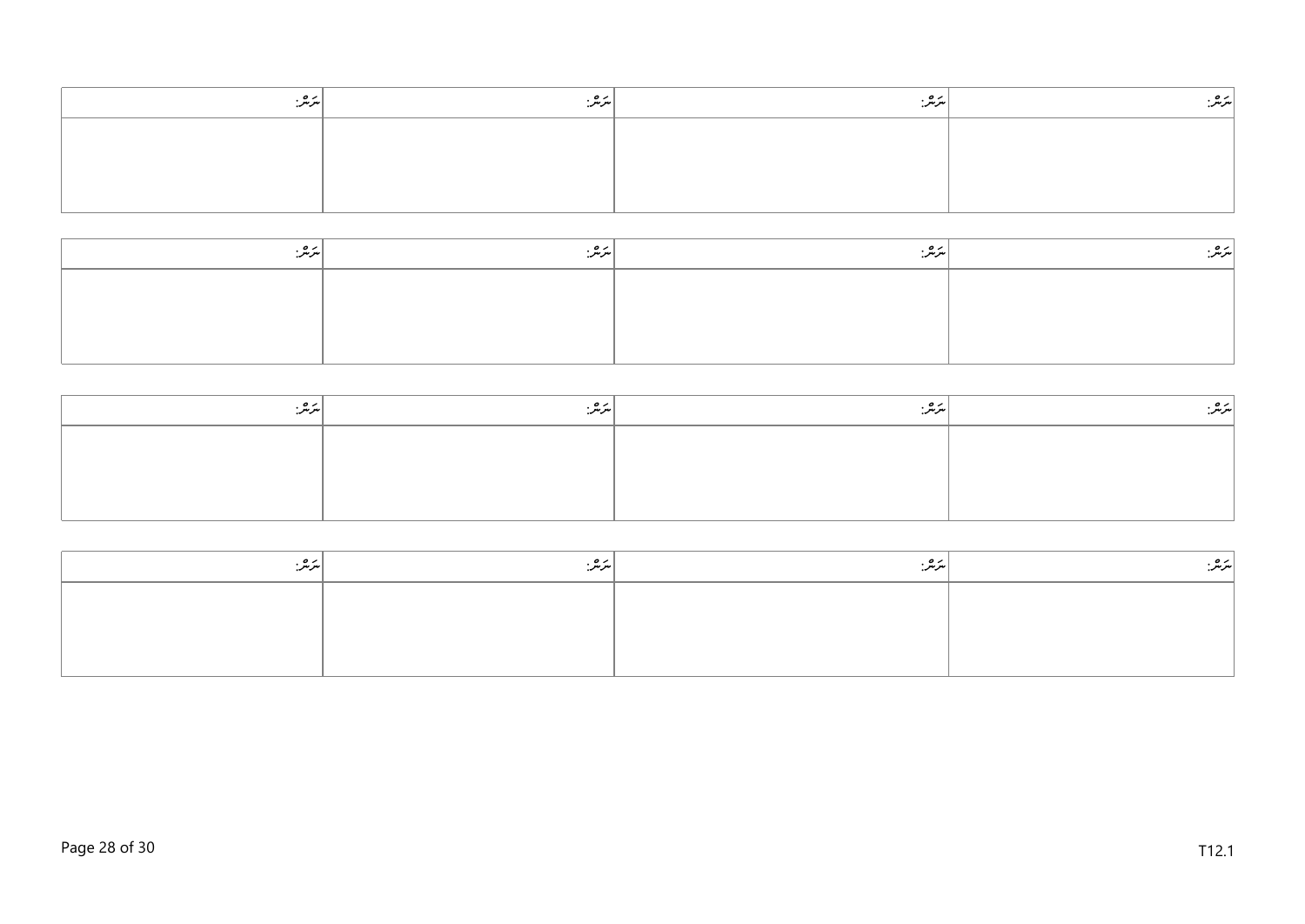| ير هو . | $\overline{\phantom{a}}$ | يرمر | لتزمثن |
|---------|--------------------------|------|--------|
|         |                          |      |        |
|         |                          |      |        |
|         |                          |      |        |

| ىر تىر: | $\circ$ $\sim$<br>" سرسر . | يبرحه | o . |
|---------|----------------------------|-------|-----|
|         |                            |       |     |
|         |                            |       |     |
|         |                            |       |     |

| 'تترنثر: | 。<br>,,,, |  |
|----------|-----------|--|
|          |           |  |
|          |           |  |
|          |           |  |

|  | . ه |
|--|-----|
|  |     |
|  |     |
|  |     |